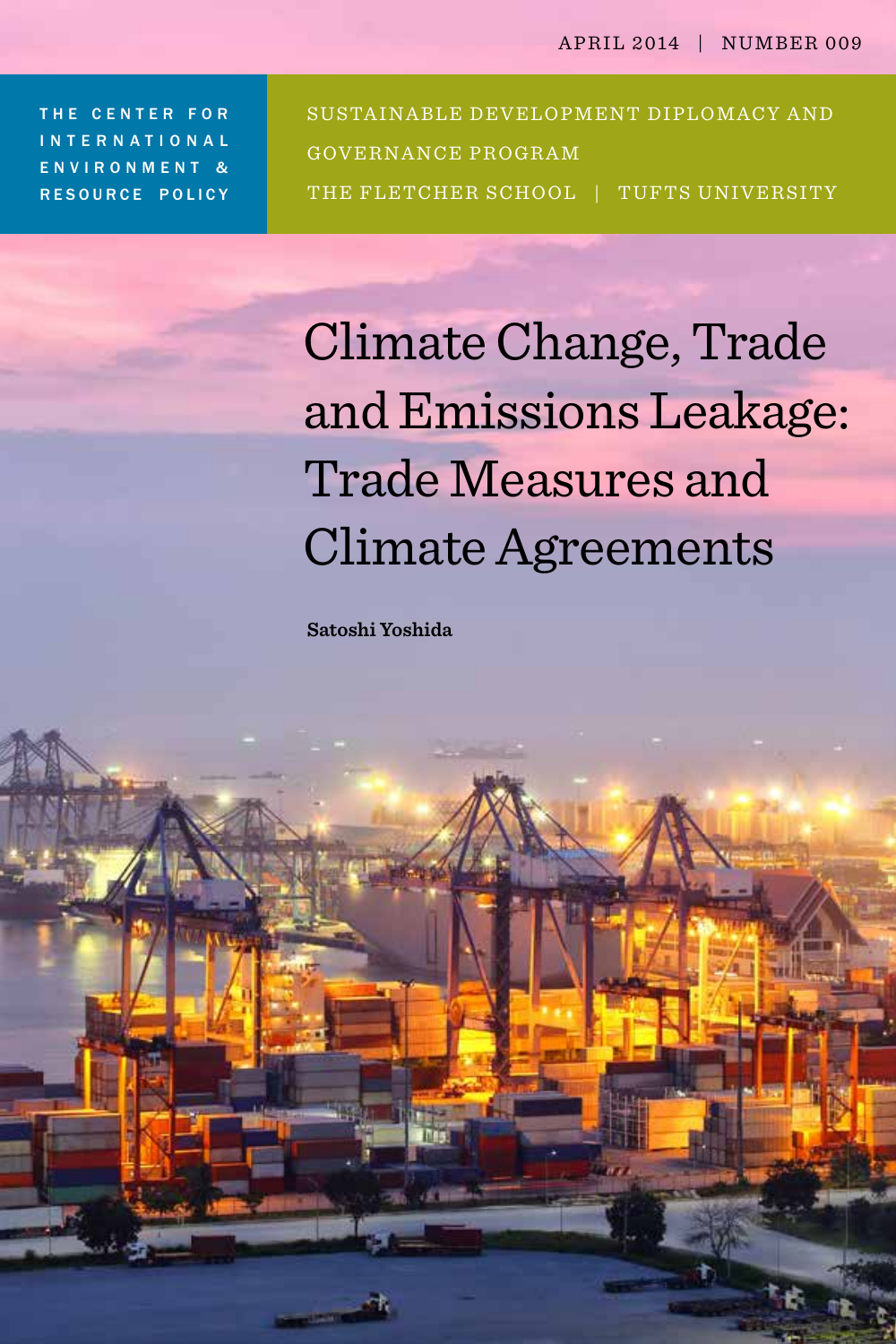### Abstract

Climate change is a serious threat to all nations. In response to this global commons problem, nations have come together to establish a multilateral climate change agreement with the goal of mitigating climate change and achieving long-term global GHG reductions. One important and growing issue that the current international climate change regime tragically does not address is that of emissions leakage, or the increase in emissions outside of a region as a direct result of a policy to cap or limit to emission within the region.

Emissions leakage is an essential issue in international efforts to combat climate change. If it remains unaddressed, it will continue to offset the emissions reduction efforts of countries with mitigation policies, eroding the effectiveness and credibility of both domestic climate change policy and international climate change agreements. This paper argues that despite an unfortunate lack of focus on the emissions leakage issue in international climate negotiations, it is essential and possible to address it and ensure a more effective international climate change agreement.

There are several policy options, of varying feasibility, which could be implemented to better mitigate emissions leakage and achieve global emissions reductions. Such options include an international climate change agreement to cap the emissions of all states, as well as, and perhaps more realistically, specific trade measures that could be incorporated into an international climate change agreement.

These measures clearly have the potential to violate international trade law, but as this paper demonstrates, if cautiously designed and applied, they could be compatible with WTO, significantly reduce trade-related emissions, mitigating climate change and emissions leakage, while simultaneously incentivizing adherence to and enforcement of a more effective international climate change agreement.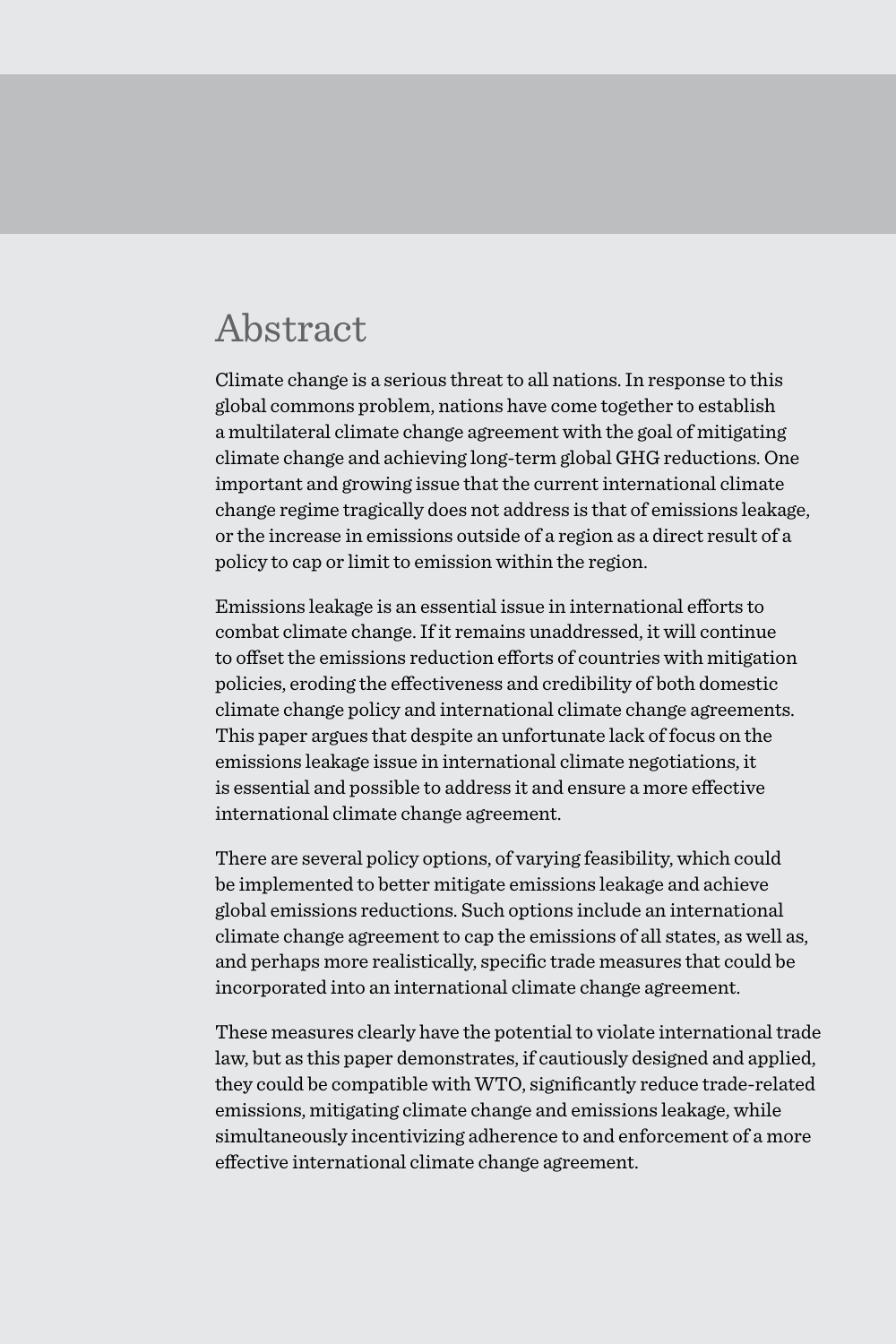THE CENTER FOR international environment & resource policy S ustainable Development Diplomacy and Governance Pr ogr a m THE FLETCHER SCHOOL | TUFTS UNIVERSITY

# Climate Change, Trade and Emissions Leakage: Trade Measures and Climate Agreements

**Satoshi Yoshida**

*The Sustainable Development Diplomacy and Governance Program (SDDG) gratefully acknowledges the support of the Netherlands Ministry of Economic Affairs.*

*The views expressed in this report do not necessarily reflect the views of any of the supporting institutions.*

© 2014 Tufts University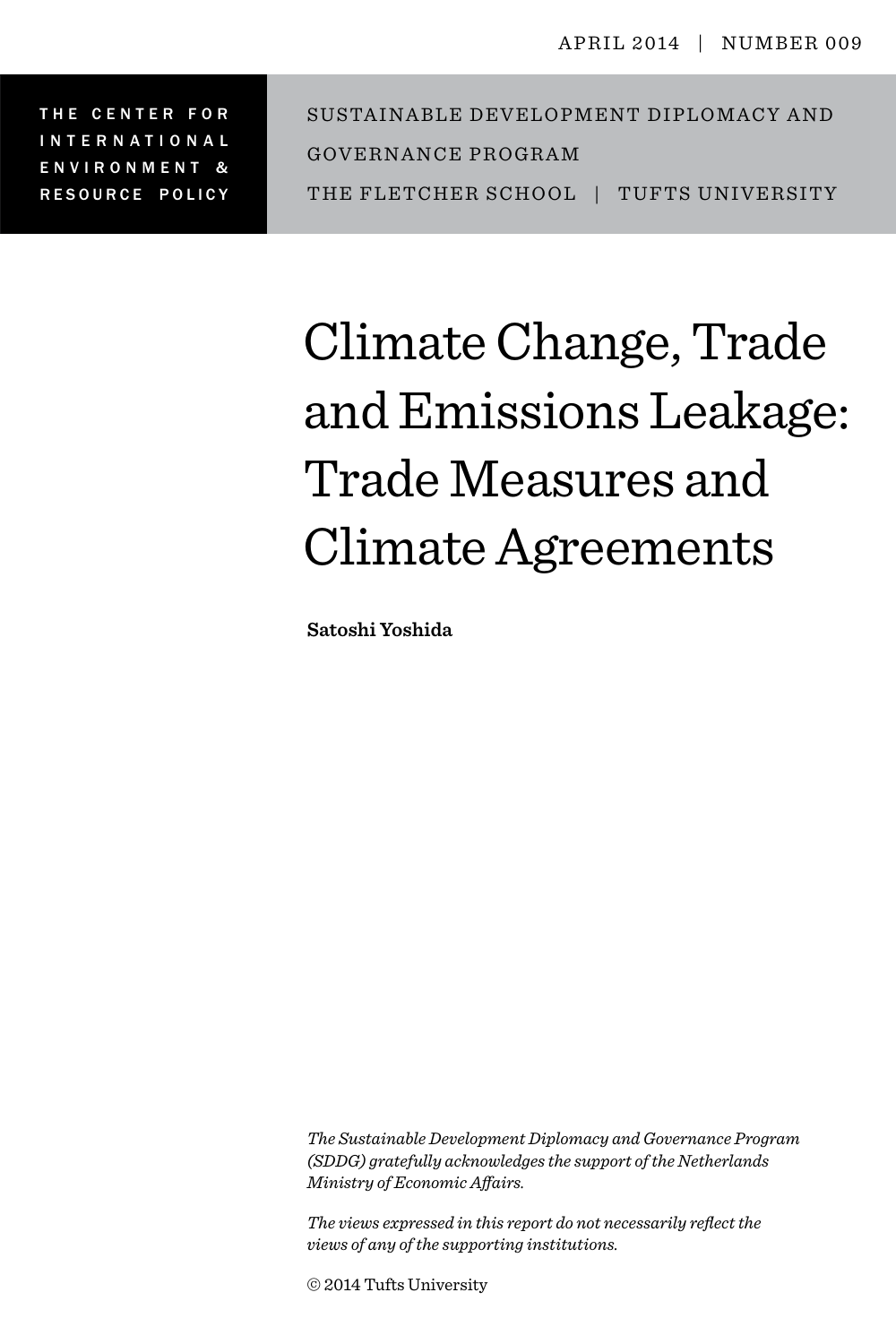The Sustainable Development Diplomacy and Governance Program (SDDG) Center for International Environment and Resource Policy (CIERP)

The Fletcher School, Tufts University Cabot Intercultural Center, Suite 509 160 Packard Avenue Medford, MA 02155

www.fletcher.tufts.edu/cierp

**The Fletcher School at Tufts University** was established in 1933 as the first graduate school of international affairs in the United States. The primary aim of The Fletcher School is to offer a broad program of professional education in international relations to a select group of graduate students committed to maintaining the stability and prosperity of a complex, challenging, and increasingly global society.

**The Center for International Environment and Resource Policy (CIERP)** was established in 1992 to support the growing demand for international environmental leaders. The Center provides an interdisciplinary approach to educate graduate students at The Fletcher School. The program integrates emerging science, engineering, and business concepts with more traditional subjects such as economics, international law and policy, negotiation, diplomacy, resource management, and governance systems.

**The Sustainable Development Diplomacy and Governance Program (SDDG)** focuses its research on the processes of creating policies and on how effectively alternative governance systems and policies can create sustainable development solutions. Negotiations over global and transboundary issues for the most part are locked into traditional models of diplomacy. Pioneering a new diplomacy of environment and resource policy will require new approaches based upon mutual gains principles of negotiation, stakeholder participation, the engagement of multiple institutions and coordination of multiple treaties and actions.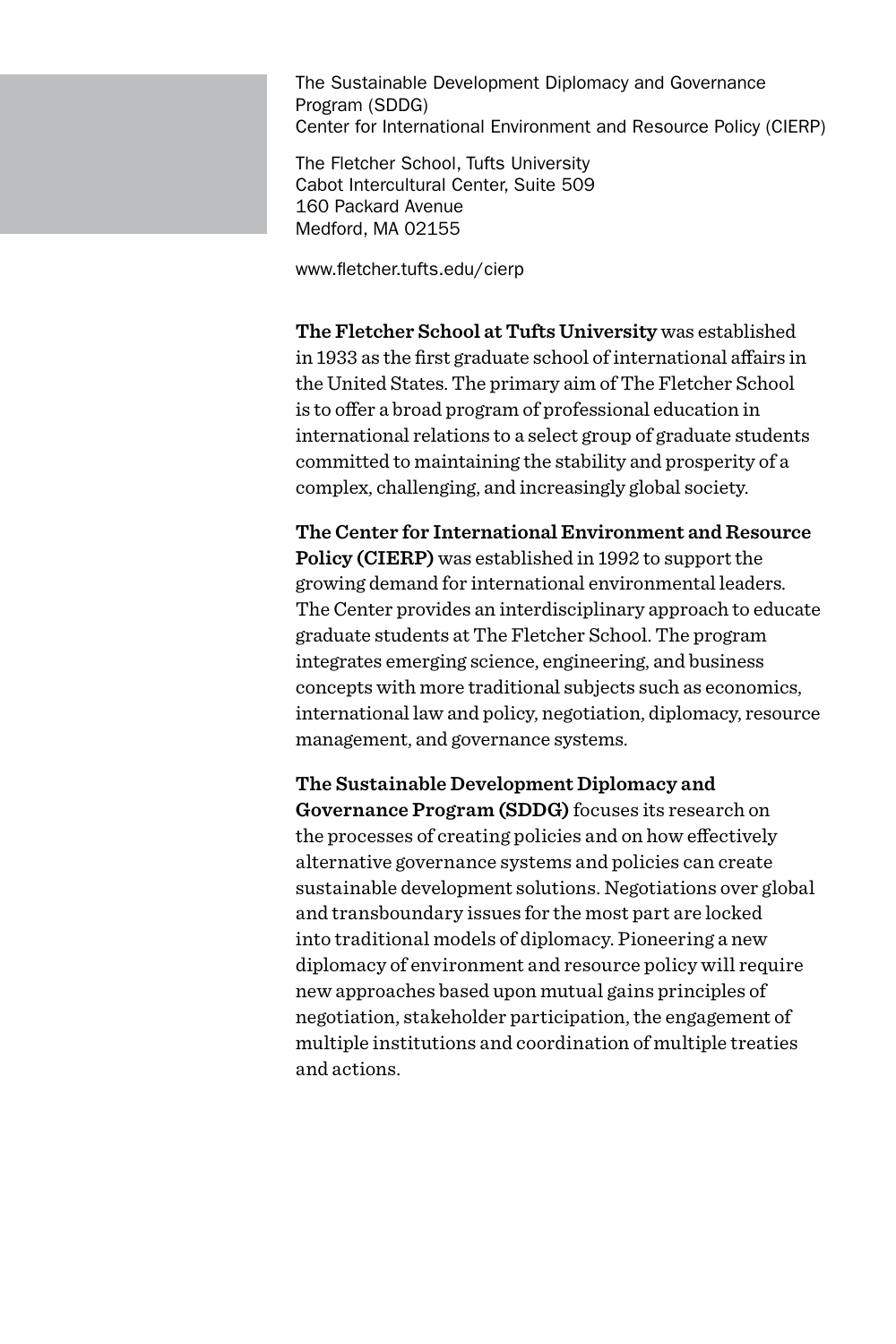# Table of Contents

|              |                                                                                 |                                                                                                | page |  |  |
|--------------|---------------------------------------------------------------------------------|------------------------------------------------------------------------------------------------|------|--|--|
| Introduction |                                                                                 |                                                                                                | 4    |  |  |
|              | Section 1: Climate Change and International Trade                               |                                                                                                |      |  |  |
|              | 1.1                                                                             | International Climate Change Agreements and Negotiations                                       | 5    |  |  |
|              | $1.2\,$                                                                         | Key Features of the Climate Change Policy Challenge                                            | 6    |  |  |
|              | $1.3\,$                                                                         | Influence of International Trade on Climate Change                                             |      |  |  |
|              | 1.4                                                                             | Summary                                                                                        |      |  |  |
|              | Section 2: Emissions Leakage and Climate Change                                 |                                                                                                |      |  |  |
|              | $2.1\,$                                                                         | Preliminary Analysis of Carbon Leakage                                                         | 9    |  |  |
|              |                                                                                 | 2.1.1 Definitions of Carbon Leakage                                                            | 9    |  |  |
|              |                                                                                 | 2.1.2 Channels of Carbon Leakage                                                               | 10   |  |  |
|              |                                                                                 | 2.1.3 Estimations of the Degree of Carbon Leakage                                              | 11   |  |  |
|              |                                                                                 | 2.1.4 Carbon Leakage and Competitiveness                                                       | 11   |  |  |
|              |                                                                                 | 2.2 Analysis of Two Definitions of Carbon Leakage and<br>Proposal of an Alternative Definition | 12   |  |  |
|              |                                                                                 | 2.3 Why and How Does Carbon Leakage Matter?                                                    | 16   |  |  |
|              |                                                                                 | 2.3.1 Increase in Carbon Emissions                                                             | 16   |  |  |
|              |                                                                                 | 2.3.2 Competitiveness Issue and Politics                                                       | 18   |  |  |
|              |                                                                                 | 2.4 Summary                                                                                    | 19   |  |  |
|              | Section 3: Options for Climate Change Agreements to Combat<br>Emissions Leakage |                                                                                                |      |  |  |
|              | 3.1                                                                             | International Climate Change Agreement to Cap<br>Emissions of All States                       | 20   |  |  |
|              |                                                                                 | Effectiveness of the Agreement<br>3.1.1                                                        | 21   |  |  |
|              |                                                                                 | 3.1.2 Legal Issues of the Agreement                                                            | 22   |  |  |
|              |                                                                                 | Compliance and Implementation of the Agreement<br>3.1.3                                        | 22   |  |  |
|              | 3.2 <sub>1</sub>                                                                | International Agreement to Harmonize Prices on<br><b>GHG</b> Emissions                         | 22   |  |  |
|              | 3.3                                                                             | Summary                                                                                        |      |  |  |
|              |                                                                                 |                                                                                                |      |  |  |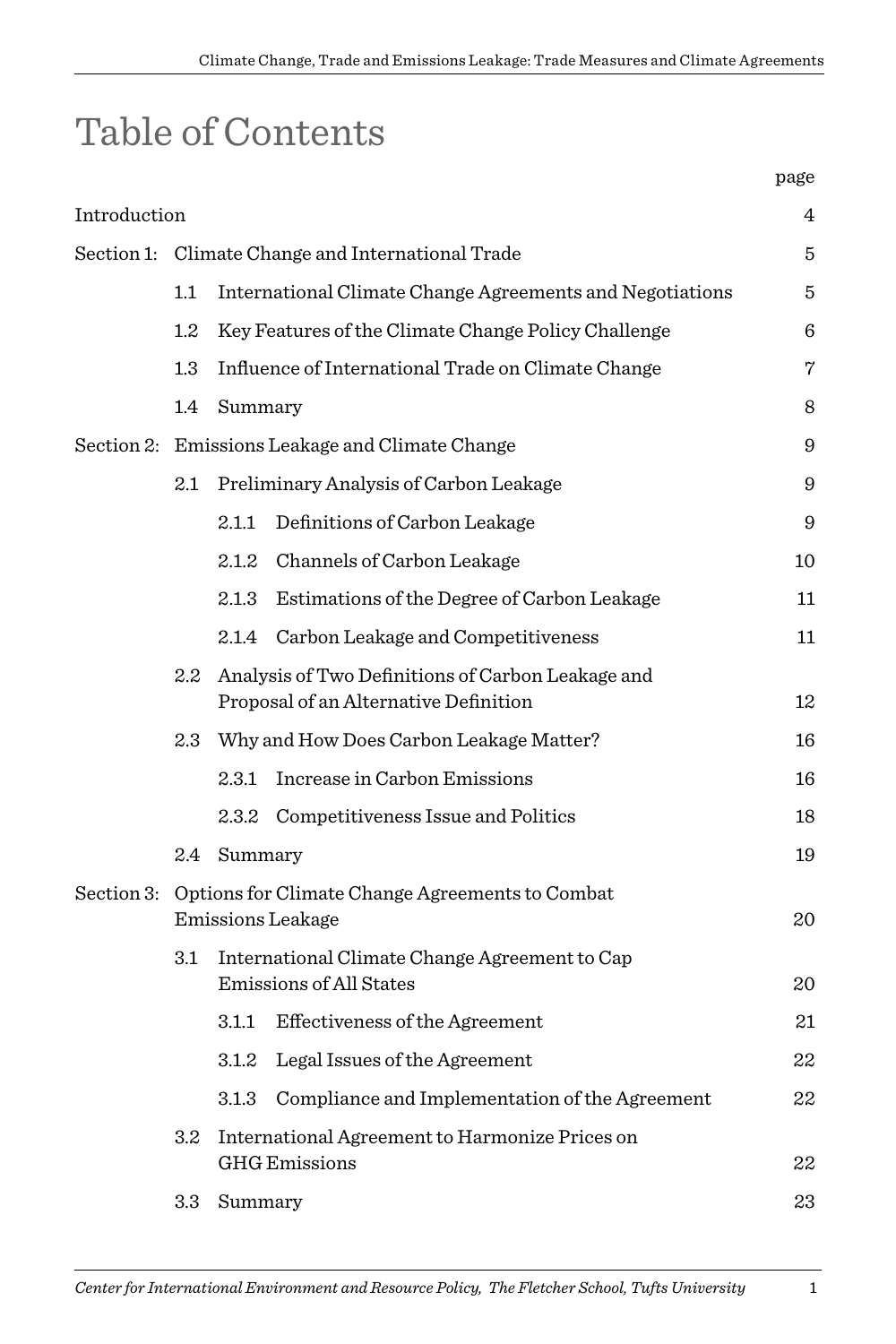|              | Section 4: Trade Measures Incorporated in an International Climate Change<br>Agreement to Combat Emissions Leakage<br>24 |                                                                                      |                                                                                            |    |  |  |  |
|--------------|--------------------------------------------------------------------------------------------------------------------------|--------------------------------------------------------------------------------------|--------------------------------------------------------------------------------------------|----|--|--|--|
|              | 4.1                                                                                                                      | Options of Trade Measures Incorporated in International<br>Climate Change Agreements |                                                                                            |    |  |  |  |
|              | 4.2                                                                                                                      | Effectiveness and Repercussions of Trade Measures                                    |                                                                                            |    |  |  |  |
|              |                                                                                                                          | 4.2.1                                                                                | Effectiveness of Border Adjustment Measures                                                | 25 |  |  |  |
|              |                                                                                                                          | 4.2.2                                                                                | Effectiveness of Tax Rebates, Free Allowances<br>and Export Tax Rebates                    | 25 |  |  |  |
|              |                                                                                                                          |                                                                                      | 4.2.3 Repercussions of Trade Measures                                                      | 27 |  |  |  |
|              | 4.3                                                                                                                      |                                                                                      | Positions of International Trade in Climate Change<br>Treaties and Negotiations            | 27 |  |  |  |
|              | 4.4                                                                                                                      |                                                                                      | Compatibility of WTO Law of Border Adjustment Measures                                     | 28 |  |  |  |
|              |                                                                                                                          | 4.4.1                                                                                | A Border Tax Adjustment for Imported Goods                                                 | 30 |  |  |  |
|              |                                                                                                                          | 4.4.2                                                                                | A Requirement of Emissions Allowance Holding<br>for Importers under A Cap-and-Trade Scheme | 38 |  |  |  |
|              | 4.5                                                                                                                      | Compatibility with WTO Law of Measures for<br>Domestically Produced Goods            |                                                                                            |    |  |  |  |
|              |                                                                                                                          | 4.5.1                                                                                | Tax Rebates or Free Allowances for Specific Sectors                                        | 39 |  |  |  |
|              |                                                                                                                          |                                                                                      | 4.5.2 Tax Rebates for Exported Goods                                                       | 41 |  |  |  |
|              | 4.6                                                                                                                      | Summary                                                                              |                                                                                            |    |  |  |  |
|              | Section 5: Proposed International Climate Change Agreements to<br>Address Emissions Leakage                              |                                                                                      |                                                                                            |    |  |  |  |
|              | 5.1                                                                                                                      |                                                                                      | An International Climate Change Agreement in which<br>All States Participate               | 43 |  |  |  |
|              |                                                                                                                          | $5.1.1\,$                                                                            | Architecture of the Agreement                                                              | 43 |  |  |  |
|              |                                                                                                                          | 5.1.2                                                                                | Trade Measures to Enforce the Agreement                                                    | 44 |  |  |  |
|              |                                                                                                                          | $5.1.3\,$                                                                            | Trade Measure Design and Legal Issues                                                      | 46 |  |  |  |
|              | 5.2                                                                                                                      | International Climate Change Agreement with<br><b>Trade Measures</b>                 |                                                                                            |    |  |  |  |
|              | 5.3                                                                                                                      | Summary                                                                              |                                                                                            | 51 |  |  |  |
| Conclusion   |                                                                                                                          |                                                                                      |                                                                                            | 52 |  |  |  |
| Bibliography |                                                                                                                          |                                                                                      |                                                                                            |    |  |  |  |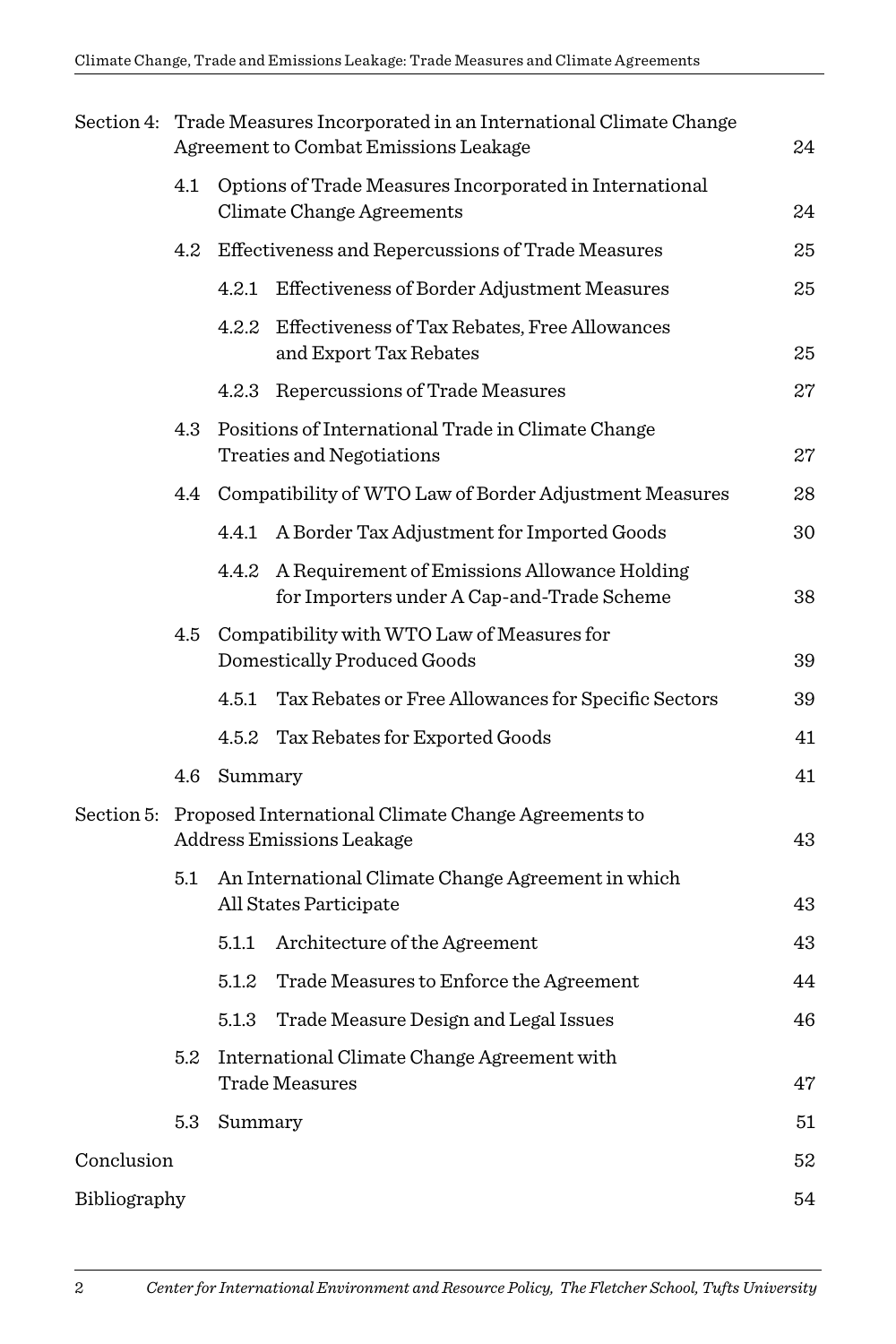# Tables, Figures, and Equations

|                                                                              | page |
|------------------------------------------------------------------------------|------|
| Figure 1.1: Transition of Trade Export Volume                                | 7    |
| Figure 2.1: Carbon Leakage under Mitigation Targets                          | 13   |
| Figure 2.2: Definition and Major Channels of Carbon Leakage                  | 15   |
| Figure 2.3: Change in Emissions and their Distribution between 1990 and 2008 | 17   |

### Acronyms

| BAT             | Best Available Technology                                                          |
|-----------------|------------------------------------------------------------------------------------|
| <b>CBDR</b>     | Common But Differentiated Responsibilities                                         |
| <b>CITES</b>    | Convention on International Trade in Endangered Species of<br>Wild Fauna and Flora |
| COP             | Conference of the Parties                                                          |
| CO <sub>2</sub> | Carbon Dioxide                                                                     |
| $_{\rm CGE}$    | Computable General Equilibrium                                                     |
| <b>GATT</b>     | General Agreement on Tariffs and Trade                                             |
| Gt              | Gigatonnes                                                                         |
| <b>GTAP</b>     | Global Trade Analysis Project                                                      |
| <b>GHG</b>      | Greenhouse Gas                                                                     |
| <b>IPCC</b>     | Intergovernmental Panel on Climate Change                                          |
| MEA             | Multilateral Environmental Agreement                                               |
| <b>MFN</b>      | Most Favored Nation                                                                |
| <b>ODS</b>      | Ozone-Depleting Substances                                                         |
| PMP             | Predominant Method of Production                                                   |
| <b>PPM</b>      | Process and Production Measure                                                     |
| SCM             | Subsidies and Countervailing Measures                                              |
| TBT             | Technical Barriers to Trade                                                        |
| <b>UNFCCC</b>   | United Nations Framework Convention on Climate Change                              |
| <b>WTO</b>      | World Trade Organization                                                           |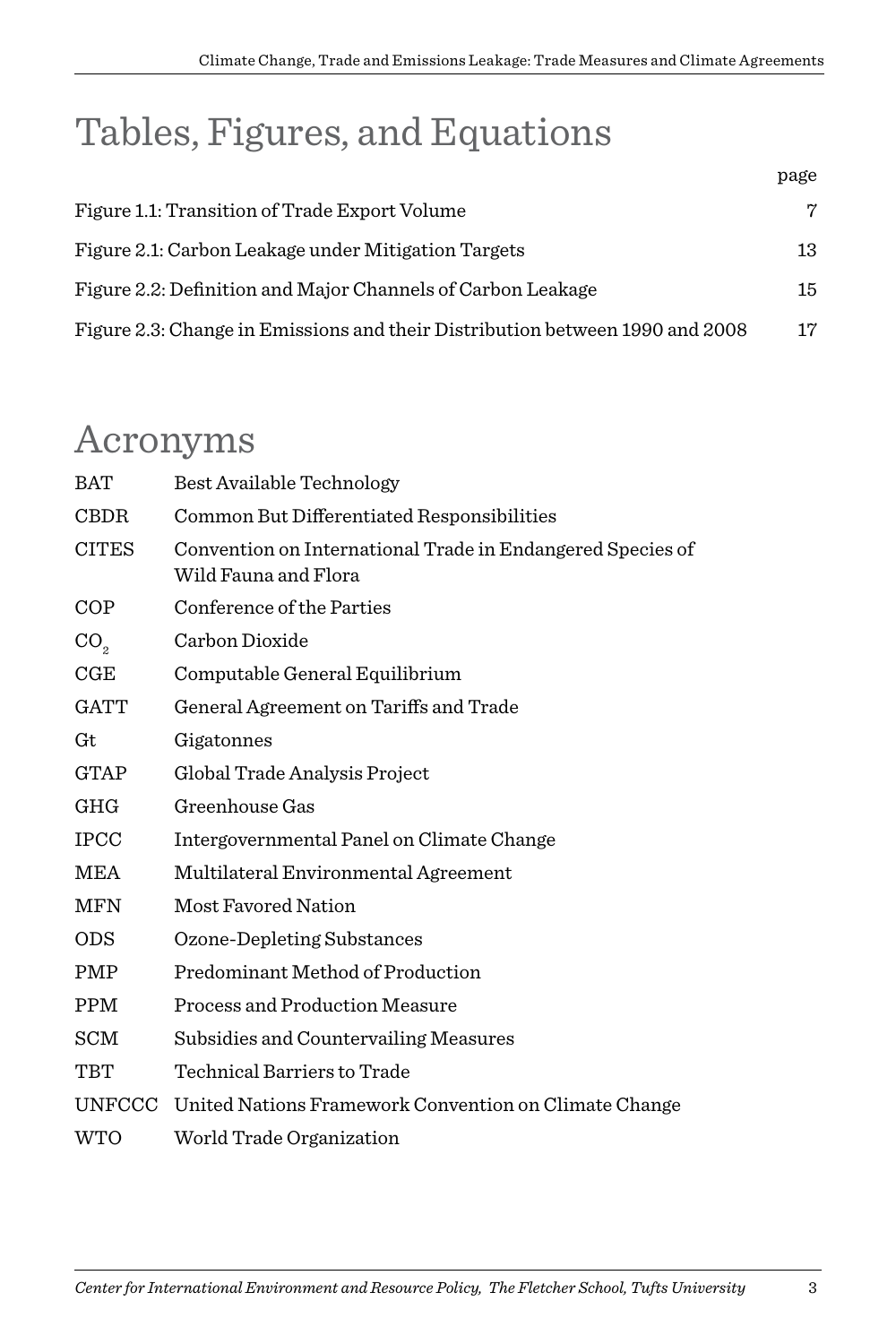# Introduction

Climate change is a complex, multi-dimensional challenge and the most formidable global environmental problem threatening our lives today. Climate change is a global commons problem, meaning the international community must address this challenge collectively and must achieve real greenhouse gas (GHG) emissions reduction in the long-term. However, in reality, the global community has struggled to establish an effective multilateral climate change agreement.

One of the challenges to efficacy is the phenomenon of carbon leakage (i.e., emissions leakage). Carbon leakage is narrowly understood as the increase in emissions in countries with no carbon mitigation policy associated with tightened carbon mitigation those countries with carbon mitigation policy. It is often said that the more stringent mitigation actions resulting from mitigation commitments, under domestic policy or international climate change agreements, undermine the price competitiveness of domestic industries and hence lead inevitably to carbon leakage. Leakage can also be driven by falling energy-prices due to more stringent mitigation policies. This research defines carbon leakage as carbon emissions intended to be limited by mitigation commitments but that are in reality continuing through various channels.

Recently, a number of stakeholders have paid attention to the leakage issue, especially in countries where they have, or have tried to, introduce domestic climate mitigation policies. Despite concerns, there does not yet exist a clear definition of carbon leakage, nor is there evidence of whether or not it actually occurs, and we still need to determine how significant such a phenomenon might be to global GHG emissions. Although there have been many attempts to estimate the degree of emissions leakage and its impacts on the economy, these data have not been systematically or comprehensively analyzed. This paper analyses the growing phenomenon of carbon leakage, for which it puts forward a new, broader definition, presents currently available data, and proposes international climate change agreements that may help better mitigate emissions leakage in the future.

Trade-related emissions substantially affect global GHG emissions. Any meaningful international climate change agreement must take into consideration the effects of emissions leakage through mitigation policies in order to be effective. The challenge is that trade measures incorporated into international climate agreements might conflict with World Trade Organization (WTO) law. However, as this paper demonstrates, carefully crafted measures with internationally collaborative actions can be compatible with such laws. This research provides a careful review of the relevant WTO trade laws and how best to ensure an international climate agreement complies with these laws.

This paper comprises five sections. Section 1 gives a brief summary of the status of climate change, the history and future of international climate negotiations and agreements, remarkable attributes of climate change issues, and intersections of climate change and international trade. Section 2 describes the various definitions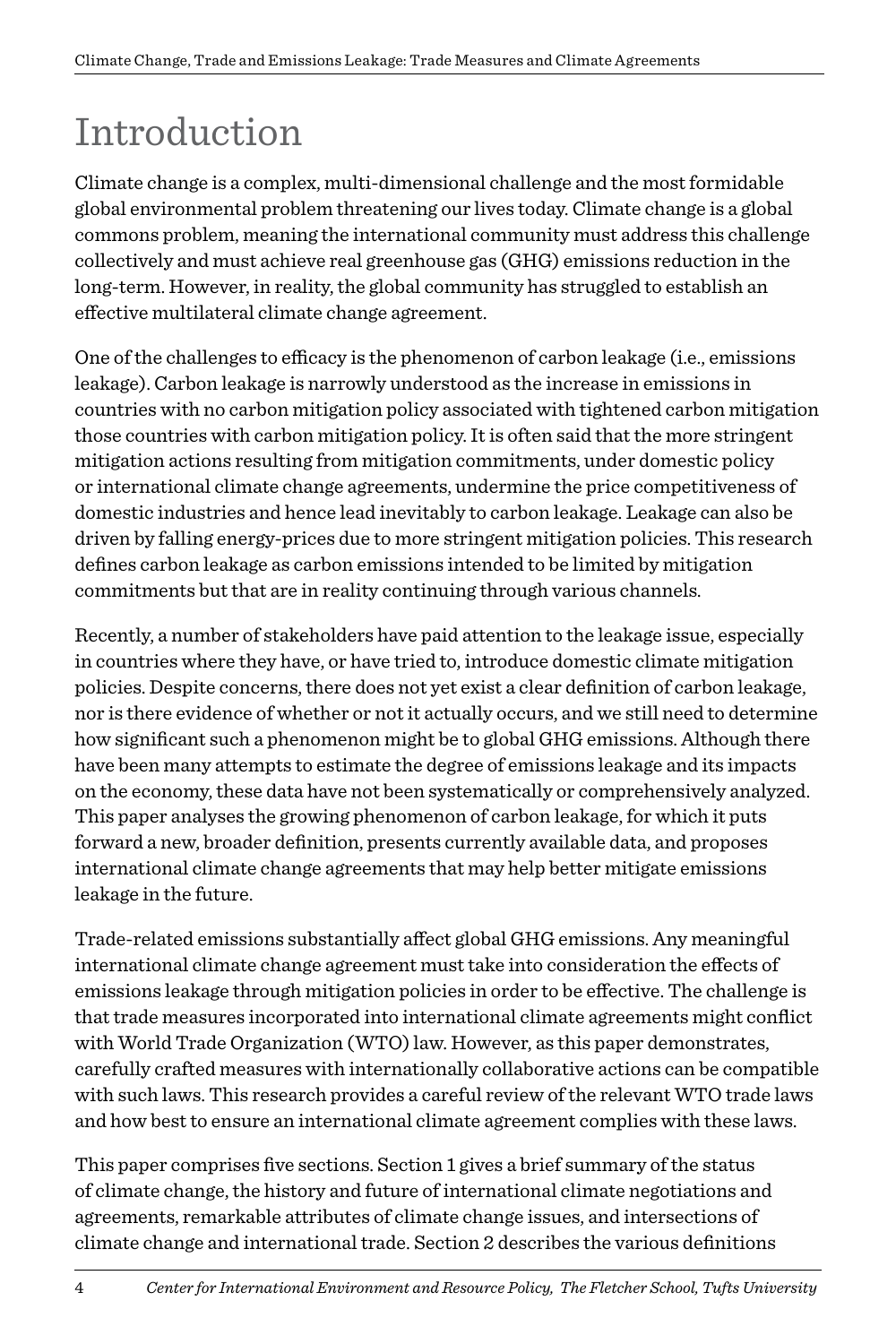of carbon leakage and details the impacts of carbon leakage on the international and domestic climate change regimes. Based on the analyses, this research proposes an alternative definition of carbon leakage (emissions leakage). Section 3 discusses international climate change frameworks that address the emissions leakage issue without trade measures. Section 4 discusses trade measures integrated into international climate change agreements that address the emissions leakage issue. It lists relevant trade measures and analyzes their feasibility and effectiveness. Then, it focuses on compatibility of these measures with WTO law. Lastly, Section 5 explores possible designs of international climate change agreements. It also analyzes the role of trade measures in the enforcement of international climate agreements. The paper concludes by proposing key elements that must be included in the establishment of an international climate agreement if it is to be effective.

### Section 1: Climate Change and International Trade

#### 1.1 International Climate Cha nge Agreements and Negotiations

Aiming to stabilize GHG concentrations in the atmosphere at a level that would prevent dangerous anthropogenic interference with the climate system, the international community adopted the United Nations Framework Convention on Climate Change (UNFCCC) at the United Nations Conference on Environment and Development in 1992. Subsequently, parties to the UNFCCC adopted the Kyoto Protocol in 1997, which eventually entered into force in 2005. The Kyoto Protocol is currently the only international climate change agreement on mitigation that obliges self-nominated parties to limit GHG emissions below their targets between 2008 and 2012. Although it is a first crucial step towards addressing climate change, it has several critical problems. The emissions reduction under the Protocol is modest at best and lacks any long-term emissions reduction solution. Furthermore, the enforcement mechanism of the treaty is weak and cannot achieve meaningful global emissions reduction since the largest emitters are not constrained by the treaty (Aldy and Stavins, 2008). Canada ratified the Kyoto Protocol in 2002 but withdrew in 2011, simply stating that the cost of compliance was too high.

Given the projected impacts of climate change, parties under the UNFCCC have recognized the urgency of mitigation actions and have agreed to the long-term target of slowing temperature rise and holding it at 2°C above the pre-industrial levels<sup>1</sup> (UNFCCC, 2011a). To realize such a target, a long-term and ambitious GHG emissions cut at the global level is necessary. However, the negotiations pursuing a new international climate change agreement beyond the Kyoto Protocol 2012 completion

1 There is a possibility to lower the temperature target to below 1.5°C (UNFCCC, 2011a).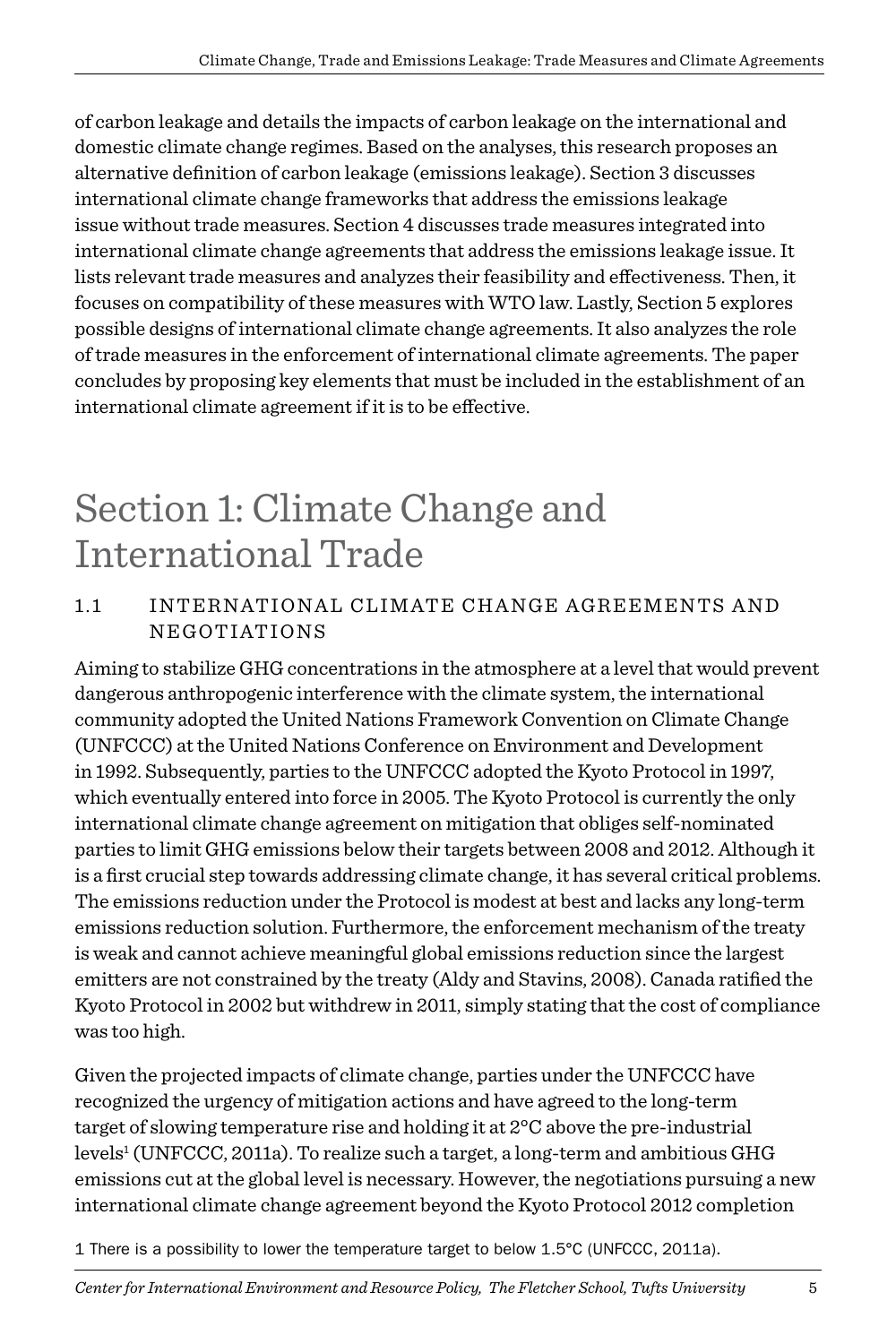have stalled. In the thirteenth session of the Conference of Parties (COP13) in Bali in 2007, the parties agreed to reach a long-term mitigation agreement by 2009. At the 2009 negotiations in Copenhagen, the UNFCCC parties failed to agree on establishing a new legally binding agreement in relation to mitigation actions. The result of these negotiations was the Copenhagen Accord, which is a non-binding document and was not adopted in the COP decisions at the time.2 It was not until 2011 in Durban that the parties made a decision to move on from the failures of the 2009 negotiations and produced an agreement that aims to reach a new long-term commitment by no later than 2015 while extending the Kyoto Protocol for five years. Despite 20 years of intense negotiations since the adoption of the UNFCCC, there is still no agreement that sufficiently addresses the challenges of climate change.

#### 1.2 KEY FEATURES OF THE CLIMATE CHANGE POLICY **CHALLENGES**

The main objective of climate change agreements is to achieve GHG emissions reduction at the global level to avoid a climate-induced catastrophe. However, the multifarious nature of the climate change problem makes the negotiations extremely difficult.

Climate change is the ultimate global commons problem. It is by nature a global concern since all countries share the same atmosphere, which is a global public good. Everyone shares the atmosphere and yet no one country is responsible for its protection. Because of the shared atmosphere, adverse effects of climate change are not limited to a specific region, though impacts are felt differently by region. The main causal factor of climate change is GHG emissions that are created by human activities, regardless of where these gases are emitted into the atmosphere. To have any real impact the international community must address this issue collectively as otherwise emissions cannot be reduced globally. Since the cost of mitigation is high, one challenge is sharing the burden equitably. The unequal distribution of adverse impacts of climate change and differing capabilities to absorb impacts is an additional complication. Conversely, there is a significant incentive to free-ride (Kemfert, 2006; Dellink et al., 2007, Barrett, 2005). Free riding allows states to receive benefits from other states' mitigation actions while bearing no costs themselves. Therefore, a successful international climate change agreement must give states incentives to participate in negotiations and remain in the agreement, and to comply with the agreement regardless of its legal status in international law (i.e., a treaty or non-binding agreement).

2 Subsequently it was incorporated in the COP decision at the COP16 in 2010 (UNFCCC, 2010).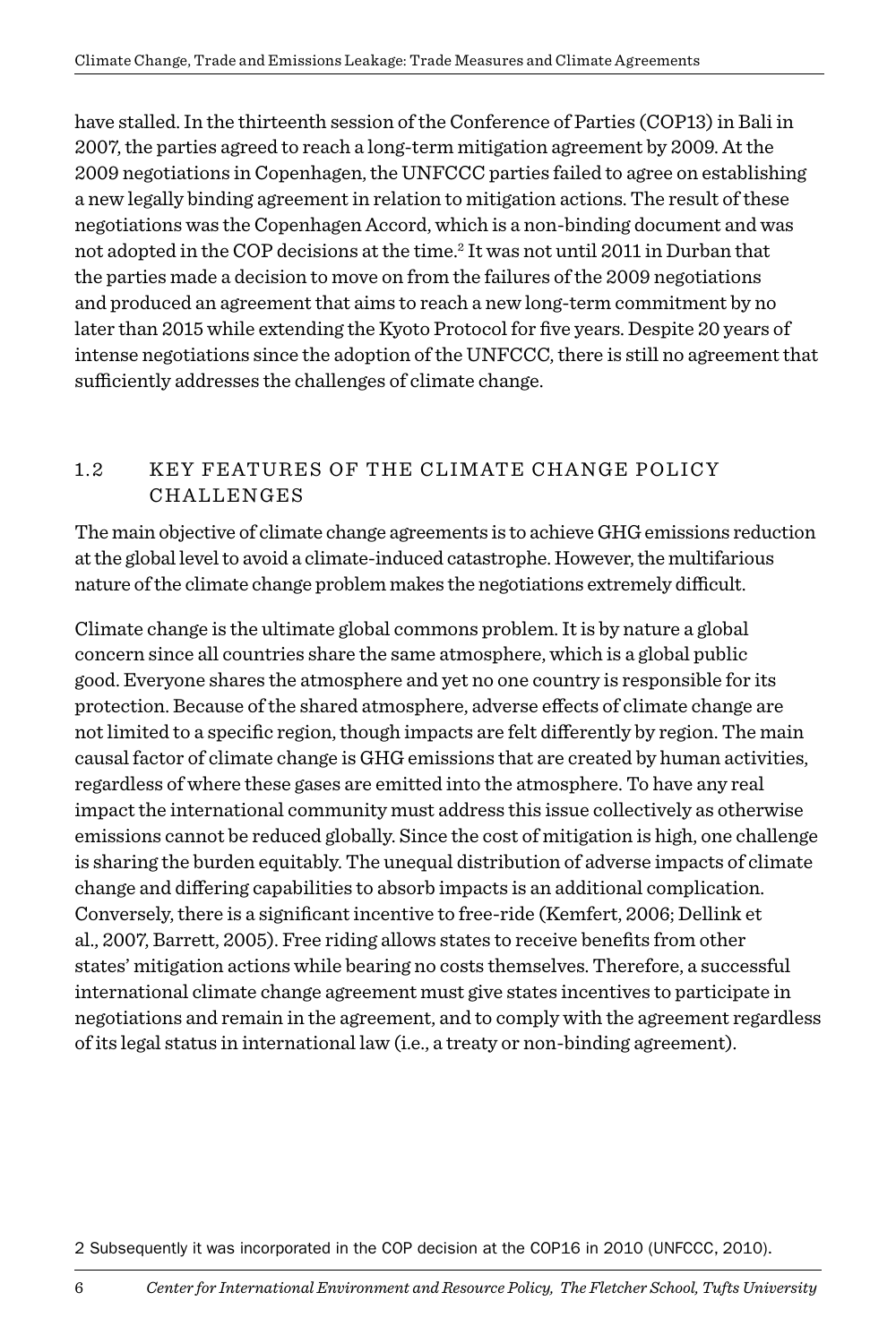#### 1.3 INFLUENCE OF INTERNATIONAL TRADE ON CLIMATE CHANGE

Globalization has rapidly increased since mid-20th century. Barriers to economic exchange between countries, including tariffs, costs of transportation, communication and access to information, have been greatly reduced due to technological innovation and international trade rules. International trade activities have expanded considerably as a result. The WTO is the global mechanism for managing trade between countries. It was founded in 1948 with 23 members under the name General Agreement on Tariffs and Trade (GATT). In 1995 the GATT became the WTO. While the GATT was a provisional legal agreement with contracting parties, the WTO contains permanent agreements among members. The WTO contains all the agreements of the GATT as well as new trade regulations. Crucially, the WTO maintains an enforcement mechanism whereas the GATT did not. This analysis will consider regulations under both the GATT 1994 rules and today's WTO agreement. Tariffs and quantitative trade restrictions have decreased significantly through decades of trade negotiations (round negotiations) and trade agreements, which promoted freer trade across borders. The world export volume has significantly increased since World War II, growing 32-fold between 1950 and 2010 (see Figure 1.1). This explosive growth of international trade has driven world economic growth and increased standards of living.



**Figure 1.1: Transition of Trade Export Volume** (Index: 1950=1)

Source: Created by author based on data from International Trade Statistics (WTO, 2011a).

The increased volume of international trade has raised energy consumption and GHG emissions at the same time. In 2008 more than a quarter of global carbon emissions were related to internationally traded goods and services, a progressive increase from the 1990 level of 20 per cent (Peters et al., 2011). Given the magnitude of trade-related emissions, changes in trade practices and patterns as well as trade laws and rules significantly affect global GHG emissions. Consequently, international climate change policy and its governance are also impacted by trade-related emissions.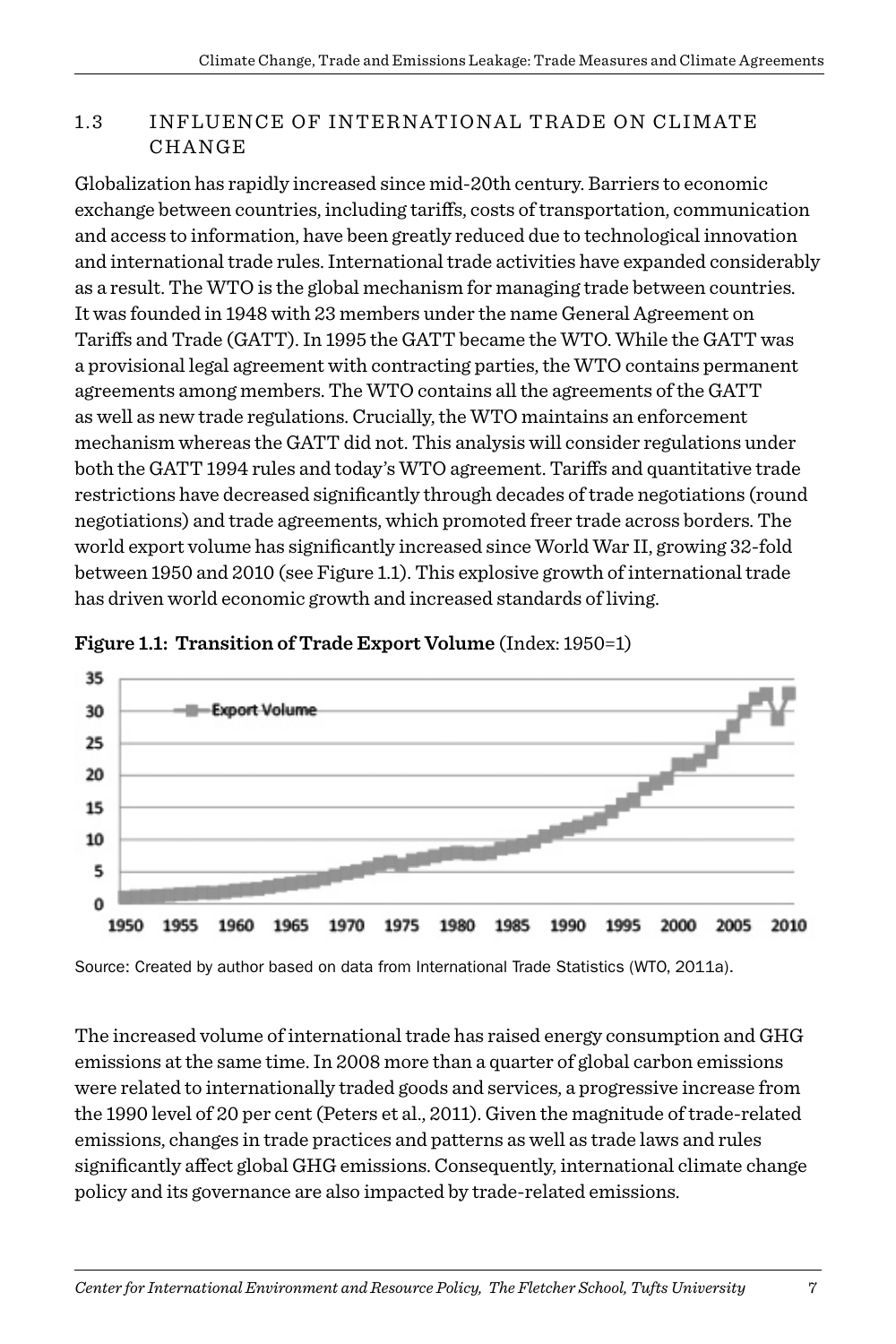There are several ways in which international trade activities affect global GHG emissions. First, "the scale effect", discussed above, in which carbon emissions are proportional to the level of trade activities. The augmentation of whole economies by international trade has led to increased demand for energy and resources. Some trade activities contribute to GHG emissions reduction. For example, environmentally sound goods and climate-friendly technologies — if widely traded across borders — help countries to cut GHG emissions. In the current round of trade negotiations, the Doha Round, WTO members have discussed further promotion of environmentally sound goods (Tamiotti et al*.*, 2009).

One significant opportunity for reducing trade-related carbon emissions is to address fossil fuel subsidies. Fossil fuel subsidies are not directly a trade activity but are discussed as a trade-related issue that significantly raises global carbon emissions. If fossil fuel subsidies were phased out, there would be substantial emissions reduction. The International Energy Agency (IEA, 2010) estimates that such emissions reduction would be 5.8 per cent of total CO<sub>2</sub> emissions by 2020 compared with the business-asusual case. Although members of the WTO can prevent subsidies from distorting trade through the Agreement of Subsidies and Countervailing Measures (SCM Agreement), climate change and other environmental issues are not addressed. Therefore, as long as subsidies are compatible with the SCM rules, states cannot use the WTO dispute settlement as a tool to abolish such subsidies. As a result, states are currently discussing this issue at political meetings, including G-20 summits<sup>3</sup>, rather than at formal trade negotiations.

Finally, trade activities change the distribution of GHG emissions among countries and inevitably affect mitigation policy in the international and domestic climate change regimes. Within their jurisdictions, some states will increase GHG emissions while those of others will decrease depending on the change in trade volume and types of traded goods. Carbon leakage, narrowly understood as the increase in emissions in countries with no mitigation policy associated with tightened carbon mitigation in other countries, cannot be separated from trade activities. The competitiveness concerns of domestic firms in countries with mitigation policy lead them to pay more attention to the carbon leakage issue. The dampening effect of carbon leakage on global emissions reduction has called the Kyoto Protocol's credibility and enforceability into question.

#### 1.4 SUMMARY

Climate change is an unprecedented global environmental problem that will impose ever more severe threats to future generations and ecosystems. Whereas the necessity to reduce GHG emissions to avoid dangerous adverse effects in the future is clear, an international climate change agreement to truly mitigate climate change has not as yet been reached.

3 See G-20 Summit, 2010: para.42; G-20 Summit, 2011: para.20.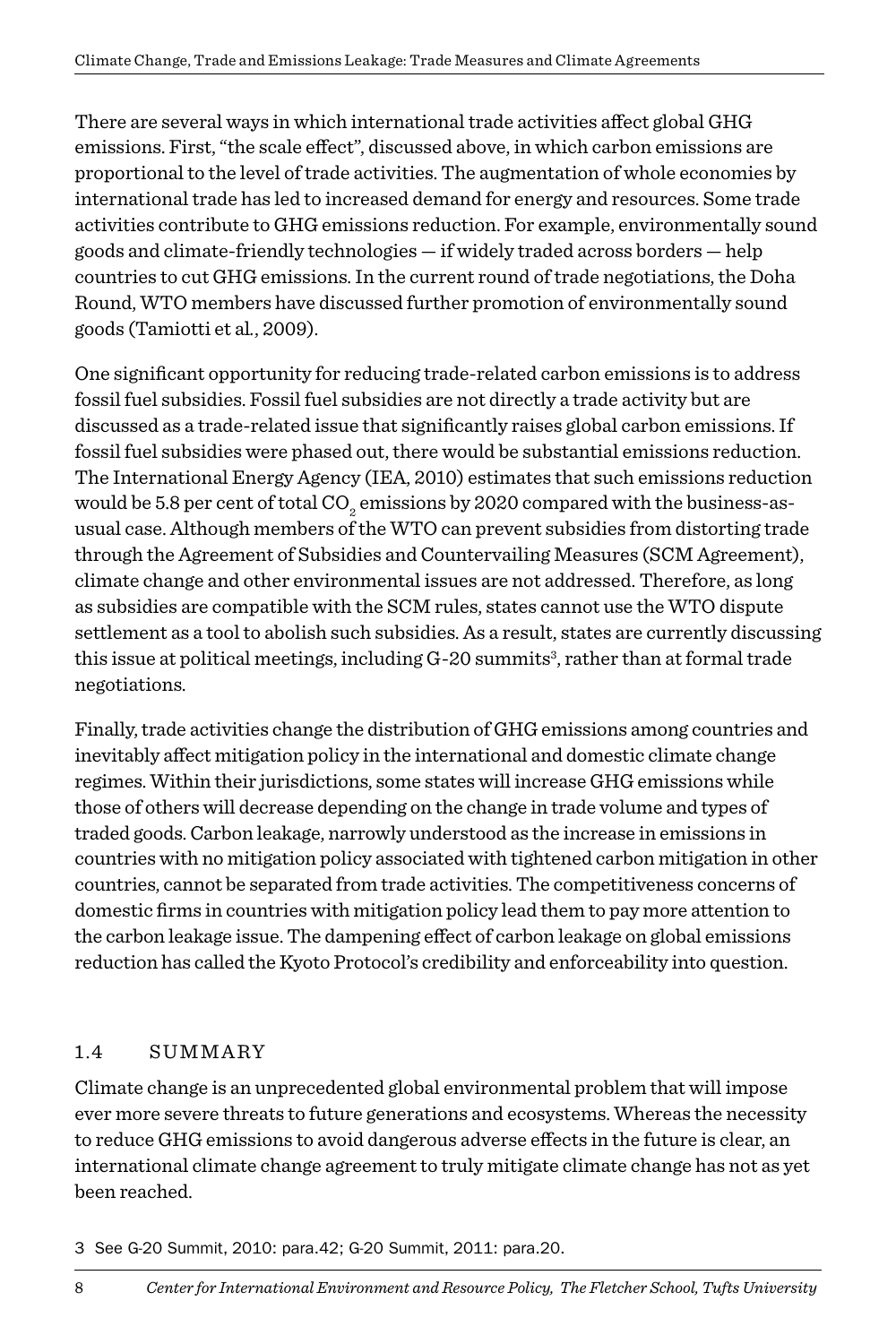The magnitude of trade-related emissions relative to overall GHG emissions and the influence that trade patterns have on emissions distribution indicate the importance of including trade-related emissions in international negotiations. If trade activities are expected to (and actually continue to) increase net GHG emissions, trade-related emissions must be addressed in order to mitigate climate change effectively. Said another way, any international climate change agreement that aims to reduce GHG emissions but does not take into consideration international trade patterns or rules may not be able to effectively reduce GHG emissions.

Carbon leakage is a particularly important trade-related issue in global emissions reduction since it has a large impact on both global emissions and the legal elements of the international climate change regime.

### Section 2: Emissions Leakage and Climate Change

#### 2.1 PRELIMINARY ANALYSIS OF CARBON LEAKAGE

This section examines various attributes of carbon leakage, including its definitions, scope, estimated impacts on emissions reduction actions and the relationship between carbon leakage and competitiveness issues.

#### 2.1.1 DEFINITIONS OF CARBON LEAKAGE

The various definitions of carbon leakage discussed in international agreements, and climate change and trade literature can largely be divided into two major categories: narrow and broad.

The IPCC AR4 defines carbon leakage as "the increase in CO<sub>2</sub> emissions outside the countries taking domestic mitigation action divided by the reduction in the emissions of these countries" (IPCC, 2007b). In the case of the Kyoto Protocol, it would be defined as the increase in CO<sub>2</sub> emissions in non-Annex B countries divided by the reduction in  $\mathrm{CO}_2$  emissions in Annex B countries.<sup>4</sup> In particular, the IPCC (ibid.) gives the example of the relocation of production from countries with mitigation policies to countries with less stringent or no mitigation policy, often due to higher prices of energy. This causes increases in emissions in these carbon-neutral countries, which offset the emissions reductions in the original country. The IPCC (ibid.) also mentions that the decline in demand for fossil fuels in countries with carbon-constraint leads to a decrease in the world prices of fossil fuels, and therefore an increase in consumption of

4 Annex B countries: the countries included in Annex B to the Kyoto Protocol that have agreed to a target for their greenhouse gas emissions.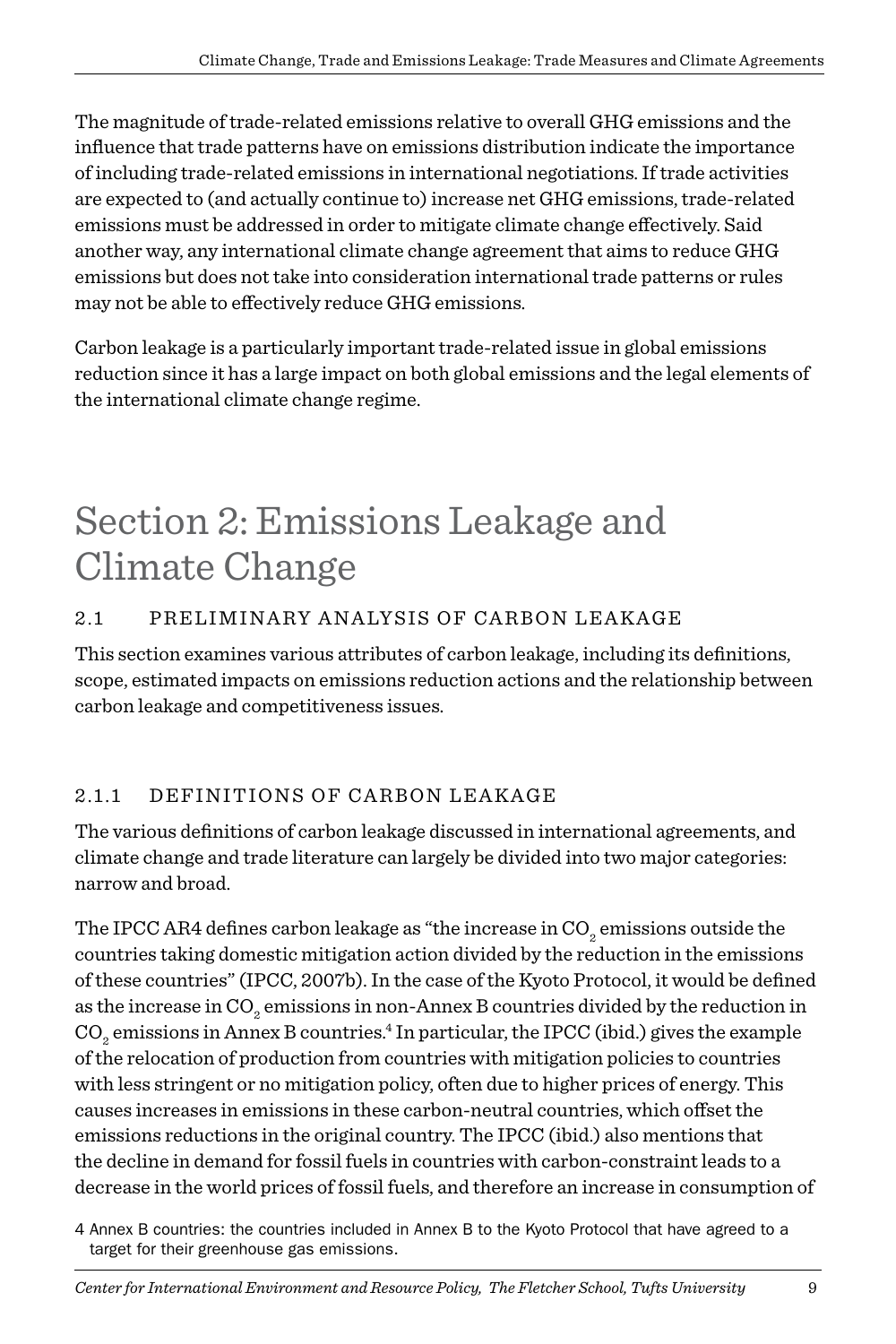fossil fuels and emissions outside of those countries. While the above definition does not explicitly state it, we can understand carbon leakage as the increase in emissions in countries with no mitigation policy associated with tightened carbon mitigation in other countries. This paper refers to this definition of carbon leakage as "narrow." It is a narrow understanding of carbon leakage because it only covers those nations implementing emissions reduction targets such as in the Kyoto Protocol, nations which produce only 55% of total global emissions of GHGs.

Some argue that a definition of leakage should be more inclusive since trade-related emissions increase over time and are not covered by the narrow definition covered by a classification of mitigation policy. Peters and Hertwich (2008) suggest that a definition of carbon leakage should include all export-related emissions and should not be limited to emissions associated with implementation of the Kyoto Protocol. Their definition includes all emissions embodied in exports from countries without emissions constraints to those with constraints, regardless of the cause of emissions (i.e., carbon leakage caused by factors other than mitigation policy). This paper refers to this as a "broad" definition of carbon leakage.

#### 2.1.2 CHANNELS OF CARBON LEAKAGE

There have been extensive discussions about channels of leakage within the narrow definition. Although these vary among studies, there are at least two channels most studies consider competitiveness driven leakage and energy price driven leakage. Competitiveness-driven leakage arises when the cost of production increases because of more stringent climate policy. This can raise the price of goods and lead to loss of competitiveness for domestic firms in both domestic and international markets. This in turn can cause production to move offshore, increasing imports and decreasing domestic production for both domestic consumption and for exports. It results in emissions increase outside of the country, which is defined as leakage.

Energy price driven leakage is described by the IPCC. A decrease in domestic production in countries with mitigation policies lowers demand for fossil fuels, causing a fall in the global price of fossil fuels. This in turn encourages those countries without carbon emission reduction policies to increase consumption of the cheaper fossil fuels, thereby increasing overall carbon emissions in these countries.

There are other channels for carbon leakage discussed in the literature. For example, Reinaud (2008) considers that an increase in the price of low-emission materials reduces their consumption in countries without mitigation constraints. Further, Copeland and Taylor (2003) argue that change in income of countries due to mitigation actions of certain other countries will either increase or decrease emissions in non-mitigation constrained countries. For example, if a country is a net importer of emission-intensive goods, its real income will fall, which decreases the demand for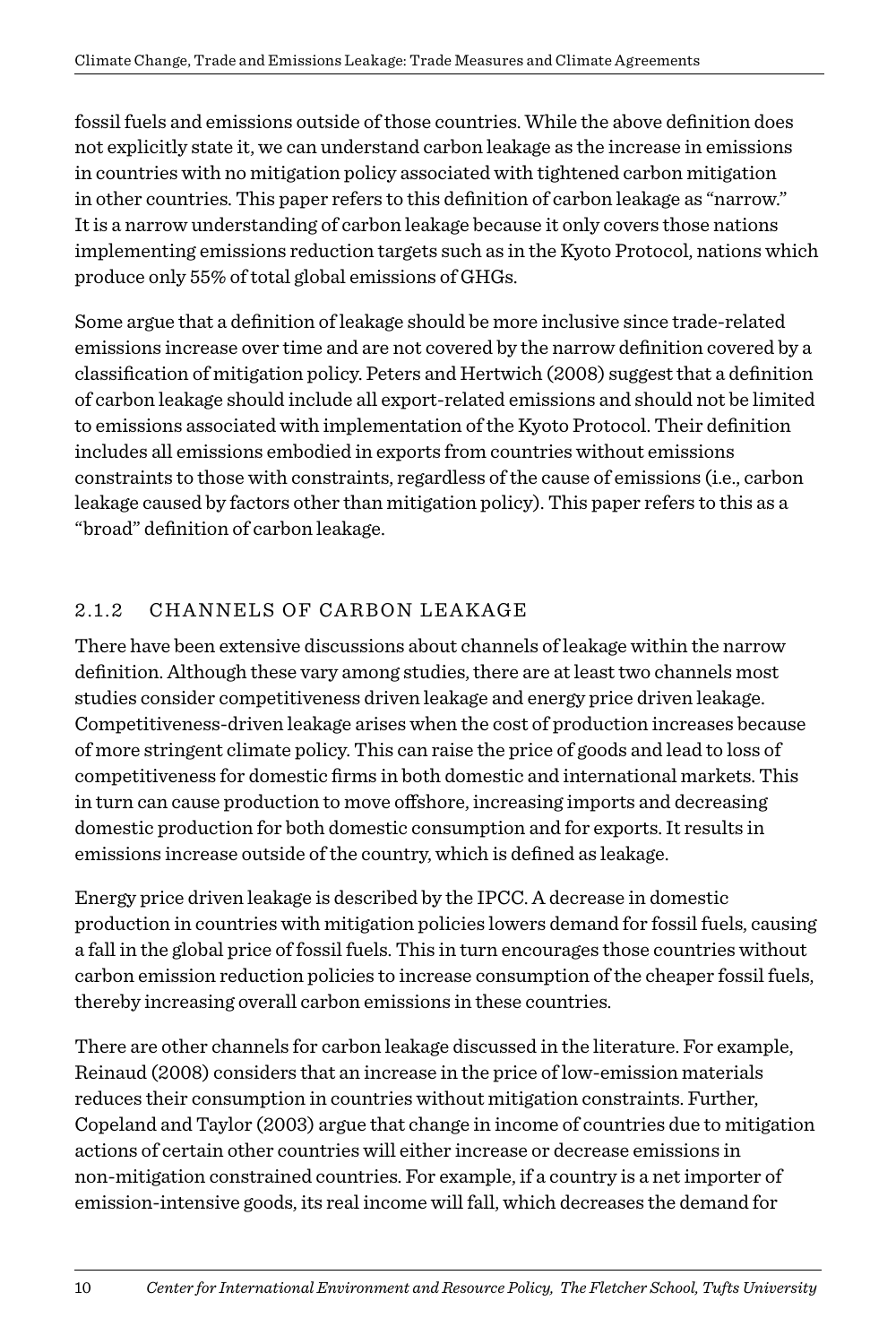environmental quality. This may lower environmental standards in those countries, thus leading to carbon leakage. However, these channels are less significant in terms of contribution to carbon leakage and have not attracted much attention overall.

Lastly, some argue that more stringent emissions standards in countries can actually help mitigate carbon leakage. The argument is that more stringent emissions standards lead to improvements in technology, which will eventually benefit both carbon– constrained and non-carbon-constrained countries. Though not technically a channel of leakage, these technological spillover effects can help counter carbon leakage in the long run (Grubb et al., 2002).

#### 2.1.3 ESTIMATIONS OF DEGREE OF CARBON LEAKAGE

There are a number of studies that estimate the magnitude of carbon leakage. Results from such studies vary substantially since the scope and definition of leakage varies between them, and different assumptions are applied to each model. For example, estimations of carbon leakage under the Kyoto Protocol range from 2 to 130 per cent (Dröge, 2009).<sup>5</sup> Although most research papers use the narrow definition, the channels of leakage considered in these papers are not the same. Most of the studies considered by this research use computable general equilibrium (CGE) models, including the Global Trade Analysis Project (GTAP) and its derivative models; however there are a variety of different assumptions applied in these models that make them difficult to compare. In particular, assumptions of Armington elasticity, homogeneity of goods, degree of competition in markets (perfectly competitive vs. monopolistic), economies of scale, and barriers to entry and exit of firms considerably change the results of these models (Babiker, 2005; Dröge, 2009; Monjon and Quirion, 2011).

The carbon leakage rate of a specific sector, in particular an industry which produces globally traded goods, is estimated much higher than others. The existing literature focuses on energy-intensive industries, which are affected by carbon mitigation policy. These sources have found higher leakage rates for such industries (Gielen and Moriguchi, 2002; OECD, 2003; Reinaud, 2008). However, the most influential factor in leakage is the volume of goods traded internationally. Domestically traded goods are assumed to have no leakage.

#### 2.1.4 CARBON LEAKAGE AND COMPETITIVENESS

A concern with competitiveness is frequently discussed simultaneously with the carbon leakage issues. It is often said that the more stringent mitigation actions resulting from mitigation commitments, under domestic policy or international climate change agreements, undermine the price competitiveness of domestic industries

<sup>5</sup> Based on the narrow definition of carbon leakage.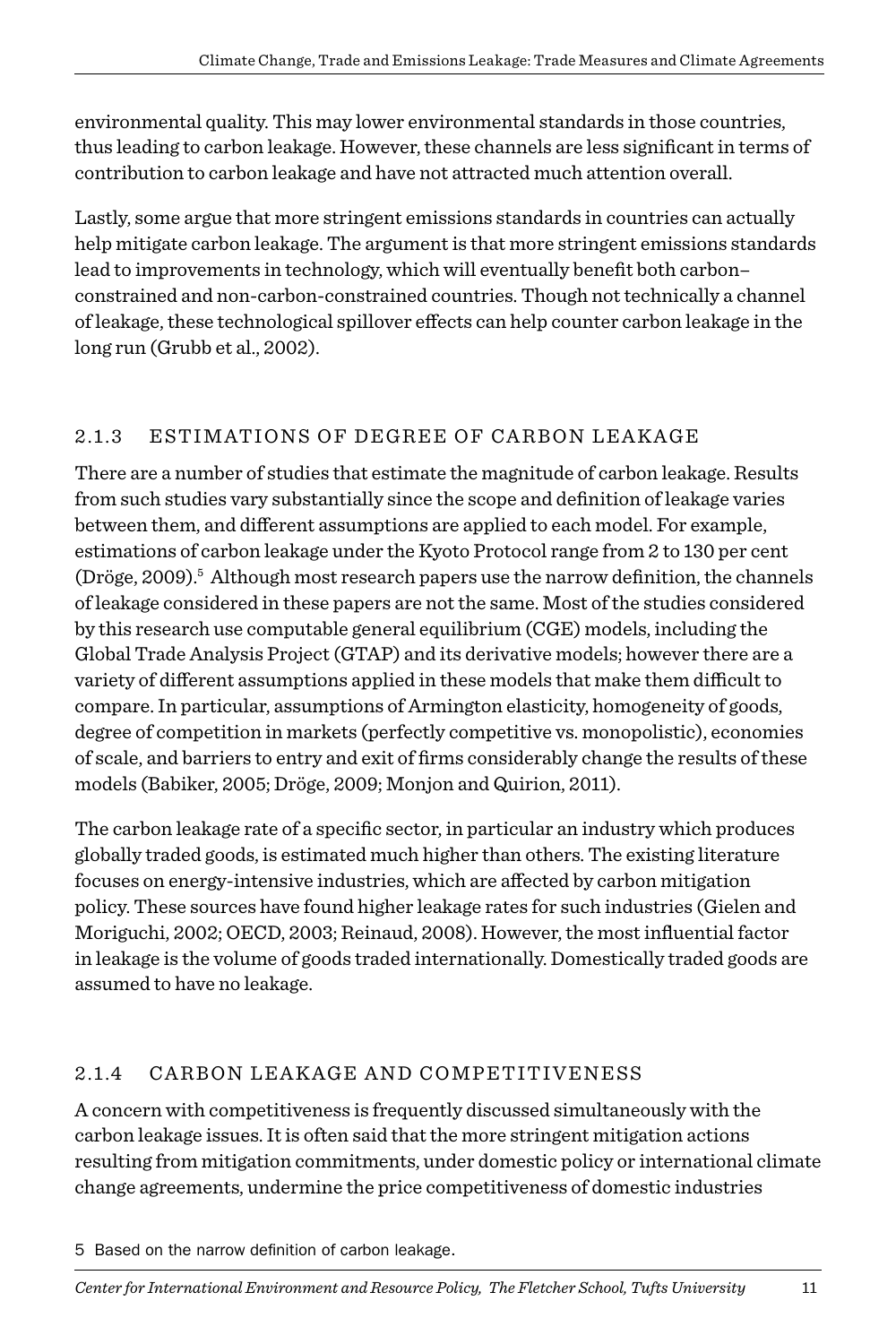and hence lead to carbon leakage. This is in addition to the above-mentioned leakage driven by falling energy prices due to more stringent mitigation policy. Therefore, competitiveness driven leakage is a legitimate concern. However, there are factors other than energy and emissions abatement costs that change the competitiveness of firms. These include currency exchange rates, labor and capital costs. Furthermore, carbon leakage occurs even when the competitiveness of carbon-constrained countries in international markets is not changed by increased energy and emissions reduction costs. There are also multiple reasons a firm may relocate production, such as to increase the ease of exporting to emerging markets due to increased demand in those markets. As the definition of carbon leakage in the previous section demonstrates, carbon leakage includes emissions shifts through international trade regardless of its cause. Thus, it is important to make a clear distinction between carbon leakage and the competitiveness issue when states discuss addressing the carbon leakage issue for the purpose of effective emissions reduction.

As a concern about domestic firms' competitiveness directly affects a country's political economy, it attracts more attention from policy-makers than the carbon leakage issue. Although a change in competitiveness itself is not a direct problem for global GHG emissions as far as the carbon leakage issue is concerned, there would still be a problem. In the United States there have been several climate change bills that have introduced cap-and-trade schemes to reduce GHG emissions. Between 2008-2010 the following bills were submitted in the U.S. Congress: Waxman-Markey (H.R.2545), Lieberman-Warner (S.2191), Kerry-Boxer (S.1733), and Kerry-Lieberman<sup>6</sup>. Each of these bills has provisions that mitigate the competitive disadvantage of domestic producers, which would have occurred due to enforcement of the bills. None of these bills have been enacted, but they all reflect a concern for loss of competitiveness with carbon abatement legislation. In Europe, the heads of France and Germany expressed a concern regarding carbon leakage and asked the United Nations to support a carbon tax on imports (AFP, 2009). There were underlying concerns regarding domestic firms' loss of competitiveness, even though these were not explicit in the statement. Although these concerns for competitiveness in the United States and Europe have been amplified by the economic crisis since 2008, there will continue to be such concerns.

#### 2.2 ANALYSIS OF TWO DEFINITIONS OF CARBON LEAKAGE a nd Proposal for an Alternative Definition

The above-mentioned narrow definition assumes that carbon leakage occurs only when countries carry out mitigation actions. In other words, carbon leakage must be caused by emissions reduction actions of certain countries. In reality, however, global emissions can be increased even when those countries participating in emission reduction agreements do not have any climate mitigation policy. Suppose there is a country that has participated in international emissions reduction commitments under

#### 6 There is no bill number in the Kerry-Lieberman bill.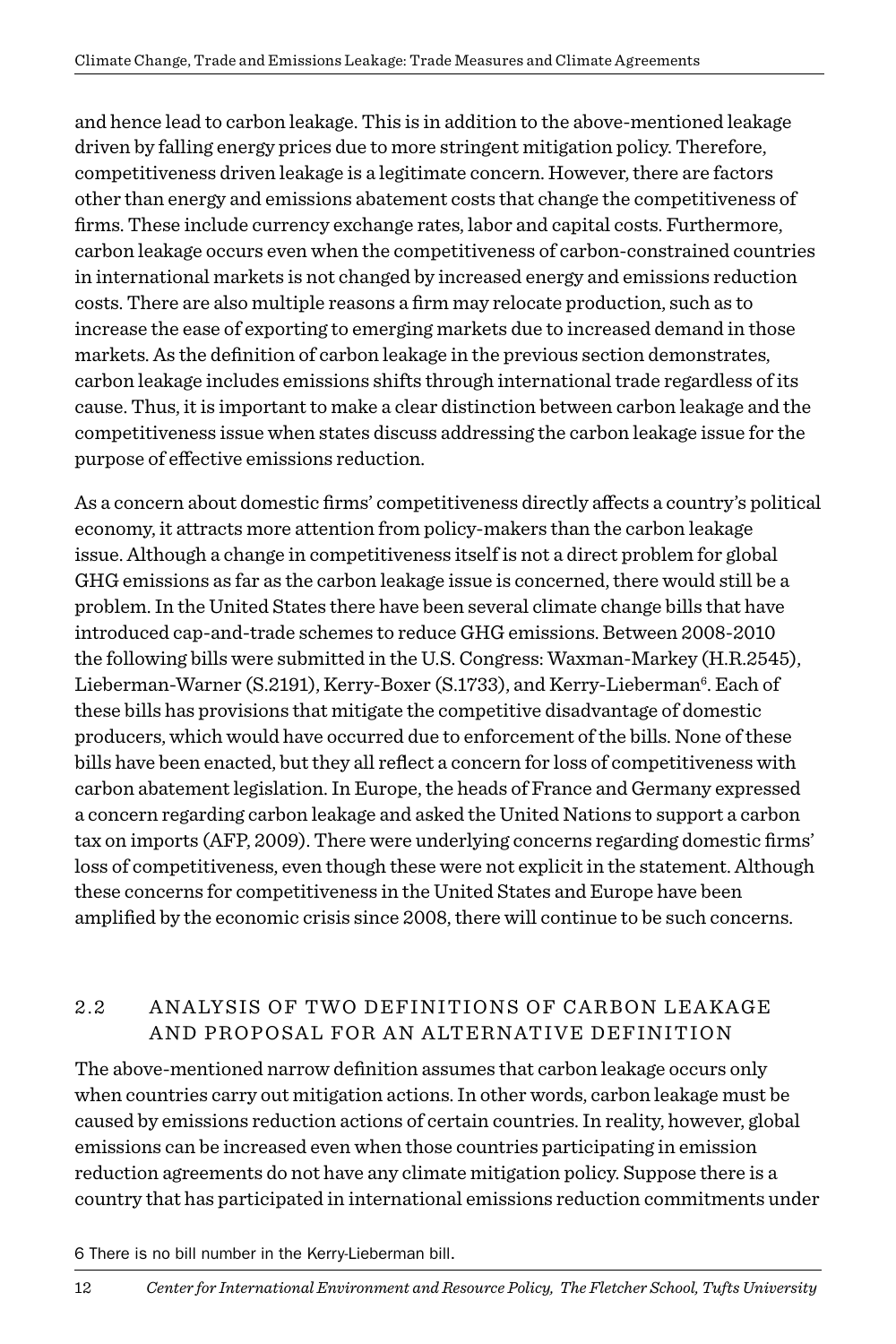the Kyoto Protocol. The country may achieve the emissions reduction target without tightening domestic standards of GHG emissions. It can reduce its emissions by increasing imports of energy-intensive products, such as cement and steel, from other countries that do not commit to emission reduction targets under the Kyoto Protocol.

Neither the narrow definition nor other existing studies consider these emissions as a part of carbon leakage. Reinaud (2008), for example, argues that "the shifting of industry structures for reasons not related to the climate policy is not qualified as leakage." Growth of cement production in China and India is not due to climate mitigation policy of other countries but due to increases in domestic demand for cement in these countries. Therefore, this cannot be deemed a carbon leakage. The reasoning behind this argument is that carbon leakage must be associated with carbon emissions reduction policy.



#### **Figure 2.1: Carbon Leakage under Mitigation Targets**

Source: Author

While an increase in carbon emissions due to increased domestic production of cement to meet growing domestic demand in countries with no mitigation policy is not regarded as carbon leakage, an increase in carbon emissions due to domestic production of cement for export to carbon-constrained countries is included in this definition of carbon leakage. This is because these emissions would have been reduced

*Center for International Environment and Resource Policy, The Fletcher School, Tufts University* 13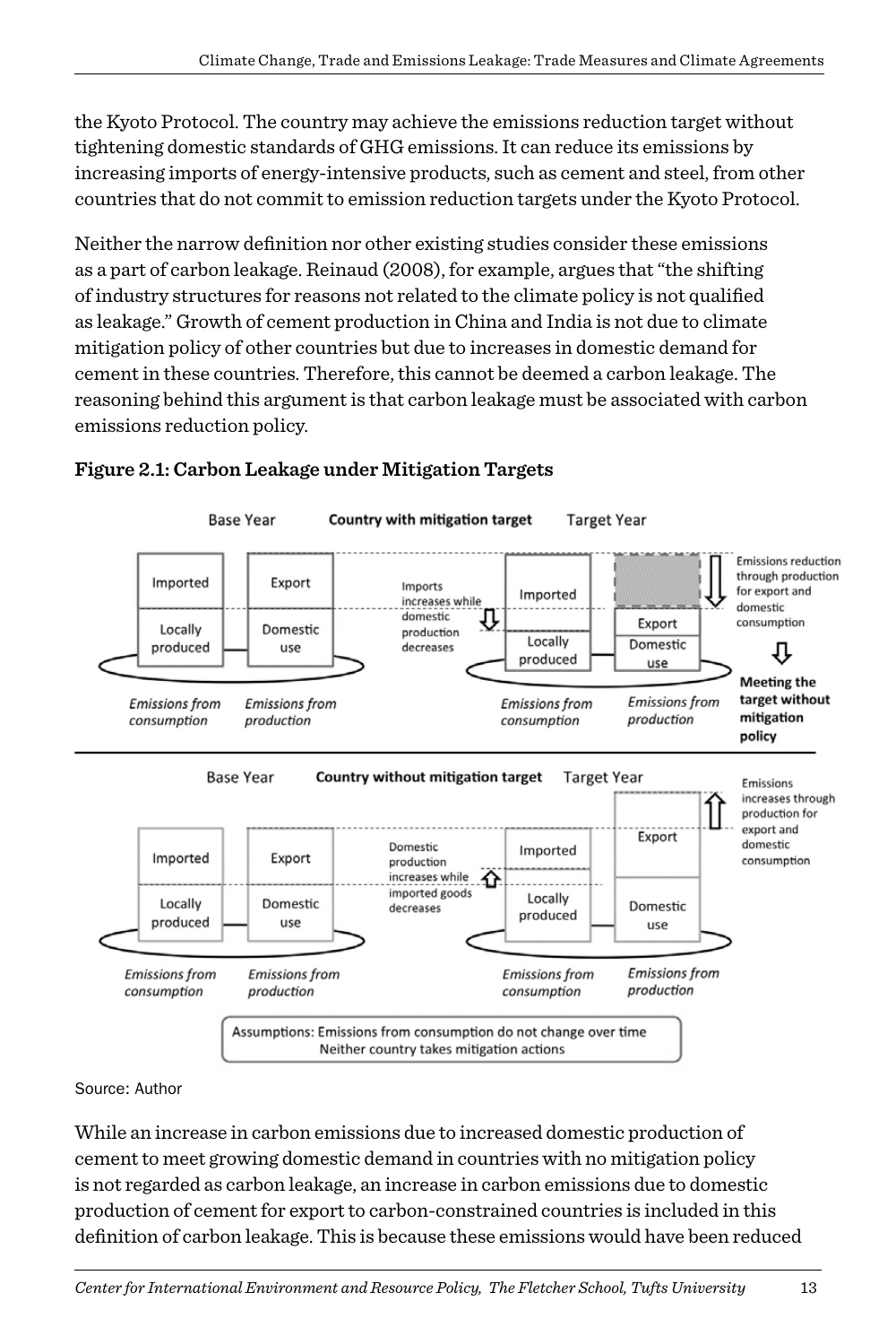by mitigation policies within these importing countries but in reality are not covered by such policies due to a shift in production from the countries with mitigation policy to countries with no mitigation policy. In other words, if a carbon-constrained country fails to reduce emissions that are intended to be addressed by mitigation policy, then such emissions should also be considered carbon leakage. In Figure 2.1, the country with the mitigation target would reduce emissions at the target year without regulating carbon emissions while carbon emissions in the country without the mitigation target would increase. Emissions from consumption stay the same but international trade changes the distribution of carbon emissions production. This results in achievement of the reductions target for one country but fails to meet the global emissions reduction target.

Most definitions of carbon leakage do not include this type of leakage. The narrow definition of the IPCC AR4 does not seem to regard trade-related emissions as a significant factor of carbon leakage. Rather than relocation of production to those countries with no mitigation commitment due to losing price competitiveness caused by stringent emissions regulation, countries with mitigation commitments would keep or decrease production output within their territories while increasing imports from outside, regardless of intention. Because of this limited scope of leakage, the IPCC AR4 review of literature relating to estimates of carbon leakage under the Kyoto Protocol only range from 5 to 20 per cent (IPCC, 2007b).

Alternatively, the broad definition allows for carbon emissions that could have been generated in countries with mitigation commitments and that could have been capped by such commitments, but in fact occurred in other countries without an obligation of emissions reduction; therefore emissions were not covered by these commitments. In this regard, the broad definition would reflect actual emissions more accurately because it captures all emission shifts, including unintentional emissions shifts, to countries with no mitigation policies. However, the broad definition does not include increases in emissions outside carbon-constrained countries due to a decline in demand for carbonintensive energy in those countries as this is not a change in volume of internationally traded goods, but a change in demand for fossil fuels.

Given the above analysis, a comprehensive definition of carbon leakage is understood as carbon emissions that intended to be limited by either unilateral or multilateral mitigation commitments but that are in reality continuing through various channels. In other words, carbon leakage can be defined as an increase in emissions outside countries with mitigation commitments or targets not covered by them, regardless of actual mitigation actions in those countries. Figure 2.2 shows this definition of emissions leakage and major channels of leakage.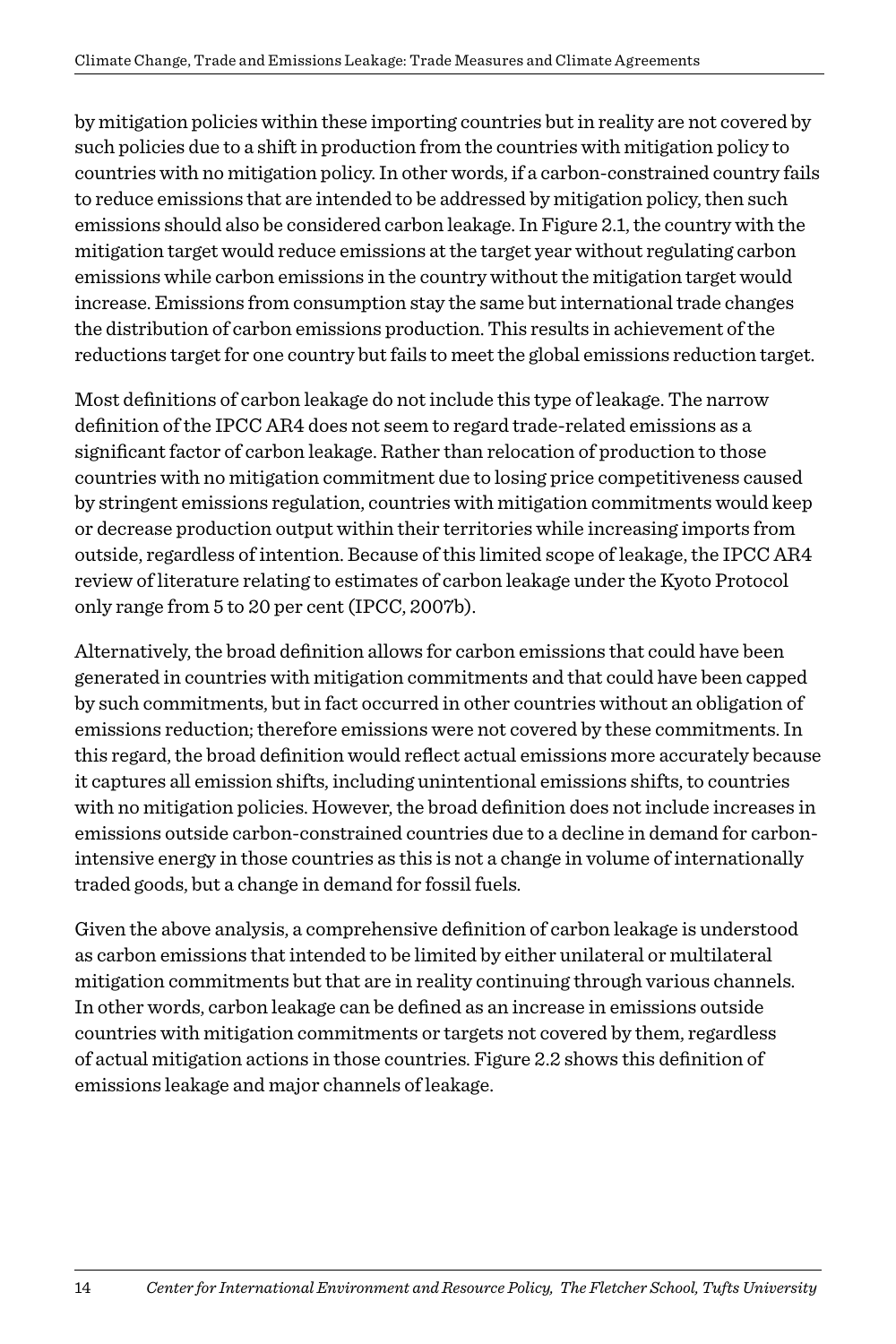



Identified channels of leakage under this definition are the following:

- (a) Energy-driven leakage: leakage caused by emissions mitigation policy that is believed to decrease demand for fossil fuels, which in turn lowers the price of these fuels and stimulates an increase in use in economies outside of the mitigation policy enacting country.
- (b) Competitiveness-driven leakage: leakage caused by emissions mitigation policy, which leads to an increase in the domestic cost of production and a relocation of production outside of the country. This increases imports into and decreases exports from the mitigation policy enacting country.
- (c) Trade-driven leakage: leakage caused by increased imports to a country (with or without a mitigation policy) and decreases in exports from that country due to the relocation of production to outside of the country. This phenomenon is understood to be caused by multiple market forces in the country, such as exchange rate fluctuations and increases in demand for goods outside the country. This should be "net" emissions since carbon emissions might increase in the country and net emissions could be negative in some countries.<sup>7</sup>
- 7 When we consider Annex B countries, the net emissions are still positive as described in Figure 2.3.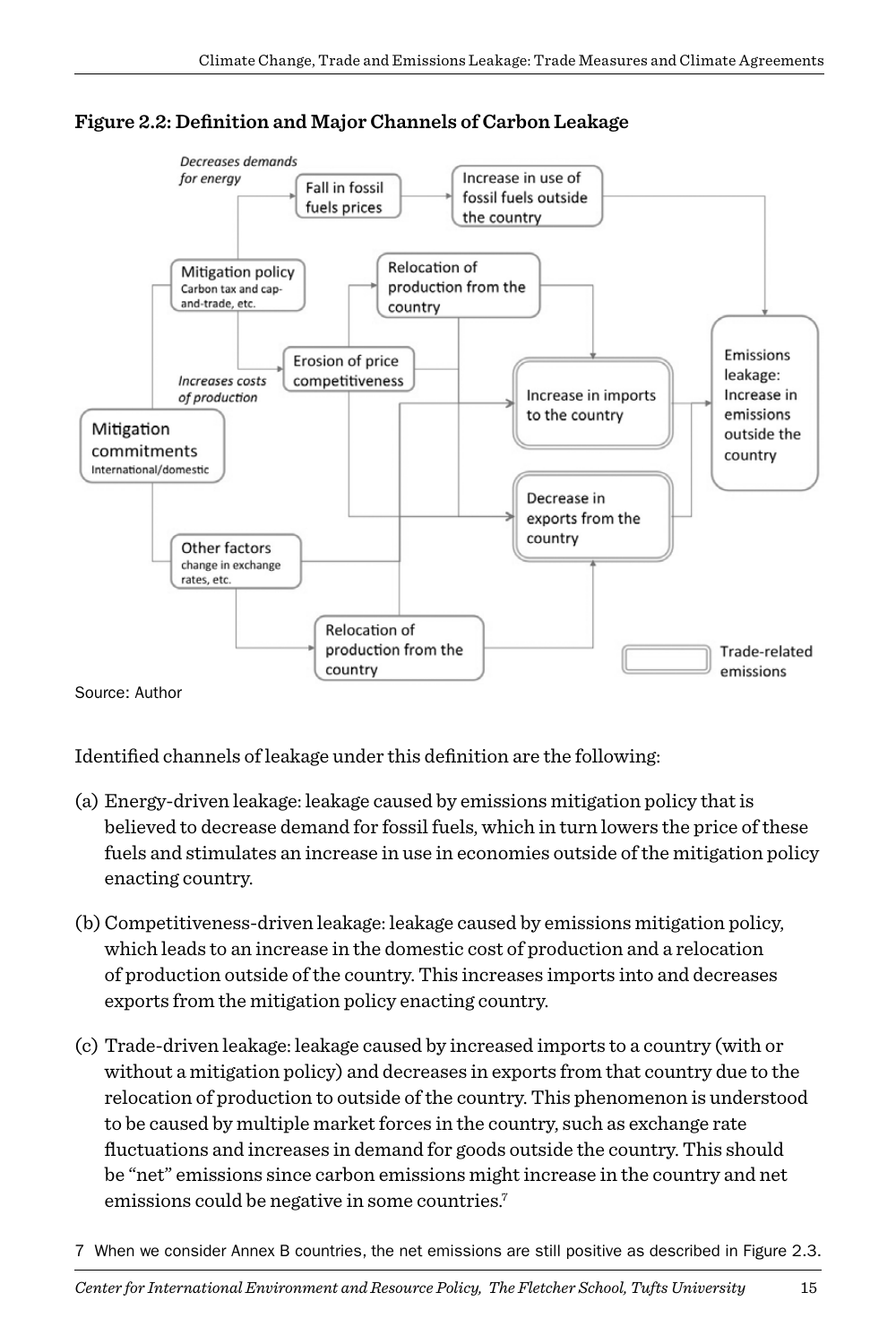In testing the two definitions of carbon leakage, the narrow definition includes channels (a) and (b) but not (c) whereas the broad definition includes channels (b) and (c) but not (a). The definition of carbon leakage in this paper is intended to include all three channels.

#### 2.3 WHY AND HOW DOES CARBON LEAKAGE MATTER?

Given the definition discussed in the previous section, there are two fundamental problems caused by carbon leakage.

First, a direct effect is the increase in global GHG emissions, which offsets the emissions reduction efforts of countries with mitigation policies. Increased emissions at the global scale arise because of the fall in energy prices, less stringent regulations on GHG emissions outside these countries, and emissions from transportation of imported goods.

Second, carbon leakage erodes the effectiveness and credibility of both domestic climate change policy and international climate change agreements. Loss of credibility discourages those states that committed to emissions reduction to strengthen commitments or even to comply with existing commitments. Further, carbon leakage diminishes the competitiveness of industries in countries with mitigation policies, and thus fosters fierce opposition from industries in countries with emission reduction commitments. This opposition in turn adversely affects domestic politics attempting to effectively design and implement climate change policy.

#### 2.3.1 INCREASE IN CARBON EMISSIONS

Peters et al. (2011) explained CO<sub>2</sub> emissions and their distribution between Annex B and non-Annex B countries as well as trade-related emissions among these countries (see Figure 2.3).  $\mathrm{CO}_2$  emissions from the production of goods exported from non-Annex B countries to Annex B countries in 1990 were 1.1 Gt while those in 2008 were 2.6 Gt — an increase of more than 130 per cent in 18 years. Emissions from the production of goods exported from Annex B countries to non-Annex B countries were 0.7 Gt in 1990 and 0.9 Gt in 2008 — an increase of 30 per cent in 18 years. Hence, the trade balance in carbon emissions between Annex B and non-Annex B countries has changed. Annex B countries imported 0.4 Gt of carbon dioxide from non-Annex B countries in 1990, which increased to 1.7 Gt in 2008. Economic growth (i.e., increase in consumption) alone between 1990 and 2008 cannot explain such an increase in imported emissions (1.2 Gt, from 1990 to 2008). There have clearly been shifts in emissions from Annex B countries to non-Annex B countries. If one does not look at this increase in trade-related emissions, Annex B countries seem to have reduced CO<sub>2</sub> emissions by 0.3 Gt from the 1990 levels in 2008. In reality, however, emissions produced in Annex B countries and emissions imported from non-Annex B countries have risen much more than emissions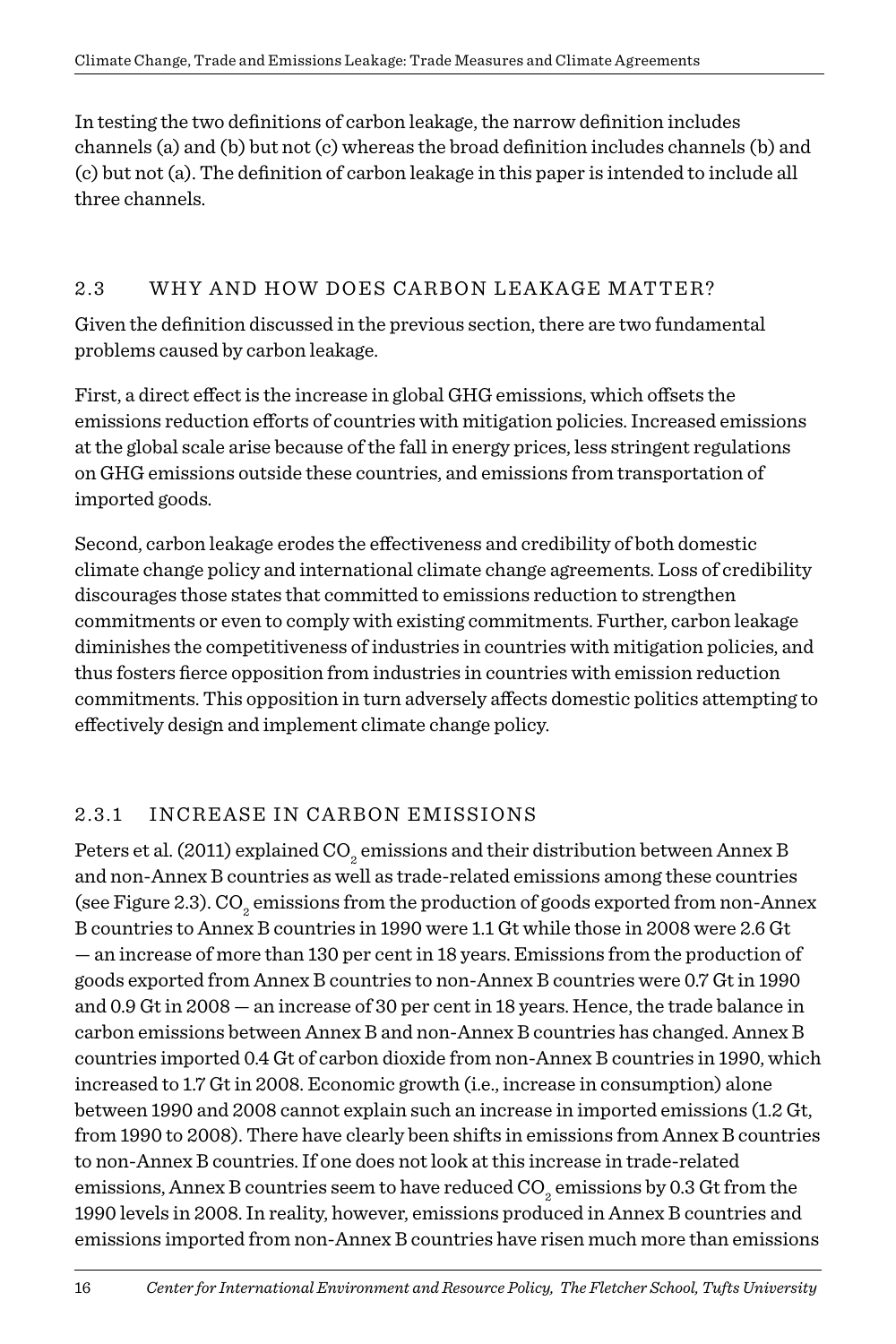reductions from domestic production. If there had been no trade transaction between Annex B countries and non-Annex B countries,  $\mathrm{CO}_2^{}$  emissions produced in Annex B countries would have increased by 0.9 Gt.





Source: Crafted by the author based on data used in Peters et al. (2011).

This emissions shift, from Annex B to non-Annex B countries, is 1.2 Gt of CO<sub>2</sub> emissions, exceeding annual emissions reduction of all Annex B countries during 2008- 2012 under the Kyoto Protocol. This is an emissions reduction in Annex B countries by an average of 5.2 per cent from the 1990 level, or 0.7 Gt.<sup>8</sup> Since the United States has

8 Counted by only  $CO<sub>2</sub>$  emissions (does not include other greenhouse gases).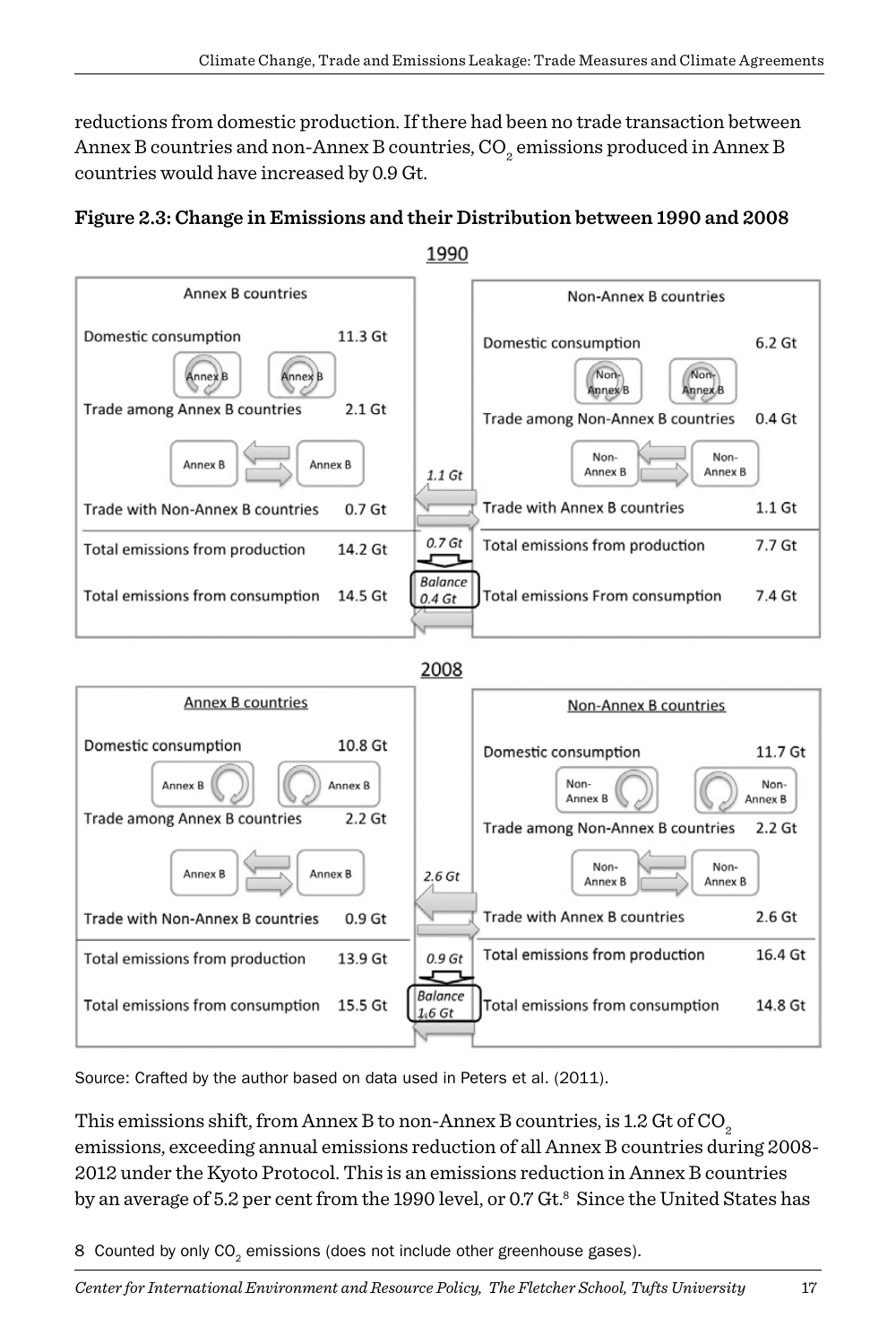not ratified the Kyoto Protocol, the actual emissions target is even smaller. This means that national emissions reduction efforts under the Kyoto Protocol were cancelled out by increases in emissions of internationally traded products. It does not mean that the Kyoto Protocol in fact increased GHG gas emissions as an increase in emissions associated with traded goods would have occurred even without the existence of the Kyoto Protocol. The degree of influence on the emissions increase that the Kyoto Protocol caused is unclear. However, it is clear that the Kyoto Protocol's architecture, which only limits GHG emissions from a limited number of (Annex B) countries, does not address trade-related emissions.

Consequently, carbon leakage is a significant issue in international efforts to combat climate change. This research determines that despite a lack of concern for this issue in international climate negotiations, it is essential to address the carbon leakage issue to ensure an effective international climate change agreement as a complement to domestic climate policy.

#### 2.3.2 COMPETITIVENESS ISSUES AND POLITICS

Carbon leakage and loss of competitiveness provoke strong opposition from domestic actors, in particular from industries facing international competition. A rise in production costs causes a perceived erosion of competitiveness and a decrease in profits for domestic firms, as well as a loss of jobs and economic growth for the country. The beneficiaries of climate change policies are not clearly defined and as a result the intensity of opposition to climate policy is generally greater than that of its proponents.<sup>9</sup> Actors with a demonstrable cost burden exert significant influence on the crafting a domestic climate change policy.

Domestic actors have several tactics to use in response to the introduction or reinforcement of GHG mitigation policy. Responses to regulatory adjustments include: domestic lobbying, exiting the country (shifting production or operations to another country), or exiting the market (shutting down business) (Drezner, 2007). Domestic actors may choose to join with other affected actors and put pressure on the government to minimize the economic impacts of climate policy. This is most likely to occur when the cost of exiting the country is very high. In most cases and in most countries, affected domestic actors are likely to lobby first. Carbon leakage and competitiveness issues are perceived to be closely tied. Even though the main cause of carbon leakage may not be loss of competitiveness, states — especially developed countries — likely need to address carbon leakage in order to introduce or strengthen domestic climate policy.

<sup>9</sup> Beneficiaries do not recognize benefits of climate change policy, and they include the future generation.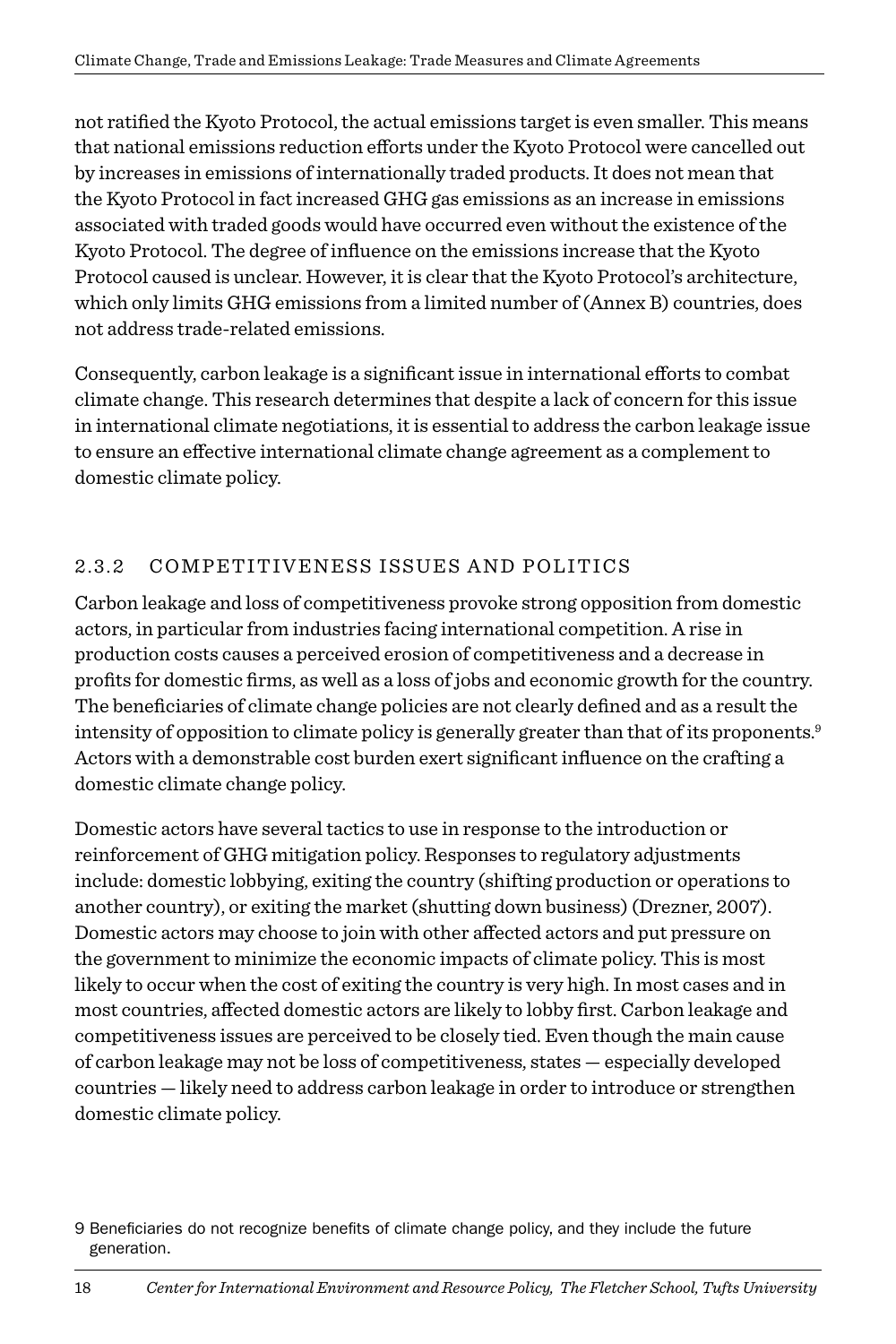#### 2.4 Summary

The carbon leakage issue has been considered a marginal problem for climate policy in many discussions so far due to the lack of consideration of trade-related emissions leakage. However, as demonstrated by the fact that emissions imported from non-Annex B countries to Annex B countries exceed the total emissions reduction under the Kyoto Protocol, it is necessary to consider trade-related emissions leakage to effectively reduce global GHG emissions. This paper proposes an alternative definition of carbon leakage that includes trade-related emissions leakage to help scope adequate climate policy. This alternative definition articulates that the carbon leakage issue must be addressed when states seek a meaningful international climate agreement to mitigate climate change. A failure to do so will significantly diminish the effectiveness of such an agreement. Besides the direct impacts on global emissions, the carbon leakage issue adversely affects domestic climate policy (politics) due to competitiveness issues partly induced by carbon leakage. Addressing emissions leakage is also likely to improve the effectiveness of domestic climate policy.

Since there are GHG other than  $\mathrm{CO}_2^{}$  that should be included in the concept of carbon leakage, this paper uses the term "emissions leakage" instead of "carbon leakage" in the following sections.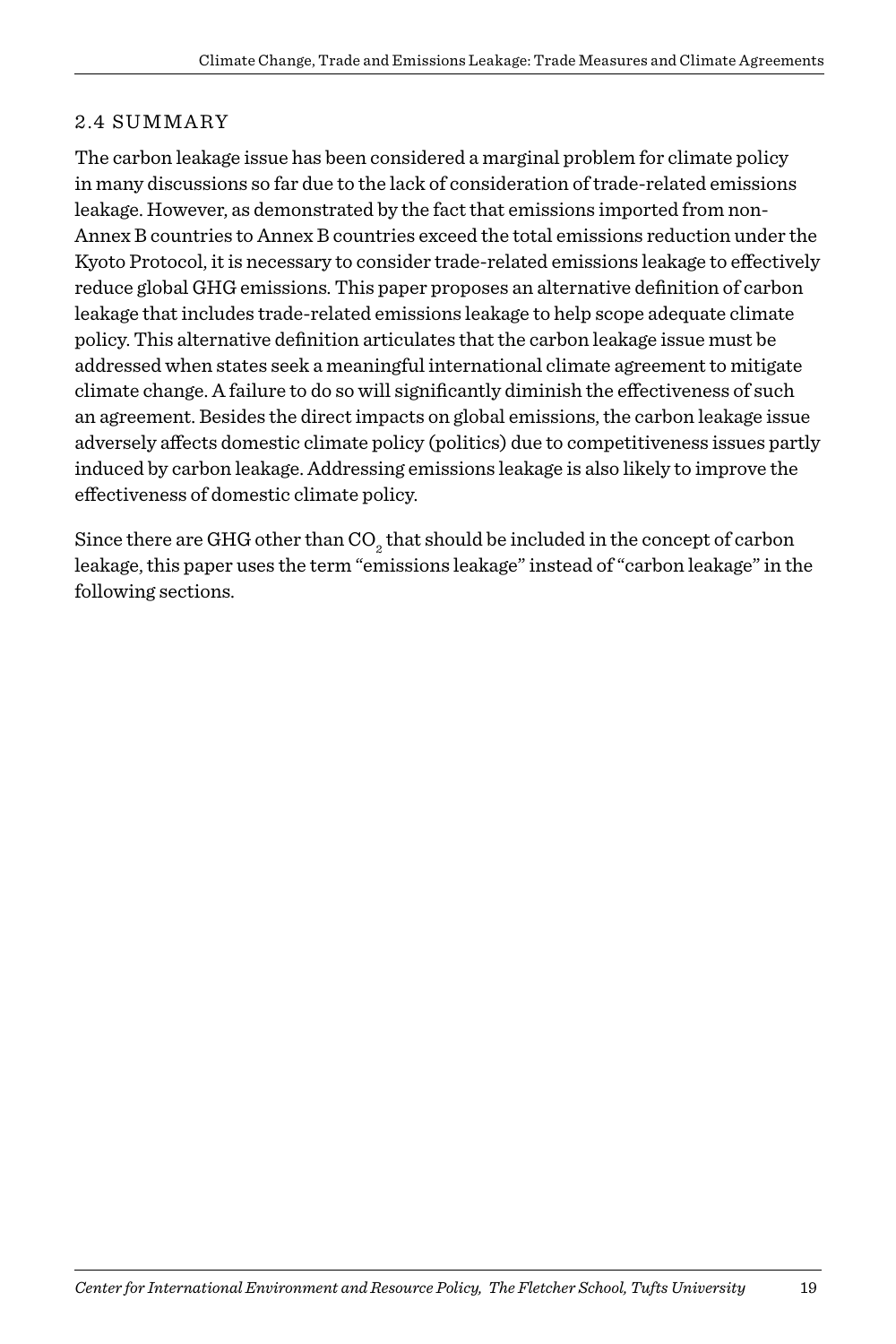## Section 3: Options for Climate Change Agreements to Combat Emissions Leakage

Since emissions leakage is rooted in climate change mitigation policy, including climate mitigation commitments under the Kyoto Protocol, modifications of these agreements and the policies they influence is where we can begin to address the leakage issue. There are several options that have been discussed in the relevant literature. These approaches can be summarized as follows:

- A framework that caps the GHG emissions of all states with schedules and targets for emissions reduction (targets and timetables approach)
- A framework that harmonizes prices of GHG emissions for all states (harmonization of emissions prices approach)
- A framework that caps the GHG emissions of some states, but with the inclusion of trade measures to reduce emissions leakage (border adjustment measures for imported goods or measures for domestically produced goods)

This section will briefly discuss the first two frameworks in which all states participate from the perspective of feasibility, effectiveness, economics, and legal issues. The third framework will be discussed in the section four.

#### 3.1 INTERNATIONAL CLIMATE CHANGE AGREEMENT TO CAP THE GHG EMISSIONS OF ALL STATES

The approach of enforcing an agreement for mitigation actions by all states<sup>10</sup> produces a predictable reduction as it does not distort trade and does not directly change trade rules and policy. Emissions leakage caused by domestic mitigation policy in each state and/or change in trade patterns will be addressed in countries outside the emission reductions commitments unless such commitments are set to absorb emissions leakage. There is no need to address the leakage issue from the perspective of emissions reduction since it can ensure global emissions reduction.

There are, however, concerns with this approach. First and foremost, the practical feasibility of reaching such a comprehensive agreement is unproven. Thus far, the global community has not been able to come to an agreement on effective international climate change mitigation. Many developing countries have opposed imposition of any restriction on their GHG emissions, arguing that states share common but differentiated responsibilities (CBDR) for mitigating climate change. Such language is stipulated in the UNFCCC provisions and makes it unlikely for all states to find it fair to agree to emissions targets and reductions.

10 It may preclude least developed countries.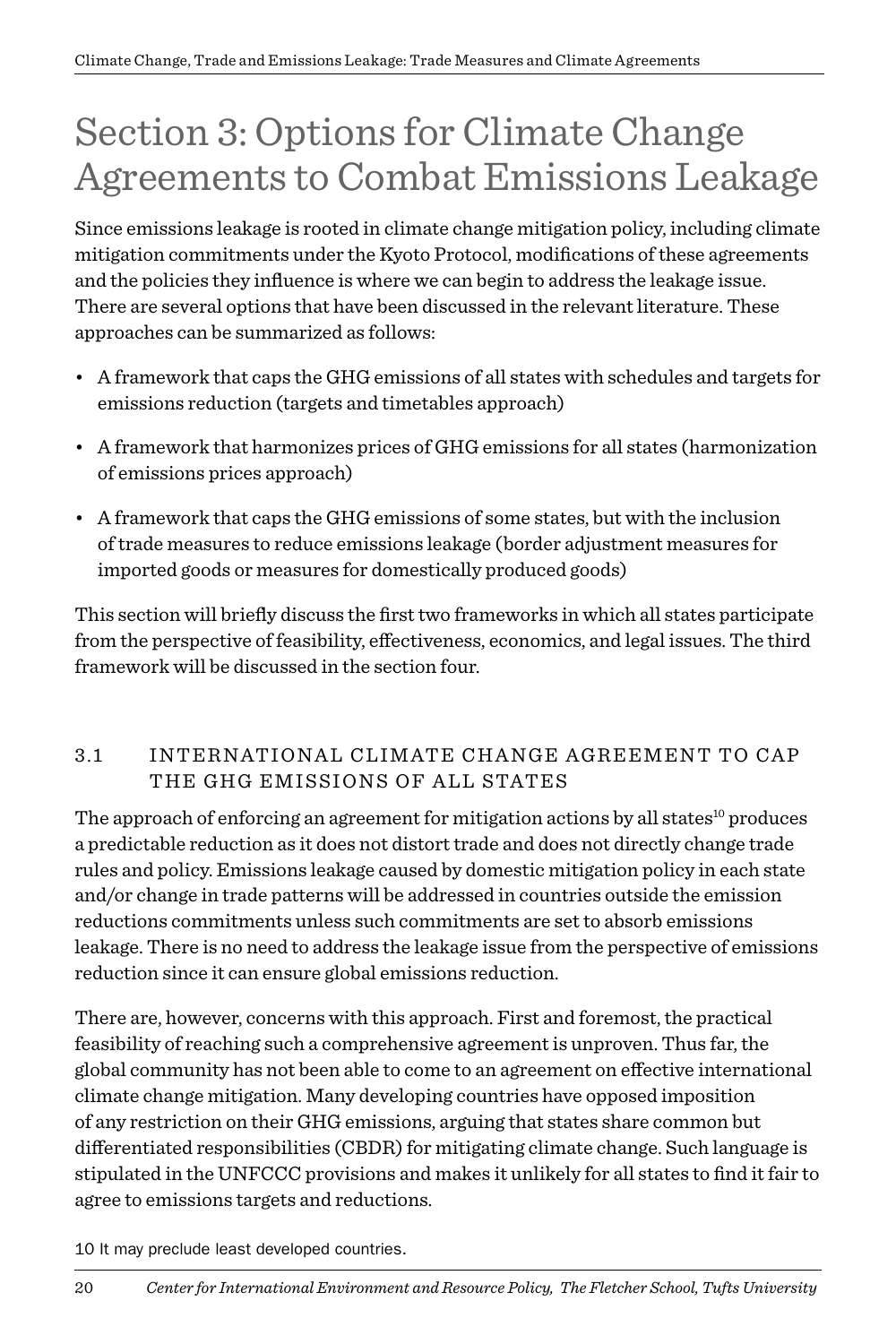Progress has, however, been made. The climate change talks in Durban, South Africa (COP17/CMP7), in 2011 produced what is known as the Durban Package. The most significant progress in the package was that all parties agreed to establish, no later than 2015, a legal agreement regarding mitigation actions<sup>11</sup> that will include all states and will come into force no later than 2020 (UNFCCC, 2011b). After 2020, all states including the United States, China, India and other major economies, which did not have mitigation targets under the Kyoto Protocol, $12$  have committed to reduce GHG emissions under international law. While there is no guarantee that all parties will follow through with the Durban Package, at least there is now the possibility that a framework that includes mitigation commitments for all states will be agreed to by 2020.

There is concern that the mitigation targets set in these agreements will not effectively address carbon leakage because they have created so called 'hot air.' Hot air challenges occur when emissions targets are set higher than a given nations actual emissions in the target year, leaving excess emissions allowable that a nation can then trade. This defeats the purpose of mitigation efforts in that country. Where a state possesses "hot air" in its target, increases in GHG emissions associated with emissions leakage from other countries do not require that state to reduce domestic GHG emissions to meet its target. Therefore, mitigation targets must be stringent enough to make sure such emission reduction targets truly abate global GHG emissions.

Finally, even if the world agrees to create an international climate change agreement that restricts the GHG emissions of all states, there is still no way to ensure that everyone will comply with such an agreement. There is always an incentive for states to default because free riding gives states a greater payoff than complying with the agreement. Unless the agreement has a strong and workable enforcement mechanism, something that the Kyoto Protocol lacked, full compliance is unlikely.

#### 3.1.1 Effectiveness of the Agreement

Obtaining a commitment to emissions reduction from all states at simultaneously allows for certainty in terms of the volume of global emissions reduction and the potential for making a real impact on global GHG emissions. In comparison to the Kyoto Protocol, in which only some states had to commit to emissions reduction targets, this approach is also more favorable from an economic standpoint as it levels the playing field. It also entails that the overall costs of abatement of GHG emissions will likely be lower since GHG abatement costs are generally lower in developing countries. Emissions trading between countries should be allowed under the agreement to decrease the abatement cost. If a future agreement allows parties to trade emissions permits globally and utilize emissions credit similar to those in the Kyoto protocol, it is possible to reduce overall abatement costs.

- 11 "A protocol, another legal instrument or an agreed outcome with legal force under the Convention" (UNFCCC, 2011b).
- 12 The United States is not a party to the Kyoto Protocol (as of March, 2012).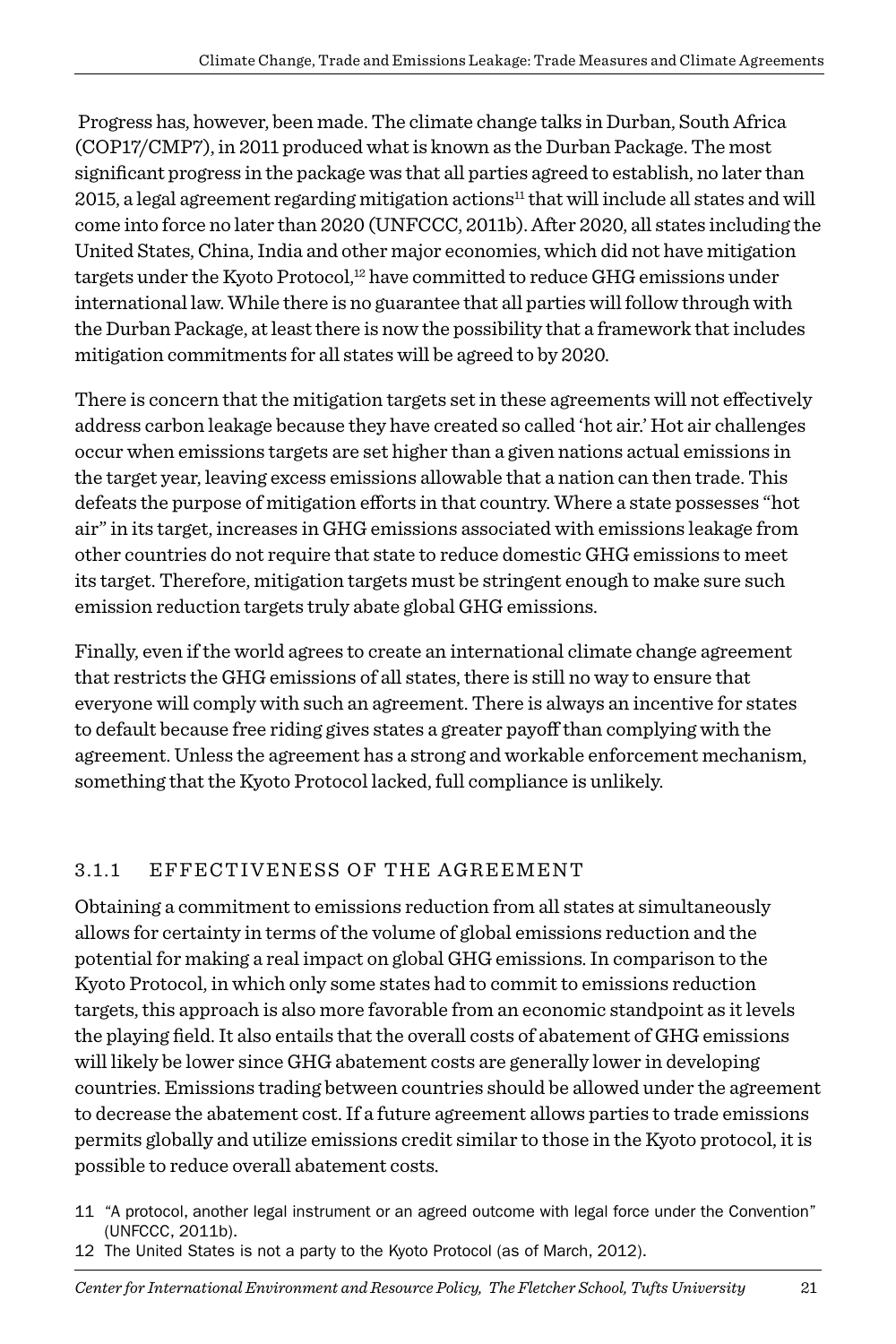#### 3.1.2 LEGAL ISSUES OF THE AGREEMENT

There are no significant legal issues related to an international emissions reduction agreement. The only concern is that such an agreement might be contrary to principles of CBDR and respective capabilities to protect the climate system. This principle of CBDR is stipulated in Article 3.1 of the UNFCCC. Although the interpretation of the CBDR and respective capabilities is not consistent across parties, there nonetheless seems to be several approaches to avoid a violation of Article 3.1. One option is to pursue an agreement that imposes more stringent mitigation commitments for developed countries than for developing countries. Assisting developing countries to reduce GHG emissions through multilateral funding mechanisms, technology transfer, capacity building and other types of assistance may be another option. This is already done in the case of the Montreal Protocol on Substances that Deplete the Ozone Layer (Montreal Protocol). It is also currently being implemented under the UNFCCC framework.

#### 3.1.3 Compliance and Implementation of the Agreement

If all states were able to put aside political differences to reach an agreement for a global commitment to reduce emissions, then ensuring compliance would be the next step. If states develop a treaty that has no power to ensure its own ratification, it is unlikely to achieve its objective of reducing global GHG emissions while also addressing emissions leakage. Compliance is at risk when the costs of participation exceed the benefits of non-compliance. In the case of the Kyoto Protocol, the United States signed the treaty but has not ratified it due to political hurdles in Congress. Similarly, Canada ratified the Kyoto Protocol in 2002 but declared its intention to withdraw in 2011, reasoning that the cost of compliance was too high<sup>13</sup> (BBC News, 2011). Given that any future mitigation agreement must be more stringent than the Kyoto Protocol in terms of emissions reduction targets, the likelihood of similar withdrawals will be even higher. Therefore, any effective agreement must be constructed with the correct incentives embedded within it and must include measures to prevent non-compliance and withdrawal from the agreement.

#### 3.2 International Agreement to Harmonize Prices of GHG Em issions

The harmonization of prices of GHG emissions is similar to that which calls for targets and timetables emissions reductions described above. This section explains the differences between these two agreement options.

<sup>13</sup> Canadian environment minister also mentioned the absence of two major emitters (the United States and China).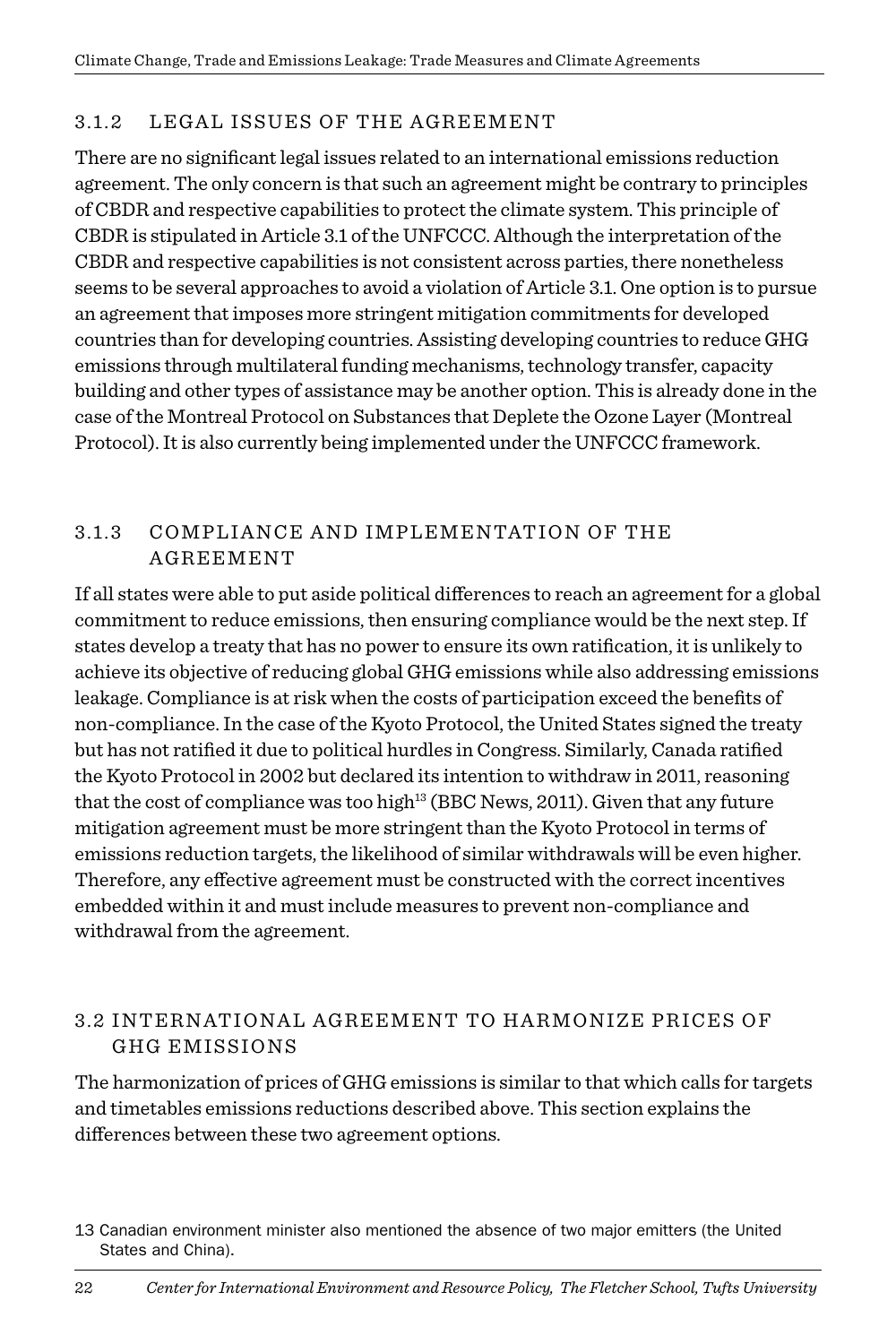Harmonization of prices of GHG emissions would involve all states, but require states to implement the same policy to equalize GHG emissions reduction cost among states, instead of requiring states to commit to emissions reduction goals. Such a framework may be the most desirable economic option for international climate policy. This approach significantly lowers the cost of emissions reduction at the global level because it equalizes marginal abatement costs of emissions across all countries participating in the agreement. The uniform marginal abatement cost enables all states to minimize mitigation costs as a whole.

However, obtaining universal agreement would present great difficulties politically. Unlike the mitigation target approach, equalizing the marginal cost of GHG emissions reduction would require all states to adopt the exact same level of stringency of mitigation policy, without taking into consideration historical responsibility or capacity to act. Therefore, it is more likely to be against the principles of CBDR as laid out in Article 3.1 of the UNFCCC. Even if developed countries provide assistance, the burden on developing countries would still be high. Unless developed countries are able to provide unprecedented amounts of funding for the incremental costs of emissions reduction for developing countries it is unlikely that such a scheme would be accepted as fair and feasible. Those states that do not have an institutional capability to implement harmonized climate policy in general would oppose such an agreement. Further, there is no flexibility in the policy implementation tools so some states may not be able to pass domestic statutes in their legislative bodies to implement the policy.

#### 3.3 Summary

International climate change mitigation agreements applying to all states are able to effectively address emissions leakage as long as such agreements are well designed and universally agreed. The cost and effectiveness of such agreements vary in their architectures. While homogeneous prices on emissions among states are cheapest, heterogeneous prices on emissions can lower the cost if emissions trading between states is allowed. Harmonizing the cost of reduction is more effective in mitigating leakage than target- and timetable-type agreements. However, there are significant feasibility and enforcement concerns for these agreements. The harmonization of emissions prices approach is likely more difficult to realize than the targets and timetables approach. Furthermore, harmonization of the cost of emissions reduction may not comply with the CBDR principle, which is a key concern for developing countries. Nonetheless, these climate change mitigation agreements still have advantages vis-à-vis agreements with trade measures that will be discussed in the next section. They are less trade-distortional and provide greater certainty in the reduction of overall GHG emissions and emissions leakage.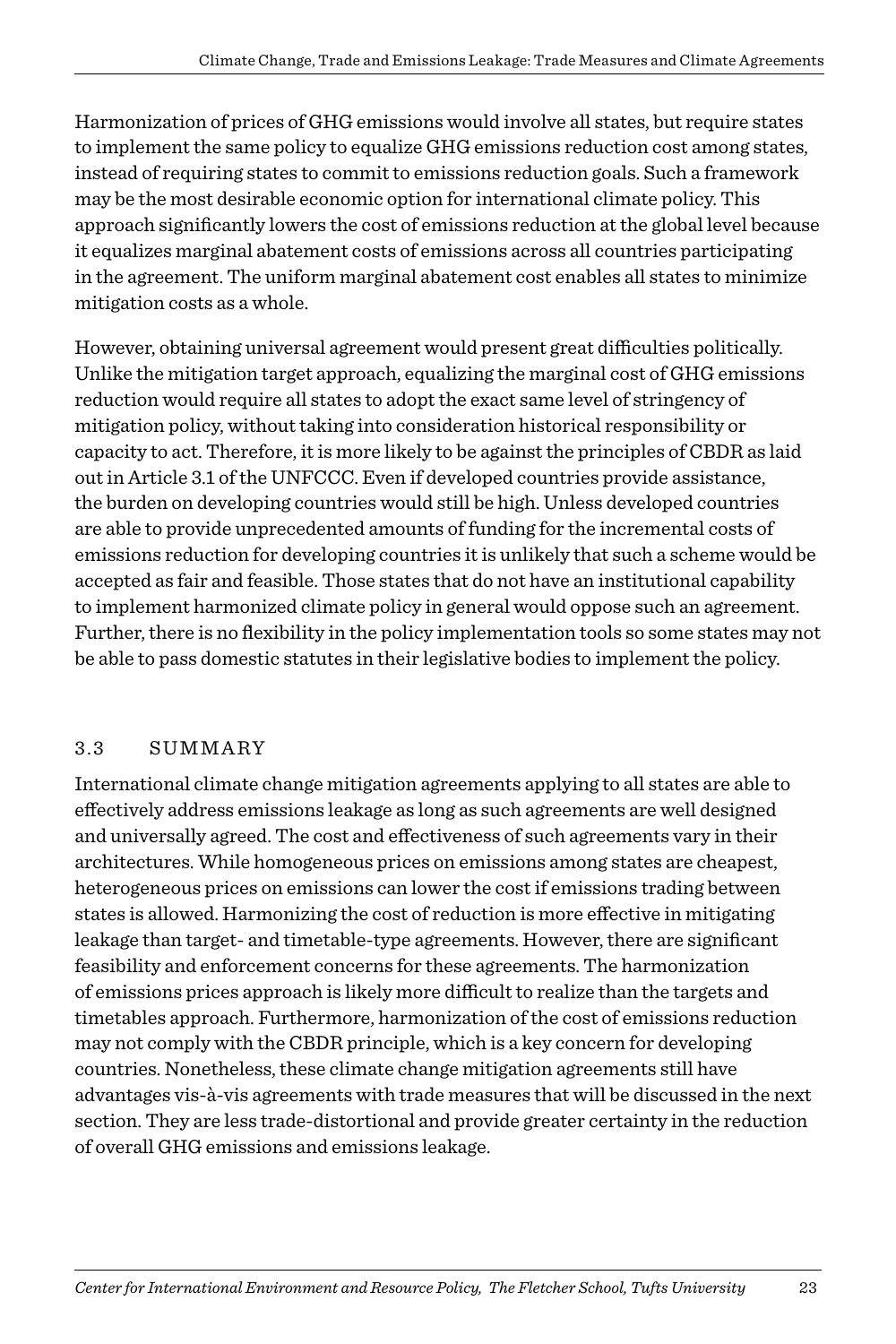## Section 4: Trade Measures Incorporated in an International Climate Change Agreement to Combat Emissions Leakage

#### 4.1 OPTIONS FOR TRADE MEASURES INCORPORATED INTO INTERNATIONAL CLIMATE CHANGE AGREEMENTS

Trade measures to mitigate emissions leakage problems can be divided into two major categories: measures for imported goods and measures for exported goods. The first introduces a border adjustment measure, which imposes additional taxes on imported goods underneath a domestic emissions tax system or a measure that includes importers in a cap-and-trade scheme. The second category gives domestic firms an incentive to maintain the current level of production output, in particular for firms in energy-intensive industries. This measure includes tax rebates to domestic firms if a country has a GHG emissions tax system and free or output-based allowances if a country has a cap-and-trade scheme.

There are other tools available to mitigate emissions leakage related to international trade rules including requirements for labeling goods (i.e., disclosure of how much lifecycle GHGs are emitted) and procedural requirements (e.g. reporting GHG emissions of exported goods to importing countries). It is also theoretically possible for states to have an agreement imposing trade bans on products from certain countries, which is the most restrictive trade measure. Given the degree of impact an import ban would have for both importing and exporting states it is unlikely that this option would be pursued. This paper focuses on border adjustment measures for imported goods and measures for domestic products.

Trade measures may be pursued when more comprehensive international climate mitigation agreements discussed in Section 3 are not achieved but some countries are still willing to reduce GHG emissions. In that situation, even though some states try to reduce their emissions, global emissions reduction is likely to be significantly diminished due to emissions leakage. However, introduction of a border adjustment for imported goods based on GHG emissions associated with production increases the production cost of goods and puts prices indirectly on GHG emissions in countries without mitigation policy. Such measures function as an instrument to indirectly involve states that do not agree to reduce emissions in an international emissions reduction agreement.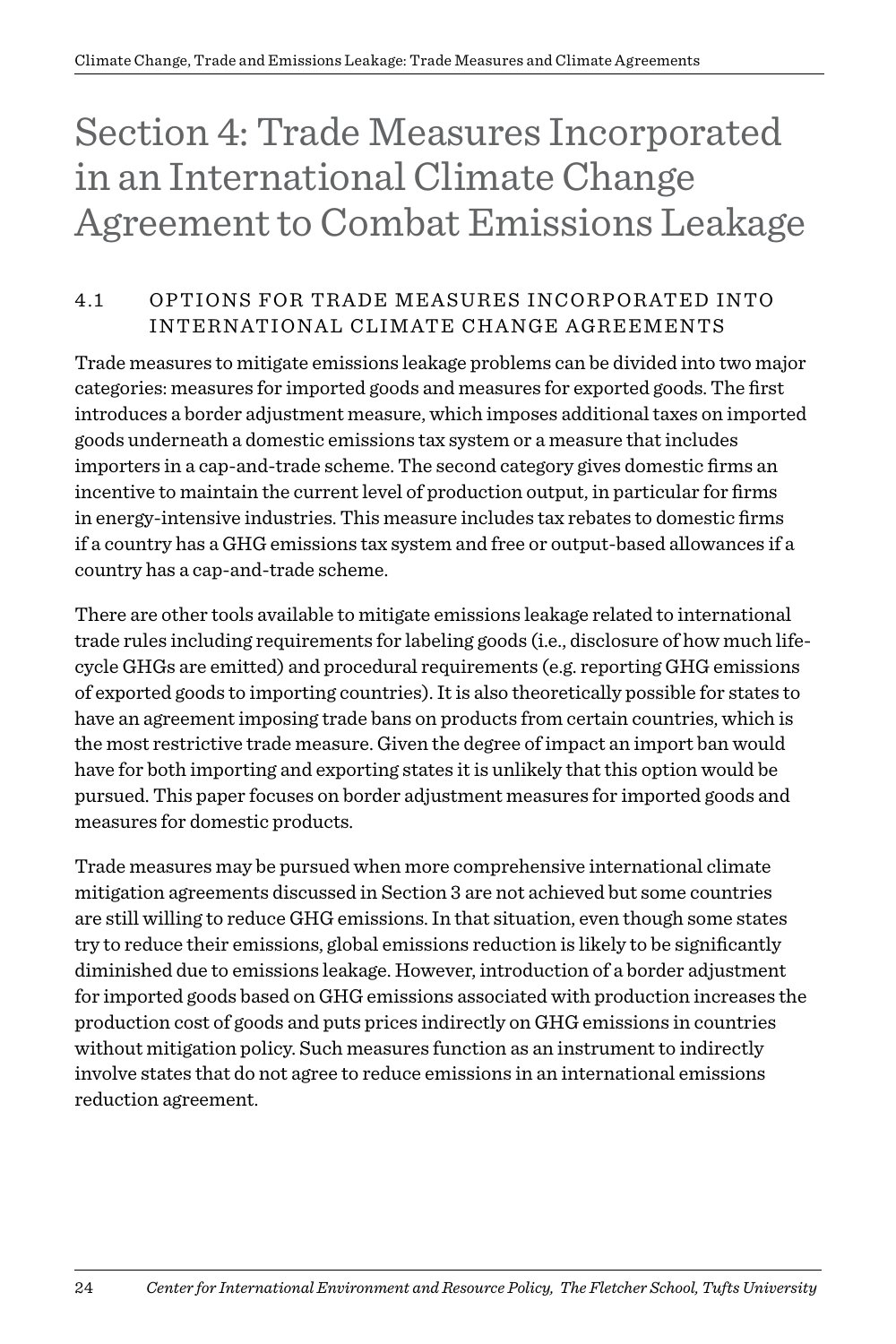#### 4.2 EFFECTIVENESS AND REPERCUSSIONS OF TRADE **MEASURES**

#### 4.2.1 EFFECTIVENESS OF BORDER ADJUSTMENT MEASURES

Border adjustment measures can address only part of the emissions leakage problem. They are able to reduce GHG emissions from imported goods by either imposing additional taxes on them or requiring importers to hold allowances under a domestic carbon tax system or cap-and-trade scheme. The effects of these measures are almost identical to the effects of introducing a domestic carbon tax or cap-and-trade scheme. Imposing these measures will reduce emissions in an economically efficient way when compared to a command-and-control and standard approach. These measures address not only emissions leakage caused by stringent mitigation policy (competitivenessdriven leakage — see Section 2.2) but also emissions leakage caused by other factors, such as trade driven leakage.

However, border adjustment measures cannot effectively mitigate emissions leakage caused by lower fossil fuel prices due to the anticipated fall in domestic consumption of fossil fuels in countries with stringent GHG mitigation policies. Lower prices for fossil fuels increases demand for fossil fuels at the global level. Border adjustment measures can impose taxes only on goods traded between two countries but they cannot reduce GHG emissions from goods that are produced in countries with no trade transactions with the countries that introduce border adjustment measures. Furthermore, these measures cannot decrease the consumption of fossil fuels in the production of goods for domestic consumption (non-traded goods). Given that emissions from domestic consumption are generally greater than those from traded goods (see Figure 2.3), border adjustment measures are not able to adequately address energy-price driven emissions leakage.

Internationally coordinated border adjustment measures can address the issue more effectively than when implemented unilaterally, because the number of countries and the volume of traded goods that multilateral border adjustment measures cover are much greater than unilateral measures. Therefore, multilateral measures are always more effective as long as they are crafted to encourage firms in countries with no mitigation policy to reduce GHG emissions and do not cause production shifts to more carbon-intensive goods. Furthermore, multilateral measures are always more favorable than unilateral ones from the perspective of international trade law.

#### 4.2.2 Effectiveness of Tax Rebates, Free Em issions Allowances and Export Tax Rebates

Measures that deal with domestically produced goods (as opposed to border adjustment measures which deal with imported goods) are also considered to mitigate emissions leakage because the measures allow domestic firms to maintain output levels after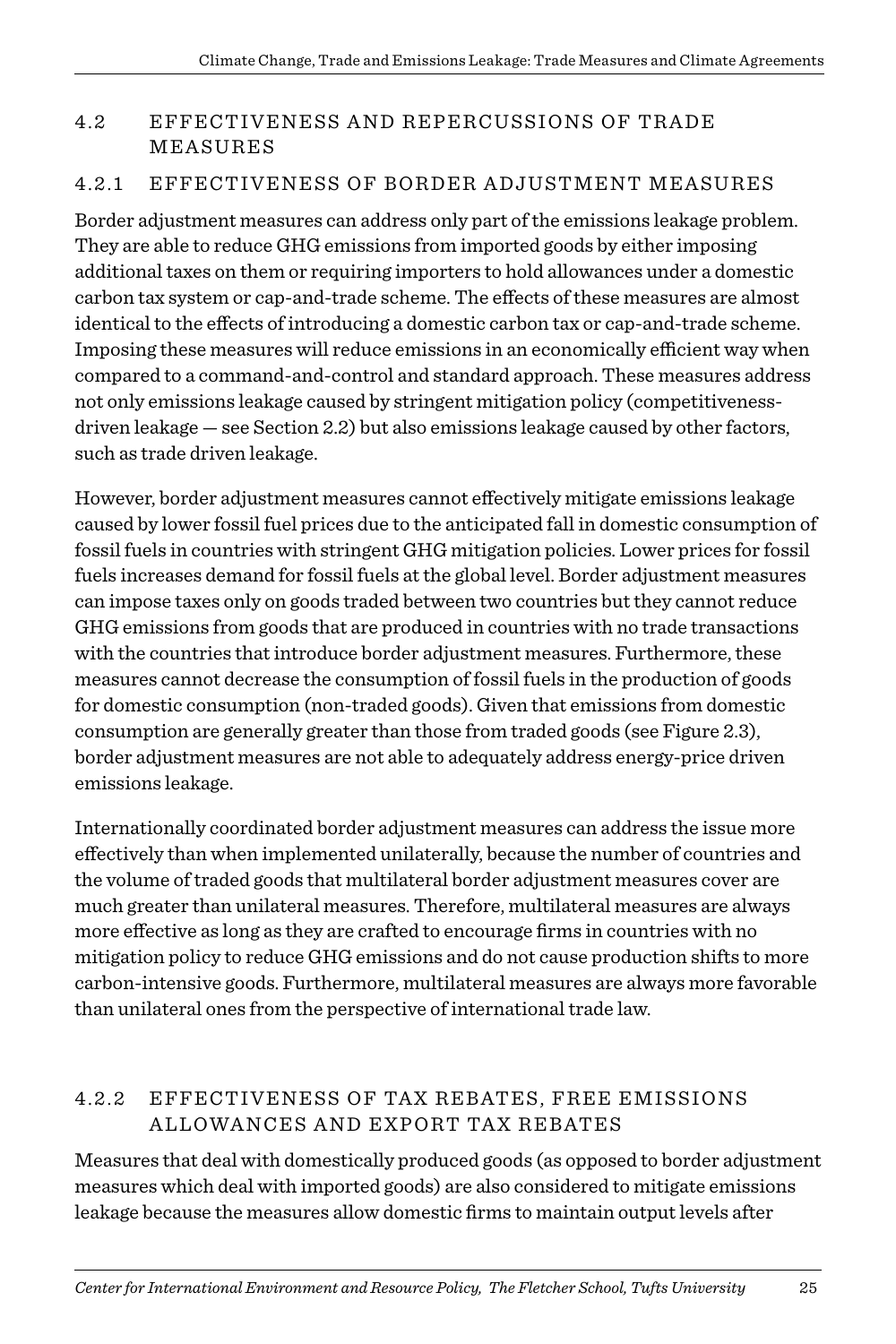the introduction of more stringent domestic mitigation policy. Tax rebates and free allowances to emit a specific amount of GHGs without cost are given to some specific domestically produced goods for both domestic purposes and for export. These measures reduce the costs of production caused by the adoption of mitigation policies and therefore maintain competitive advantage vis-à-vis firms in similar sectors in countries with no or less stringent mitigation policies in place. These measures can be an alternative to border adjustment measures on imports to address the emissions leakage issue.

The allocation of free allowances to mitigate emissions leakage — although sometimes focused not on emissions leakage but on mitigating the negative effects on competitive advantages — is already underway at regional level. For instance, the European Union Emissions Trading Scheme in Phase III (2013-2020) will give some sectors deemed to be exposed to a risk of carbon leakage free allowances up to 100 per cent (European Commission, 2011). Other sectors will receive lower percentages of allowances for free and such allowances will be reduced over time. However, although these measures may reduce emissions leakage and address competitiveness issues, they may lessen emissions reduction at the global level. In the case of tax rebates for specific sectors, for instance, domestic firms would not have an incentive to reduce GHG emissions as they are exempted from tax or allowance holding under a cap-and-trade scheme. GHG emissions from such exempted firms will not decrease since production costs stay the same, but rather may even increase since relative prices of energy-intensive products in the domestic market will decrease. Therefore, free allowances can defeat the purpose of mitigation policy.

A border tax adjustment for exported goods is a tax rebate for exported goods so that firms can maintain their price competitiveness in the global market. Therefore, it helps address emissions leakage driven by relocation of plants and domestic decreases in production for exporting. However, similar to tax rebates to energy-intensive sectors, it cannot reduce emissions from production of exported goods.

More importantly, while these measures may be able to reduce part of emissions leakage caused by domestic mitigation policy (i.e., preventing relocation of factories abroad due to an increase in the costs of production domestically), they cannot address emissions leakage driven by production shifts due to factors other than domestic mitigation policy (i.e., trade driven leakage). These internal measures cannot deal with emissions associated with domestic consumption. Considering the amount of emissions leakage driven by production shifts, tax rebates or allocation of free allowances may not be effective in addressing the emissions leakage issue.

These measures can be implemented with border adjustment measures. While imposing a tax on imported goods or requiring importers to purchase allowances, domestic energy-intensive industry can receive benefits so that such industry can actually increase competitive advantage. Moreover, a border tax adjustment for exported goods can also be implemented with a border tax adjustment for imported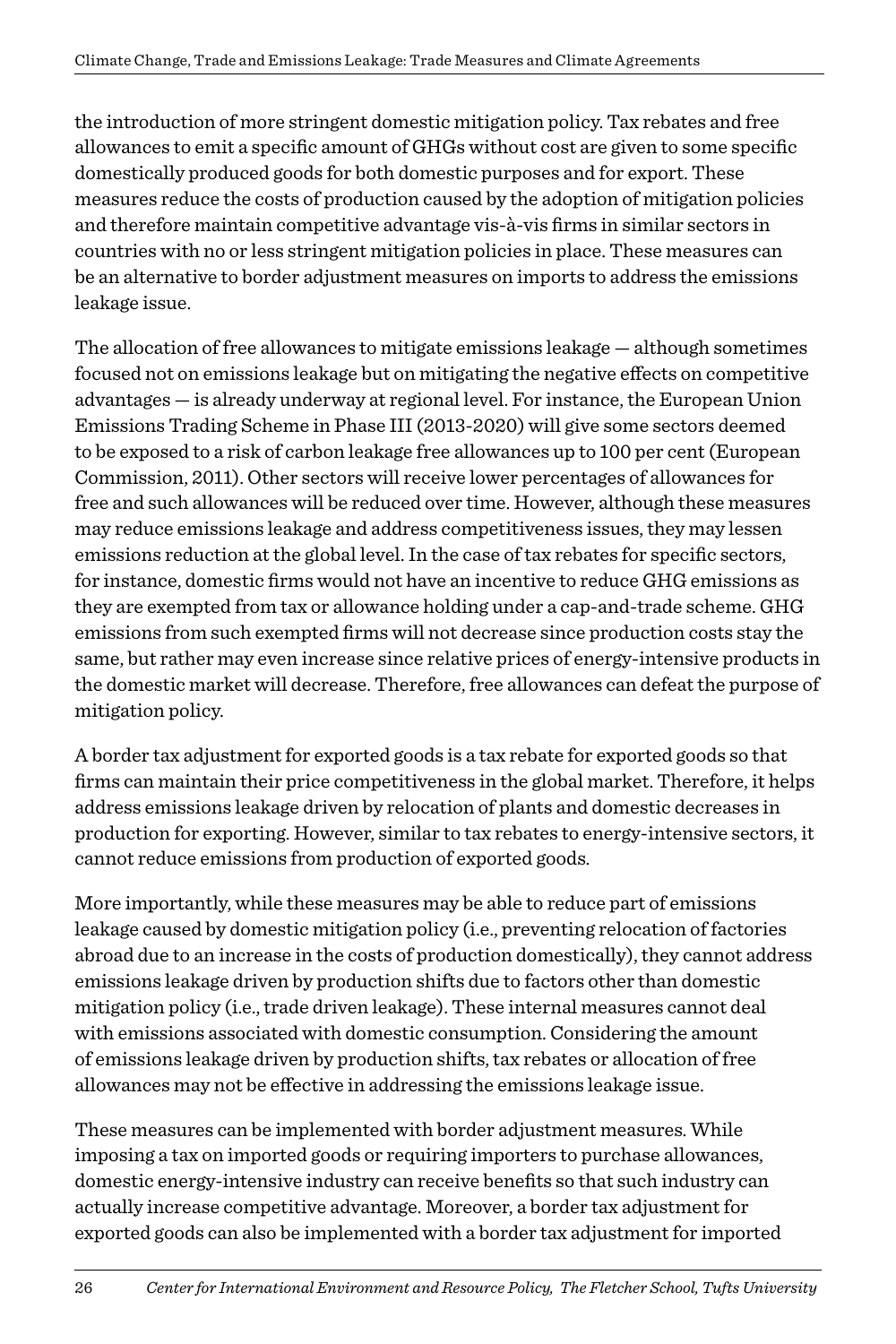goods. Not surprisingly, a border adjustment measure for both imported and exported goods (i.e., so-called "full border adjustment") is more effective in reducing carbon emissions leakage than a border adjustment measure for imported goods by itself (Fischer and Fox, 2009; Monjon and Quirion, 2011).

Therefore, these measures should be implemented with border adjustment measures for imported products so as to increase the effectiveness of addressing emissions leakage. However, these measures will face legal challenges under WTO law as described in the following section.

#### 4.2.3 REPERCUSSIONS OF TRADE MEASURES

Implementation of border adjustment measures may create distortions of international trade. These distortions can be in violation of WTO rules because they increase prices of imported goods from countries without these measures, even though they are just *adjustments* of domestic climate policy as opposed to trade sanctions. Although trade-related retaliation for these measures may happen, if they are multilaterally implemented, then border adjustment measures are less likely to cause a trade war. Moreover, if a state that is affected by border adjustment measures is also a WTO member, they have to obey WTO law or risk incurring fines. It is therefore unrealistic for an individual state to impose mitigation policies involving border adjustments unilaterally. It is essential that they be agreed upon at the international level to avoid severe trade-related ramifications with other WTO members. One option for avoiding complications with the WTO is to implement domestic measures related to goods produced at home (tax rebates, free allowances and export tax rebates), which are less trade-distortional than the border adjustment measures because they do not raise prices of traded goods. However, if these measures are introduced with border adjustment measures, then these measures also have the same problem detailed in above.

#### 4.3 INTERNATIONAL TRADE STIPULATIONS WITHIN THE CLIMATE CHANGE REGIME

There are two climate change agreements with elements related to international trade embedded within them: the United Nation Framework Convention on Climate Change (UNFCCC) and the Kyoto Protocol. Article 3.5 of the UNFCCC stipulates that, "measures taken to combat climate change, including unilateral ones, should not constitute a means of arbitrary or unjustifiable discrimination, or a disguised restriction on international trade." It clearly expresses a concern that may arise due to a state's climate change policy and tries to prevent distortion in international trade before the fact. Given the timing of adoption of this treaty in 1992, developing states may have harbored serious concerns that subsequent protocols under the UNFCCC might have included trade related provisions as other multilateral environmental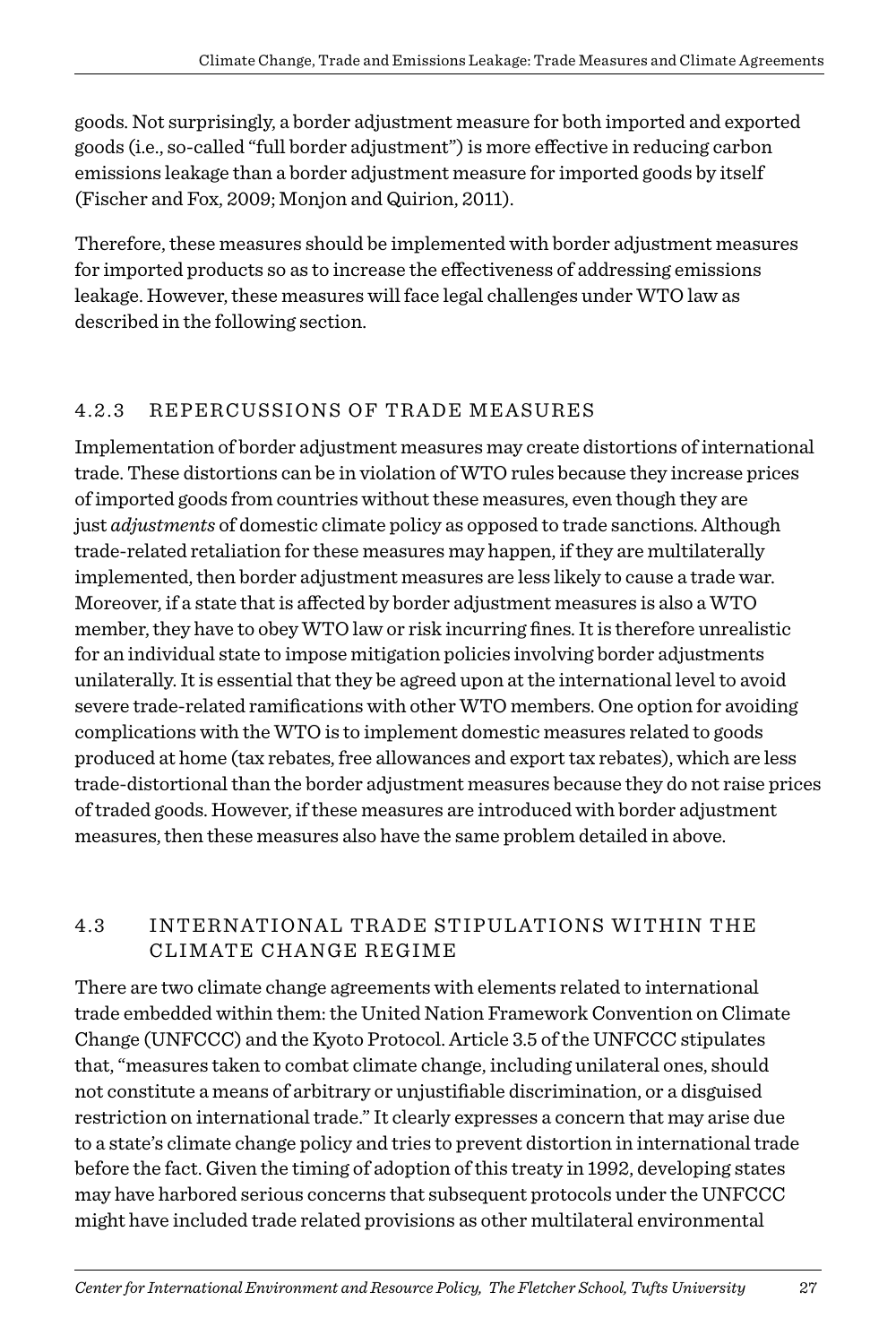treaties do, such as the Montreal Protocol. Similarly, Article 2.3 of the Kyoto Protocol stipulates that, "Annex I countries shall strive to implement policies and measures in such a way as to minimize adverse effects, including ... effects on international trade." This reiteration of the rules pertaining to trade demonstrates UNFCCC parties' concern about the impacts of climate change policies on international trade.

Neither Article 3.5 of the UNFCCC nor Article 2.3 of the Kyoto Protocol mention traderelated emissions or the emissions leakage issue. The articles rather try to avoid raising conflict between international climate policy and international trade. The question is whether these articles affect the process of including trade measures in a future climate change agreement under the UNFCCC. First, it is not clear that the next climate change agreement, based on the Durban agreement, has to be based on the provisions of the Kyoto Protocol. Second, Article 2.3 of the UNFCCC has almost no impact on establishing a trade measure since any trade measure must not be a means of arbitrary or unjustifiable discrimination so as to be compatible with WTO law, $^{14}$  even if such a measure contributes to the mitigation of climate change. So it is in fact legally possible to design a mitigation policy related to trade within the UNFCC provided it complies with WTO rules.

However, states remain highly skeptical. In 2010, at the COP16 in Cancun, parties to the UNFCCC reaffirmed that "measures taken to combat climate change, including unilateral ones, should not constitute a means of arbitrary or unjustifiable discrimination or a disguised restriction on international trade," (UNFCCC, 2010; para.90). India further proposed an agenda, at COP17, which aims to expressly prohibit the use of unilateral trade measures on any ground (UNFCCC, 2011c). These stand as powerful examples that developing countries are wary of unilateral trade measures by developed countries. They believe such measures may adversely affect their economic development and are by nature discriminatory. Thus, it is likely that unilateral trade measures, such as border measures embodied in U.S. climate bills, will be strongly opposed by these countries for both political and legal reasons.

#### 4.4 BORDER ADJUSTMENT MEASURES COMPATIBILITY WITH WTO Law

Trade measures embodied in an international climate change agreement have to be compatible with WTO law, specifically the 1994 General Agreement on Tariffs and Trade (GATT), given the fact that most major emitters are also WTO members. This would be the most significant barrier to trade measures being embedded within multilateral climate change agreements. Although there is no case at the WTO dispute settlement body directly related to measures to address emissions leakage, the WTO

<sup>14</sup> Provisions of the GATT 1994 prohibit a measure that is arbitrary or unjustifiable discrimination or a disguised restriction on international trade. This applies even if a measure is exempted from GATT obligation by Article XX.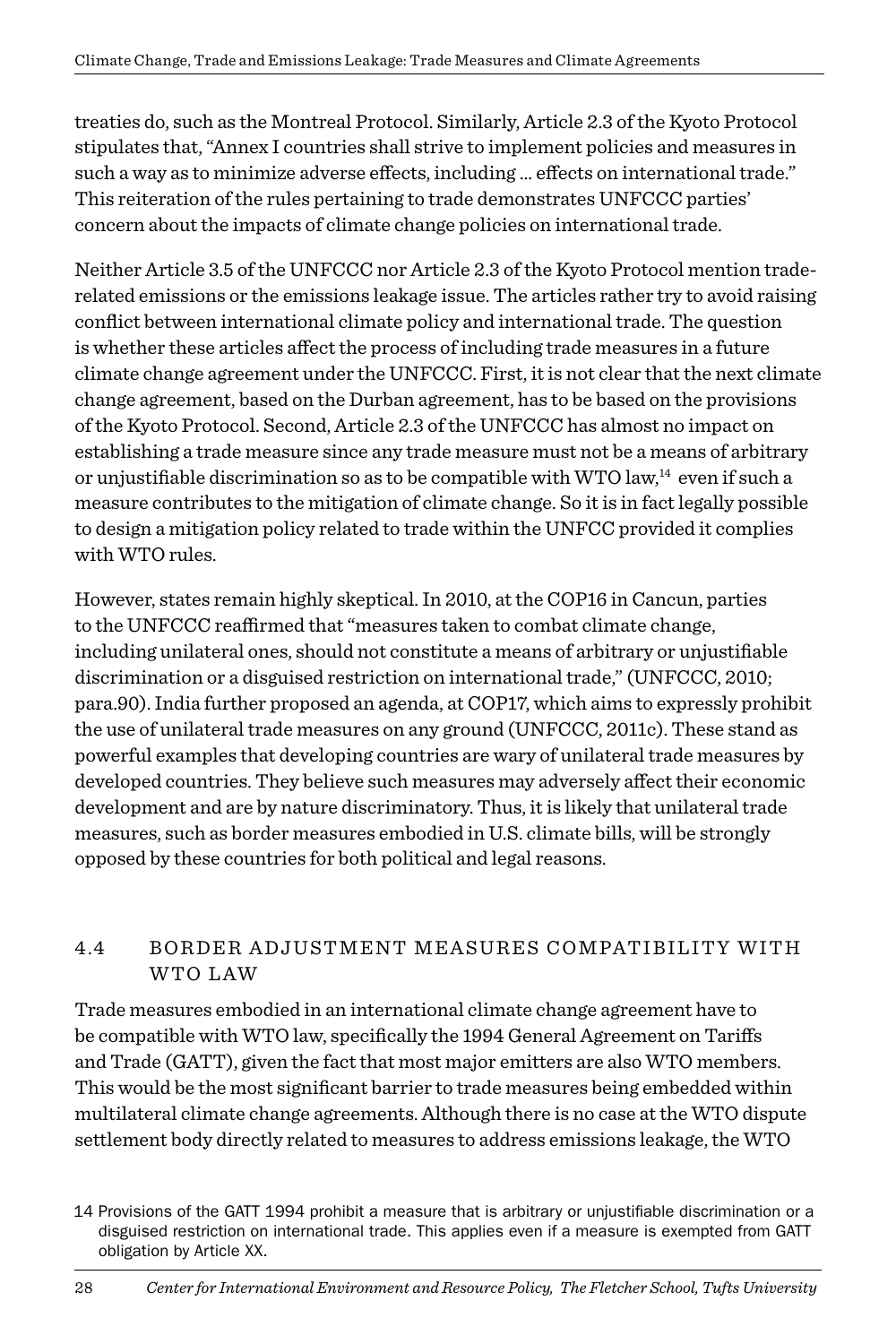case law15 does provide warnings on how to structure any potential trade-related emissions leakage agreements. Although there is much literature that addresses the question of whether trade measures are consistent with WTO law, most of them focus on unilateral trade measures, such as legal analyses of the U.S. climate bills and the EU-ETS. This section discusses the legal issues of the following two border adjustment measures, focusing on compatibility with the GATT 1994 regulations:

- (a) A border tax adjustment that imposes taxes on imported goods based on GHG emissions from the production of those goods, while imposing taxes on domestic products with the same method.
- (b) A requirement of emissions allowance holdings that obliges importers to hold emissions allowances in the same way in which domestic producers are required under a domestic cap-and-trade scheme.

The GATT 1994 agreement is the most relevant to this research as it has several components that directly relate to the limiting of trade measures. First, GATT Article I stipulates the most-favored-nation (MFN) principle. This provision prohibits members of the WTO from giving some states more favorable treatment than others. Once a WTO member decides a tariff level for a good under a schedule of concessions, the state has to apply the same tariff level to all other WTO members. Second, GATT Article II prohibits a WTO member from imposing tariffs above certain ceiling levels, which are determined by all WTO members through various rounds of negotiations. However, Article II:2(a) allows imposing on the importation of any product "a charge equivalent to an internal tax" if it is consistent with Article III:2. This means states can impose a higher tariff on imported products than the tariff ceilings under Article II. Third, Article III requires a WTO member to treat imported products and domestic as "like products" in a nondiscriminatory manner. Article III:2 prohibits a member of the WTO from imposing higher internal taxes or charges on imported products than on the same domestic products. Likewise, Article III:4 forbids a WTO member from treating imported products "no less favourable than "like" domestic products in the respect of laws, regulations, and requirements." Lastly, Article XI prohibits WTO members from imposing quantitative restrictions on imported goods although there are a few exceptions where such restrictions are allowed. All of these rules and regulations within the GATT 1994 agreement indicate that it will be very complex to gain agreement on, ratify, and enter into force any trade-related measure to address emissions leakage. The following subsections will review consistency of a border tax adjustment and allowance requirement measure with these WTO provisions.

15 Since legal status of dispute settlement and Panel reports prior to establishment of the WTO are significantly different from those under WTO, and some of Panel reports were not adopted and repealed later, this thesis focuses on cases after the establishment of the WTO.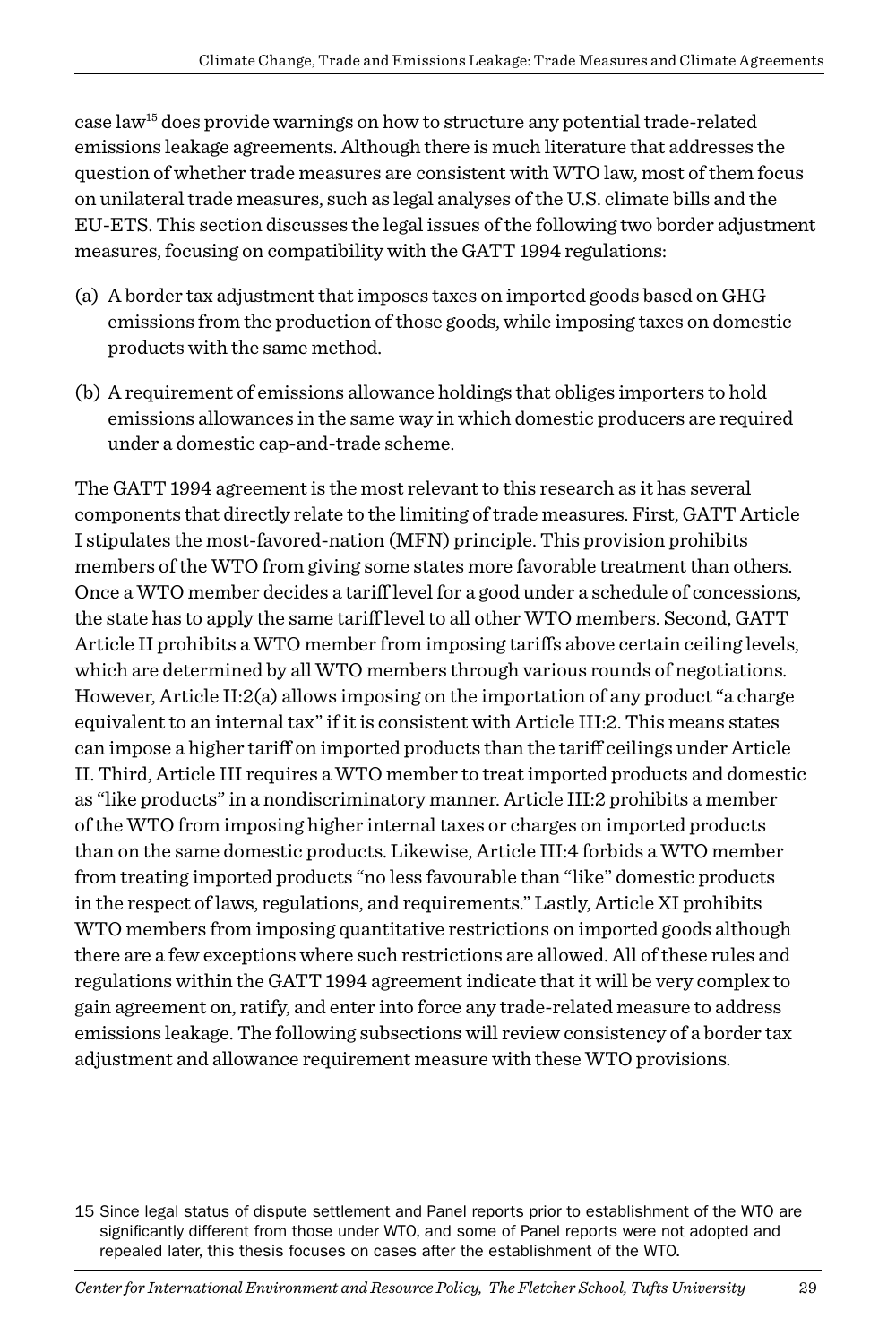#### 4.4.1 A BORDER TAX ADJUSTMENT FOR IMPORTED GOODS

A border tax adjustment that imposes taxes based on the amount of GHG emissions released in production might be inconsistent with Article I:1 and Article III:2 of the GATT 1994 agreement. Suppose there is a product that is produced in three different countries. Country A produces the product with X tons of CO $_{\tiny 2}$  per product, country B produces a "like" product with the same amount of CO<sub>2</sub> per product, and in country C a "like" product is produced with 2X tons of CO<sub>2</sub> per product. If country A introduces a carbon tax on products purely based on  $\mathrm{CO}_2$  emissions, country A is thereby imposing a tax rate on a product imported from country C twice as high as that of a product imported from country B. Also, country A is imposing a tax rate on a product imported from country C twice as high as it imposes on a domestically produced product. In this situation it would be considered that country A is treating an imported product less favorably than a domestic "like" product. Also, it is giving a product imported from country B more favorable treatment than a "like" product imported from country C. This situation demonstrates that country A violates the MFN clause (Article I:1) and National Treatment clause (Article III:2) under regulations relating to "like" products. If any WTO member challenges this tax scheme in the WTO and the argument is accepted, country A may have to repeal such a tax scheme or incur considerable fines. However, if these products are not identified as "like" products because the differing levels of production-related GHG emissions are *different,* thus distinguishing the products, then the tax policy would be consistent with the abovementioned articles. Whether these products are regarded as "like" products depends on whether the WTO dispute settlement body allows country A to treat imported products differently based on GHG emissions released in production. A treatment of this type refers to a process and production method (PPM) measure.

It is important that we understand what exactly is meant by "like product" under WTO regulations. There are several legal precedents to which we can refer for clarification. The Appellate Body (1996b) in *Japan—Alcoholic Beverage II* mentioned general criteria for "like products", which are shown in the Report of the Working Party on *Border Tax Adjustments.* Namely we can understand "like products" to be (i) the products' enduse in a given market, (ii) consumers' tastes and habits, (iii) the properties, nature and quality of the products, and (iv) the tariff classification of the products. These criteria have been used in many panel reports.<sup>16</sup> Although there are differences between imported and domestic products and among imported products in terms of GHG emissions released in production, they are rarely different from the viewpoint of the criteria listed above. However, the Appellate Body (ibid.) emphasized that determining whether products are *like* requires considering various characteristics of products in individual cases as well as legal provisions at issue (in this case, the definition of "like" products in Article III:2 is narrower than in Article III:4). The Appellate Body (2001a) in *EC—Asbestos* also supported this approach and stated that the criteria are "neither treaty-mandated criteria nor a close list of criteria that will determine the legal characterization of the products."

16 After establishment of WTO, for example, US—Gasoline (Appellate Body, 1996a).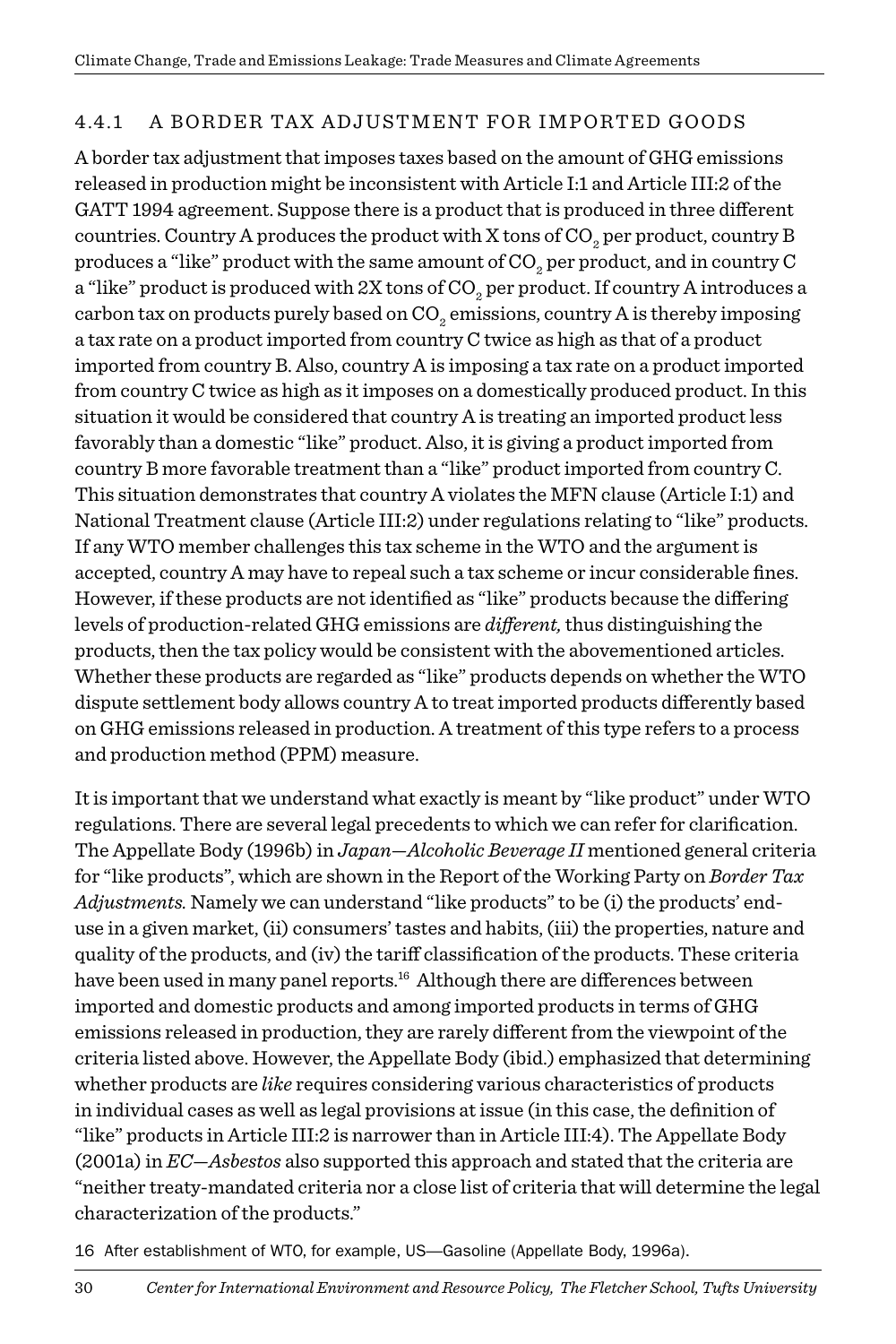Article III:2 has two separate, distinct sentences that prohibit protection of domestic products. The Appellate Body (1997) in *Canada—Periodicals* clarified that to determine whether there is a violation of the first sentence, it is necessary to determine "(a) whether imported and domestic products are "like" products; and (b) whether the imported products are taxed in excess of the domestic products." If either (a) or (b) is negative, then the second sentence must be reviewed. Imported and domestic products that are directly competitive or substitutable but not "like" products are covered by the second sentence of Article III:2.17 WTO members cannot apply internal taxes or charges to imported or domestic products so as to afford protection to domestic products. Therefore, even if products are not like, they are still subject to constraints under the second sentence of Article III:2 if those products are directly competitive or substitutable.

While the definition of "like" products in Article III:2 is different from that of Article III:4, the definition of "like" products in Article I:1 should be the same of that in Article III (Hudec, 1998). In the case of internal taxes or charges, "like" products are subject to constraint to both Article I:1 and III:2. Also, in *Canada—Automobiles,* the Appellate Body (2000) found the prohibition of discrimination under Article I:1 to include both de jure and de facto discrimination; i.e., Article I:1 prohibits not only discrimination based on nationality but also the de facto discrimination. In *Japan—Alcoholic Beverage II,* the Appellate Body did not allow de facto discrimination (the tax was origin-neutral but in fact imported alcoholic beverages are treated less favorably than domestically produced ones) under Article III:2. Thus, violation of Article III:2 will be found if the group of "like" imported products are less favorably treated than the group of "like" domestic products (Appellate Body, 2001a). This is most likely to occur where the most efficient technology to produce a certain product is used in one country and the least efficient technology is used in another country.

Meanwhile, in *US—Superfund,* although the panel report was adopted before the establishment of the WTO, it was found that taxes on certain chemicals directly imposed on products is eligible for border tax adjustment and consistent with Article III:2 regulations (Panel Report, 1987). Since the Panel did not mention the likeliness between imported goods produced with the chemicals and domestic goods produced without the chemicals — if this applies to the border tax adjustment for GHG emissions — a PPM-based taxation on both domestic and imported products should similarly not violate Article III:2. This WTO ruling allows legal space for potential tax-related emissions abatement policy. There are three major categories regarding PPM: (a) how produced standard, (b) government policy standard, (c) producer characteristics standard (Charnovitz, 2002). Among these, production standard is less likely to violate Article I or III. Indeed, the PPM at issue in *US—Superfund* was a "how produced" standard. This has important implications for the legality of tax related policy related to GHG emissions in production processes.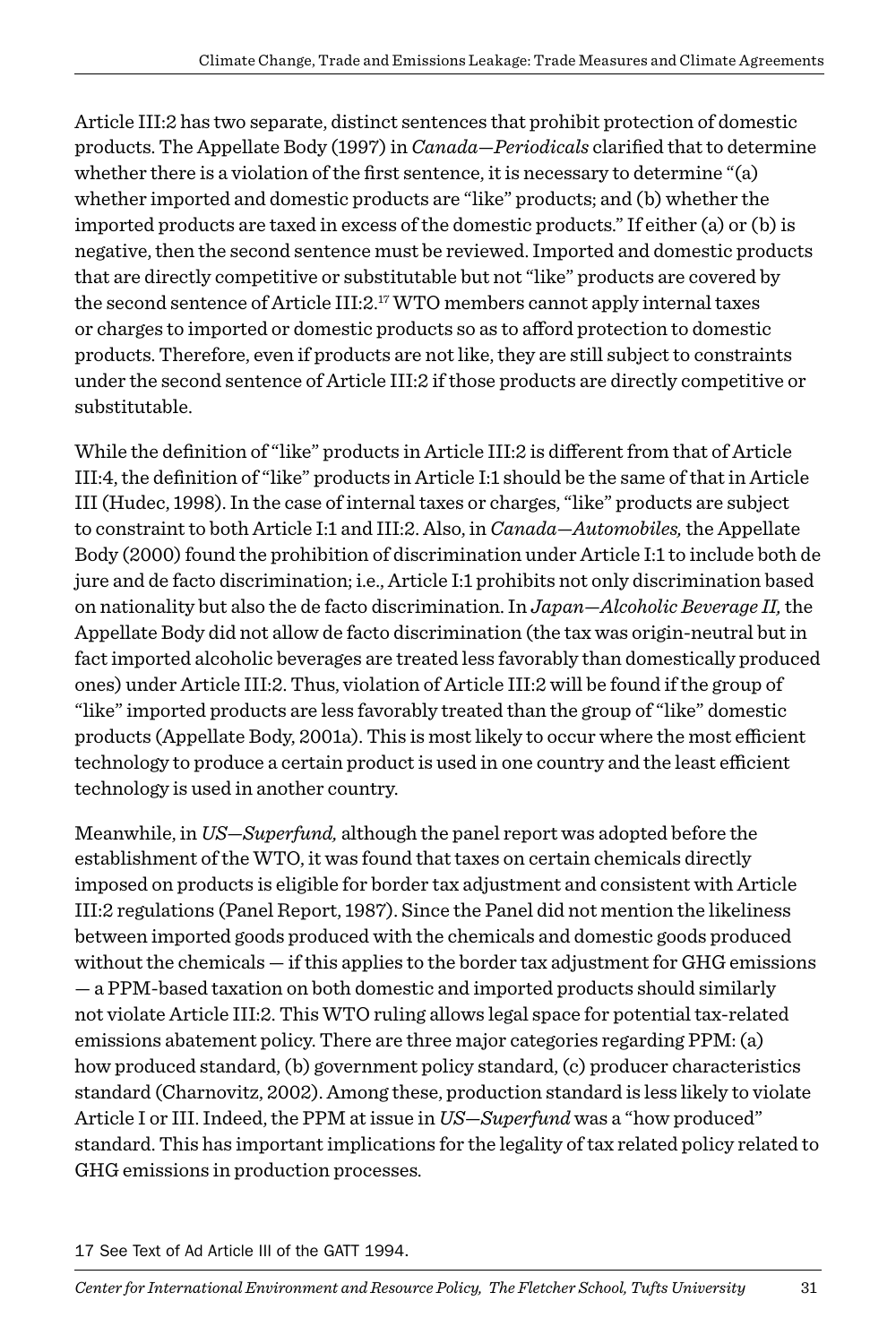#### *Calculation of tax rates*

Assuming, based on the above analysis, that it is technically legal to impose tax related emissions abatement efforts, we then need to determine how to calculate an appropriate and accurate tax rate linked to GHG emissions. How do we calculate tax rates based on GHG emissions in practice? This is a crucial question because it will determine whether a border tax adjustment is compatible with GATT obligations. An ideal method is that a tax rate is calculated based on actual emissions released from the production of a specific product. However, this requires that customs assess GHG emissions for each product precisely. This is not a realistic option because production methods and processes, the amount of energy used, the type of energy used, the efficiency of energy used and other factors vary widely, even among similar products. Customs cannot assess these factors at the border; therefore, alternative methods to calculate tax rates must be considered.

An alternative method is to apply a fixed single tax rate to all "like" imported goods. Some scholars have suggested that the tax rate could be calculated by what is known as the predominant method of production (PMP) tax or by the best available technology (BAT) approach (Tamiotti et al., 2009). Either method ignores variations of process and production methods among imported products, and assumes these would be produced using the same method and process. A tax rate based on the PMP would be higher than one based on the BAT, and therefore, the PMP method will reduce GHG emissions more than the BAT method does by better incentivizing change. In addition, there are two different ways to apply the PMP or the BAT; one is to choose the domestically predominant method of production or best available technology, and the other is to choose internationally predominant method of production or best available technology.

One clear problem of using a single standard is that there will be no reduction of tax rate even if foreign producers reduce emissions. Reduction of GHG emissions in production of exported goods does not bring any benefit to exporters or importers since the single tax rate will be applied to all similar products. With the incentive structure thus skewed, the effectiveness of a border adjustment approach is diminished. From the perspective of firms that produce goods more efficiently than the PMP, applying the PMP to them would seem unfair. Furthermore, assuming domestic firms pay a tax based on actual GHG emissions calculated by a certain method, imported products, which are produced by the most efficient method and the least GHG emissions intensive energy would have higher taxes imposed than domestically produced "like" products which consumed more energy in the production process. It is not merely unfair for imported goods but likely a violation of GATT Article III:2. The Appellate Body (1996a) in *US—Gasoline* confirmed that the baseline establishment rules, which allowed U.S. domestic refiners to use an individual baseline (established by the refiners) for qualities of gasoline while imposing a fixed statutory baseline from the Clean Air Act to importers of foreign gasoline (foreign refiners), was violating Article III:4. This ruling also found that it could not be justified under the chapeau of Article XX (discussed below). The Appellate Body (ibid.), at the same time, found it possible to use a statutory baseline only if data is not available. Therefore, allowing importers to use their own emissions data for establishing their individual baselines to reduce tax rates would be necessary in order to be consistent with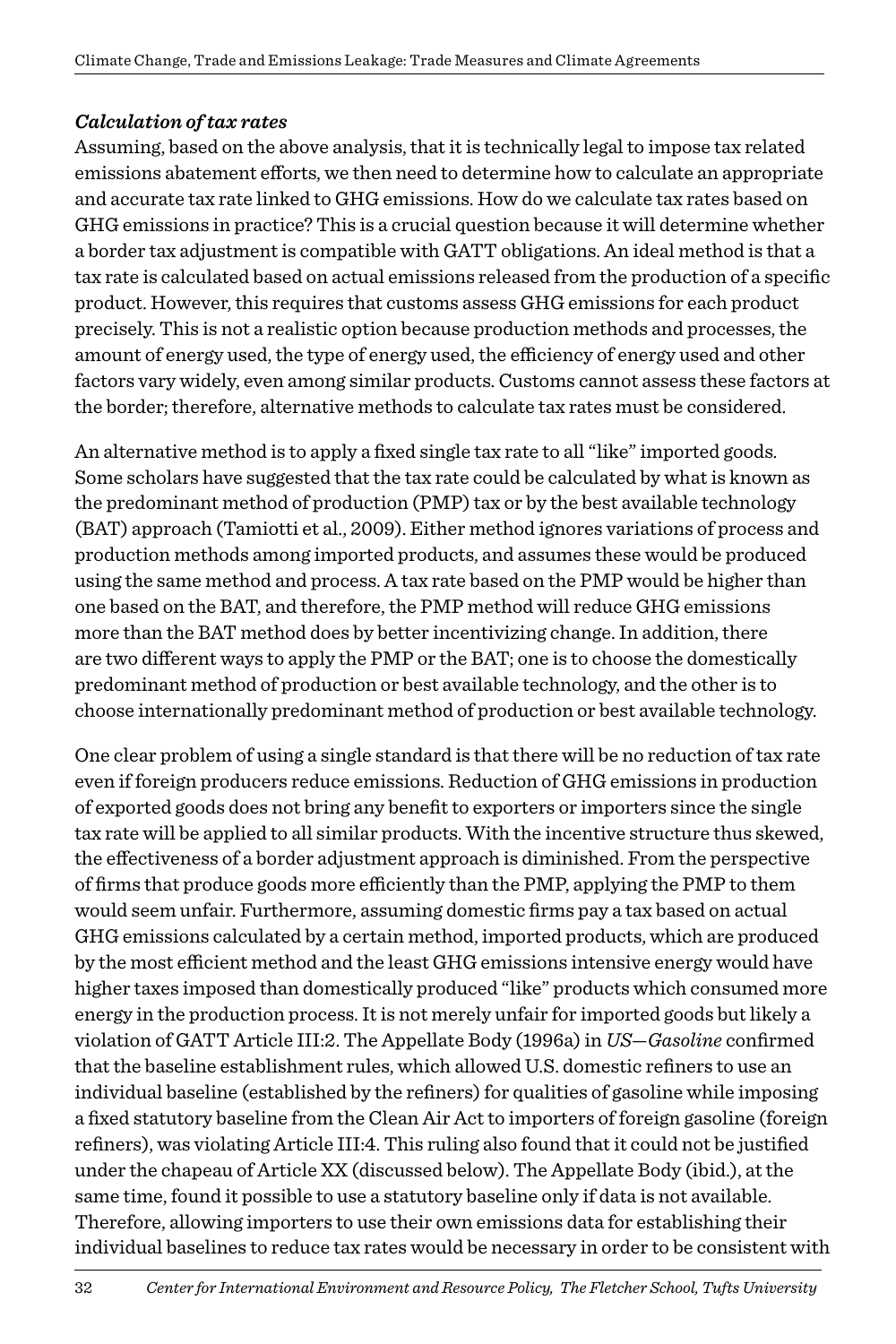Article III. This holds true even in cases where a single standard of tax rate is applied to minimize discrimination between domestic and imported "like" products.

If an emissions tax scheme imposes the single tax rate on all "like" products regardless of GHG emissions released in production and of the origin of products, such taxes should be consistent with Article I and III:2, even if imported and domestic products are deemed "like" products under the WTO definition.18 However, such tax schemes will not incentivize exporters in countries with no mitigation policy to reduce GHG emissions in place because reducing GHG emissions would not lower tax rates on their products. Thus, emissions leakage would continue to occur because relative prices between imported and domestic products would not change. Yet, as it increases the marginal costs of production, leading to an increase in prices of products and a decrease in consumption, it would eventually reduce production and consequently, to some extent, GHG emissions through production.19

#### *Exception Clause*

Even if a border tax adjustment is found to be in violation of these articles of the GATT 1994 at the WTO Panel and Appellate Body, there still remains an additional option given compliance that satisfies conditions of GATT Article XX. Article XX is an exception clause that allows measures to be exempted from GATT obligations if such measures satisfy one of the exceptions under Article XX. A measure must also be consistent with the "chapeau", the introductory paragraph, of the article. A border tax adjustment measure designed to address emissions leakage and ultimately to combat climate change has relevancy under exceptions in Article  $XX(b)$  and  $(g)$ . Paragraph (b) allows exception for a measure that is necessary for the protection of human, animal, or plant life or health. Paragraph (g) allows exception for a measure that is "relating to the conservation of exhaustible natural resources if such measures are made effective in conjunction with restrictions on domestic production or consumption." A border tax adjustment measure has to meet either paragraph stipulations in order to be exempted from the GATT 1994 and WTO regulations. The following sections review these two important exceptions as well as the Article XX "chapeau" in detail.

#### *GATT Article XX(b)*

This section explores the legal applicability of Article XX(b) exception clause under the GATT 1994 to border taxes as emissions mitigation policy. It is unlikely to be argued by the Appellate Court that climate change harms human, animal, or plant life or health. The challenge is with the wording of "necessary." Threats of climate change, including temperature rise, sea level rise, and more severe natural disasters, will certainly damage human as well as animal and plant life and health. However, establishing whether a measure is "necessary" has been determined through a process of weighing and balancing a series of factors by the Appellate Body (Tamiotti et al., 2009). In *Brazil—Retreaded Tyres,* the Appellate Body interpreted "necessary" in a different way from previous cases.

18 In this case, the tax will no longer be a GHG emissions-conjunction tax but rather a simple excise tax. 19 Assuming that there is no substitution of the products that emits more GHG emissions.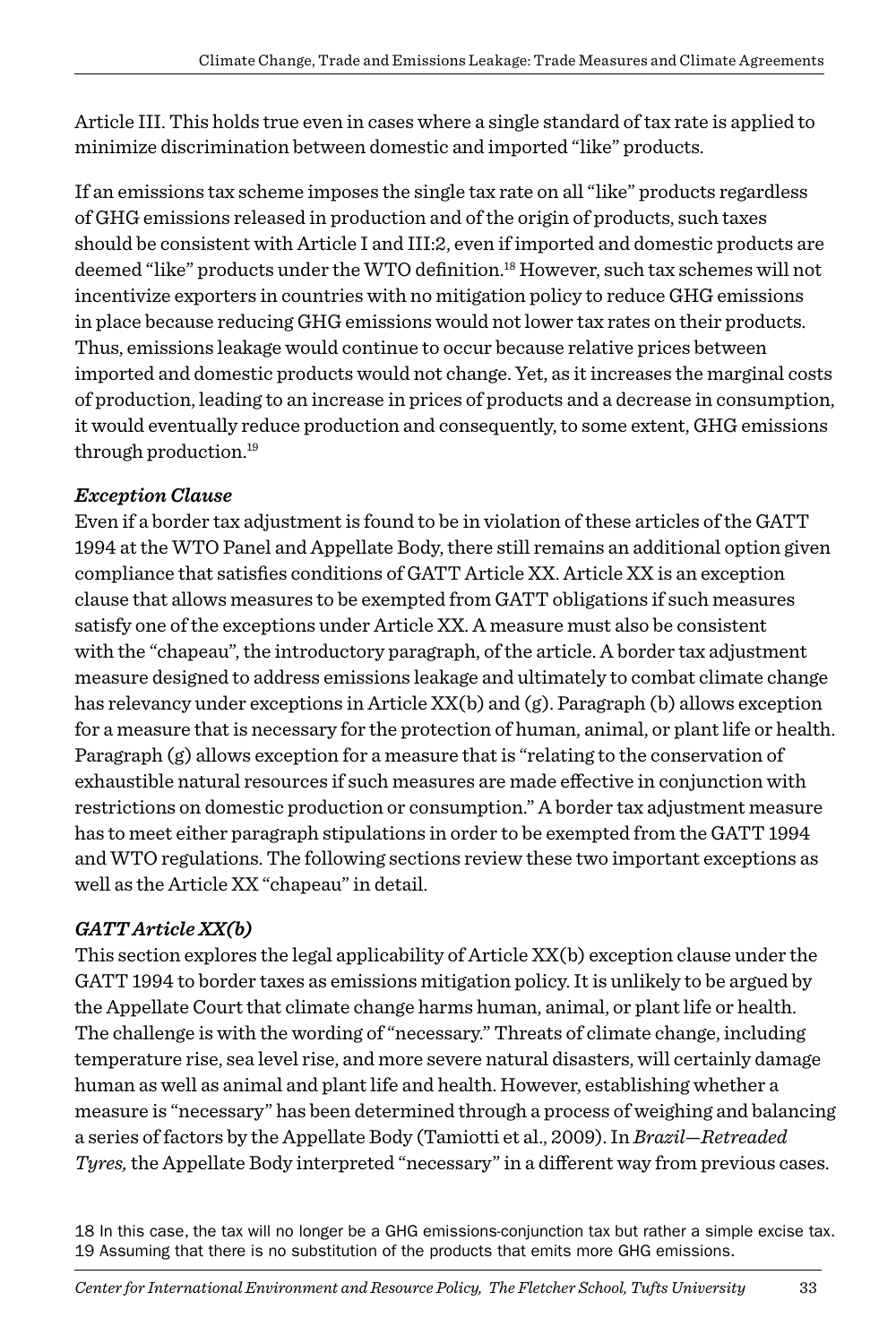It articulated that a measure must have contributed to the goal but does not have to be indispensable (Appellate Body, 2007). There only has to be a genuine relationship of ends and means between the objective pursued and the measure at issue, although "the contribution to the achievement of the objective must be material" and "the contribution of the measure has to be weighed against its trade restrictiveness, taking into account the importance of the interests or the values." However, to what extent the Appellate Body considers "material" contribution remains unclear, as it did not seek further detail of the Panel's theoretical measurement of impacts on the Brazilian measure (Van Calster, 2007). If such a measure is considered as necessary through the above analysis, then "this result must be confirmed by comparing the measure with its possible alternatives, which may be less restrictive of trade while providing an equivalent contribution to the achievement of the objective pursued" (Appellate Body, 2007). This is known as the least trade-restrictive test.

In the case of a border tax adjustment, states that introduce such a measure could argue that it brings a material contribution, which is a reduction of GHG emissions from traded goods, to the objective, which is global emissions reduction to mitigate damages from climate change. Also, its trade restriction — imposition of taxes on imported products under a domestic tax system — is much less distortional than the import ban considered in *Brazil—Retreaded Tyres*. Since emissions leakage spoils states' mitigation efforts to tackle climate change, a border tax adjustment that reduces emissions leakage as well as global emissions may be weighed against its restriction, taking into account the importance of the interests (i.e., combating climate change). Then, alternatives to a border tax adjustment will be reviewed. Alternative measures that may be brought forward by complaining WTO members include international agreements to tackle emissions leakage and assistance for developing countries with no GHG mitigation policy. Therefore, before implementing a border tax adjustment measure, states may have to first seek these alternatives through international negotiations on climate change. Meanwhile, the weighing and balancing test remains unclear. To satisfy Article XX(b), a border tax adjustment must be designed to result in actual emissions reductions, which is likely to require potentially steep taxes on imported goods as well as the participation of major importing countries, such as the United States.

Finally, because a border tax adjustment is a PPM measure, there is a question as to whether a PPM measure is allowed under Article XX(b). In *US—Shrimp,* the Appellate Body implicitly permitted a PPM-based measure under Article  $XX(g)$  even though the measure was the most restrictive one — the import Ban (Hunter et al., 2010: p.1246). Indeed, later the Appellate Body (2001b) allowed the revised measure of the United States, which is still based on PPM. If this interpretation also applies to Article XX(b), a border tax adjustment is more likely to be allowed under Article XX(b). Although there is no relevant case in the WTO dispute settlement system so far to clarify this question, it would be difficult for the Appellate Body to prohibit a PPM measure if other conditions are met because the measure at issue is a border tax adjustment, which is a less trade-distortional measure.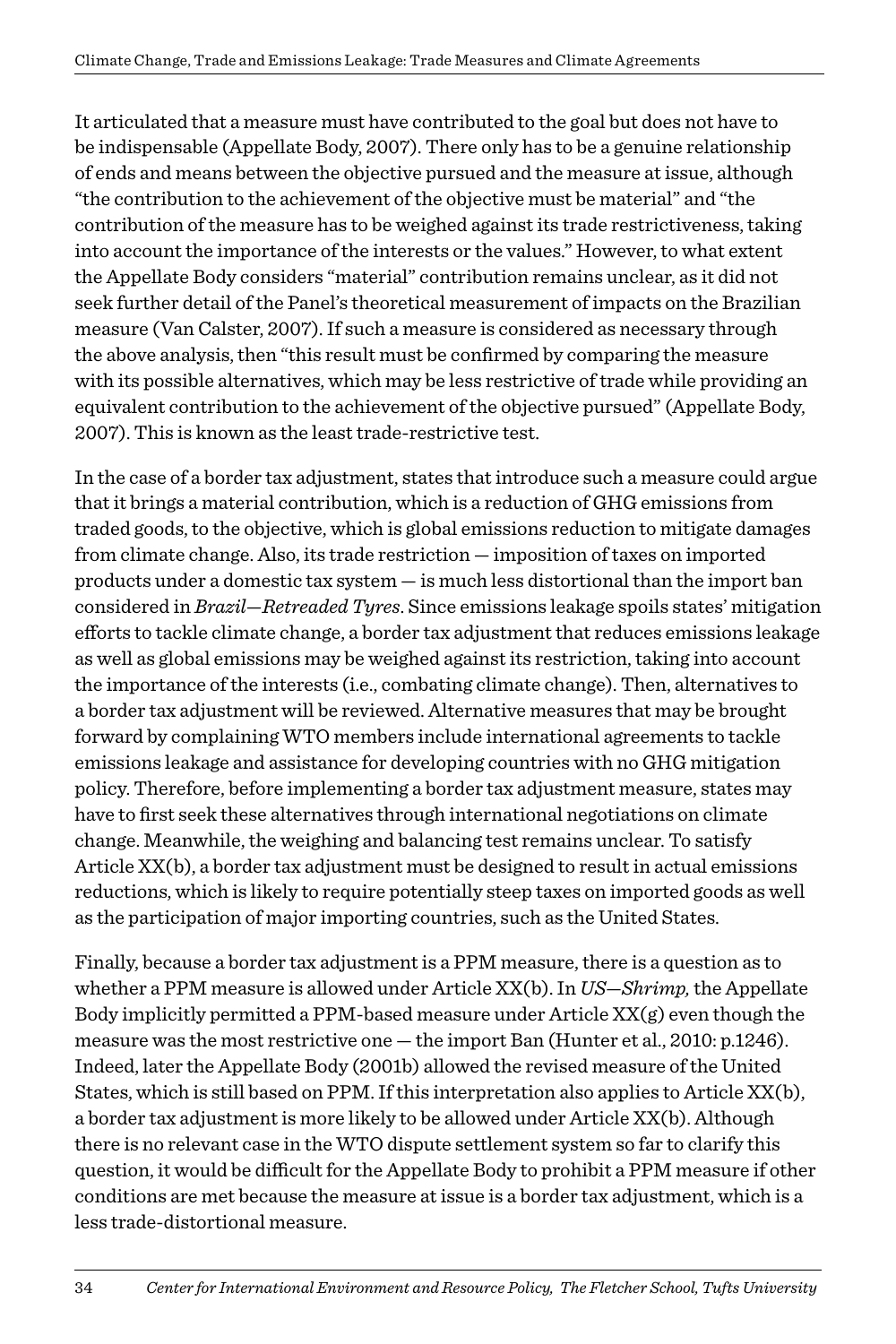#### *Article XX(g)*

This section explores the legal applicability of Article  $XX(g)$  exception clause under the GATT 1994 to border taxes as emissions mitigation policy. As noted above, paragraph (g) allows exceptions for a measure that is "relating to the conservation of exhaustible natural resources if such measures are made effective in conjunction with restrictions on domestic production or consumption." "Relating to" in Article  $XX(g)$  is generally considered to be a lower standard than Article XX(b)'s "necessary for" given that the Appellate Body in *US—Gasoline* made the distinction between these terms and stated that a necessity test should not be applied to  $XX(g)$  (Bordoff, 2009; Hunter et al., 2010: p.1238). Climate change policy is likely to fall within "conservation of exhaustible natural resource" as the Appellate Body in the *US—Gasoline* case affirmed that clean air is considered as an "exhaustible natural resources" (Appellate Body, 1996a). Next, "made effective in conjunction with restrictions on domestic production or consumption" is considered as "being promulgated or brought into effect together with restrictions on domestic production or consumption of natural resources." Or, put another way, there is a "requirement of *even-handedness,"* as decided in *US—Gasoline* (ibid.). Thus, a border tax adjustment is likely to be considered acceptable as long as states implement a border tax adjustment together with their domestic tax scheme on GHG emissions. Furthermore, the case of *US—Shrimp* found a policy permissible under Article XX(g) even if it applied not only to sea turtles within the United States' waters but also to sea turtles beyond its national jurisdiction (Tamiotti et al., 2009). This could also apply to a border tax adjustment based on the fact that GHG emissions from outside of states with domestic GHG emissions tax scheme have no less significance than emissions from elsewhere in terms of contribution to climate change. For this reason, a border tax adjustment is more likely to be consistent with Article  $XX(g)$ . Considering that public health and welfare in states with mitigation policies will be adversely affected by GHG emissions from other states, it is plausibly allowable.

It is also important to consider whether or not a border tax adjustment is regarded as "relating to" the objective of conservation of a clean atmosphere (i.e., mitigating climate change). According to the report of the Appellate Body (1996a) in *US—Gasoline*, there has to be a "substantial relationship" between the means and the objective in order for a measure to be considered to be "relating to." Here, it should be noted that the means are not just a border tax adjustment but also include a domestic carbon tax system (tax rates are determined based on GHG emissions associated with production). Similarly, in *US—Shrimp* "relating to" was interpreted as a "close and real relationship" between the means and the ends. There would be little problem to clarify that a border adjustment measure with a domestic tax system would satisfy this since a domestic mitigation measure reduces emissions. At the same time, a border tax adjustment reduces emissions leakage and GHG emissions by internalizing the negative externality of GHGs, while reduction of GHG emissions cannot be achieved without tackling emissions leakage. Finally, there is a concern regarding a PPM measure such as that in paragraph (b). As mentioned, a measure based on the PPM was allowed under Article XX(g) in the *US—Shrimp* case for the protection of sea turtles. As long as a border tax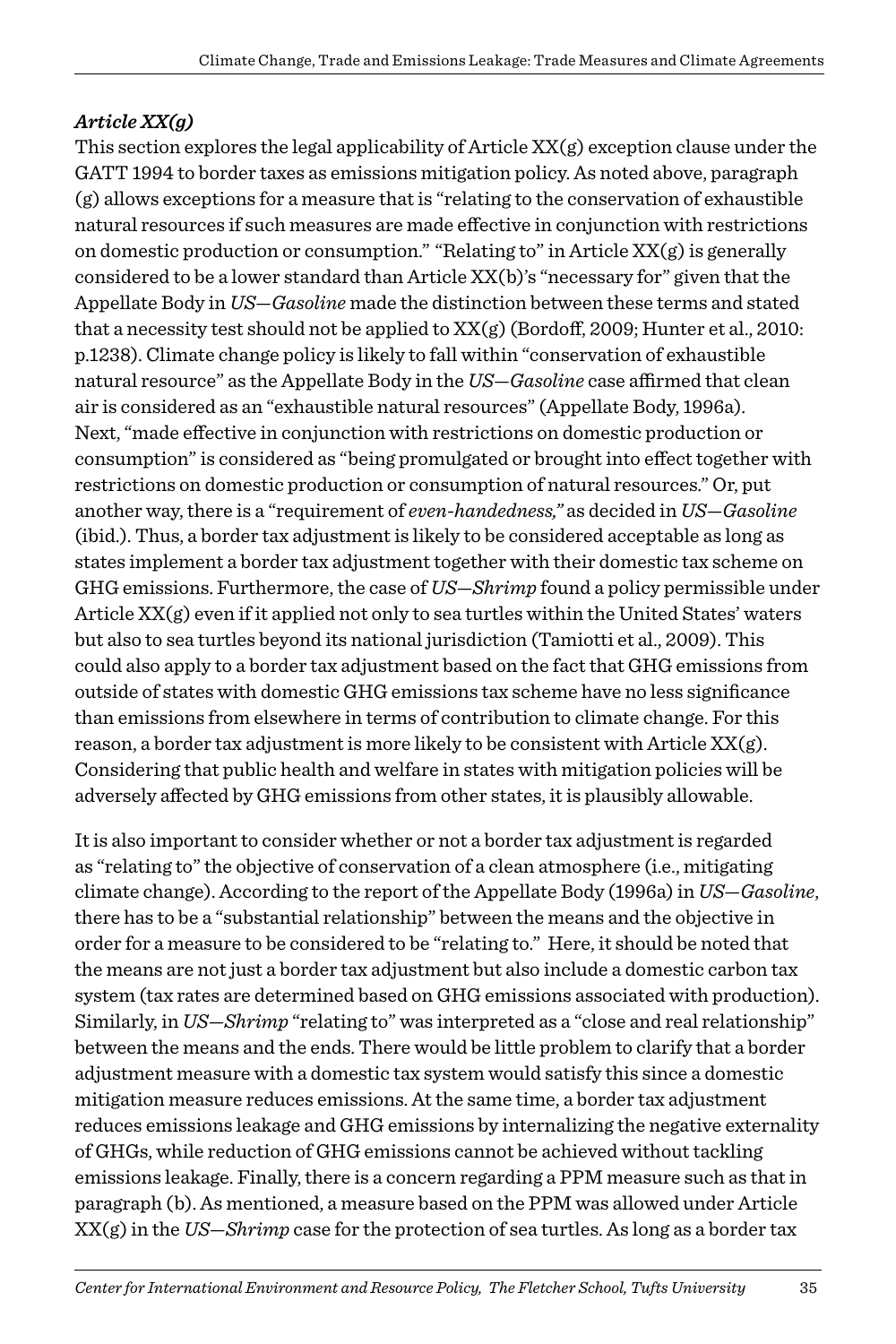adjustment is coupled with GHG emissions it will likely satisfy the above criteria, and is therefore less likely to be repealed on the grounds of a PPM violation according to a paragraph (b) stipulation that was also applied in the case of *US—Shrimp.*

#### *Chapeau of Article XX*

In the case that a border tax adjustment meets either paragraph (b) or  $(g)$  of Article XX, then it must additionally satisfy the requirement of not conflicting with the chapeau of Article XX. The objective of the chapeau is, in general, to ensure that the Article XX's exceptions are not abused by WTO members, and that "WTO Members' rights to avail themselves of exceptions are exercised in good faith to protect interests considered legitimate under Article XX, not as a means to circumvent one Member's obligations towards other WTO Members" (Appellate Body, 2007). How this is applied in practice has been reviewed by the Appellate Body (1998).

Firstly, a border tax adjustment must not be applied as "a means of arbitrary or unjustifiable discrimination between countries where the same conditions prevail." Arbitrary discrimination was found in *US—Shrimp* as the United States imposed a certain measure on other WTO members without taking into consideration the appropriateness of the measure for conditions prevailing in those states (ibid.). Furthermore, how the United States applied the measure and how they issued the certification, was deemed a "rigid and inflexible" measure, which constituted "arbitrary discrimination." Unjustifiable discrimination was also found in the case. Requiring exporting countries to adopt exactly the same policy (in this case, using a special fishing method) by exercising an embargo on their related good was considered as unjustifiable discrimination. The Appellate Body (ibid.) also found that excluding exported shrimp caught by the identical method in the jurisdiction of states not certified by the U.S. law is not consistent with the object of the measure, which suggests that it is more concerned with influencing other states to adopt the same regulatory regime. Furthermore, the Appellate Body (ibid.) pointed out that a failure to engage exporting states in serious and "across-the-board negotiations" to have bilateral or multilateral agreements for protection of natural resources is another aspect of unjustifiable discrimination. Moreover, negotiating seriously with some exporting states but not with others was also deemed unjustifiable (i.e., it is a form of MFN– related discrimination). The Appellate Body (1996a) in *US—Gasoline* similarly found it unjustifiable that the United States allowed domestic refiners to use an individual baseline while applying a statutory baseline to importers of foreign gasoline; i.e., foreign gasoline was treated less favorably than domestic gasoline (i.e., National Treatment– related discrimination). Finally, the Appellate Body (2008) in *Brazil—Retreaded Tyres* stated that whether application of a measure is arbitrary or unjustifiable depends on "the cause or rationale given for the discrimination." It found that a discrimination (between MERCOSUR countries and other WTO members) that goes against the objective of a measure is arbitrary or unjustifiable.

Additionally, the measure that satisfied one of the paragraphs of Article XX must not be applied in a manner that would constitute "a disguised restriction on international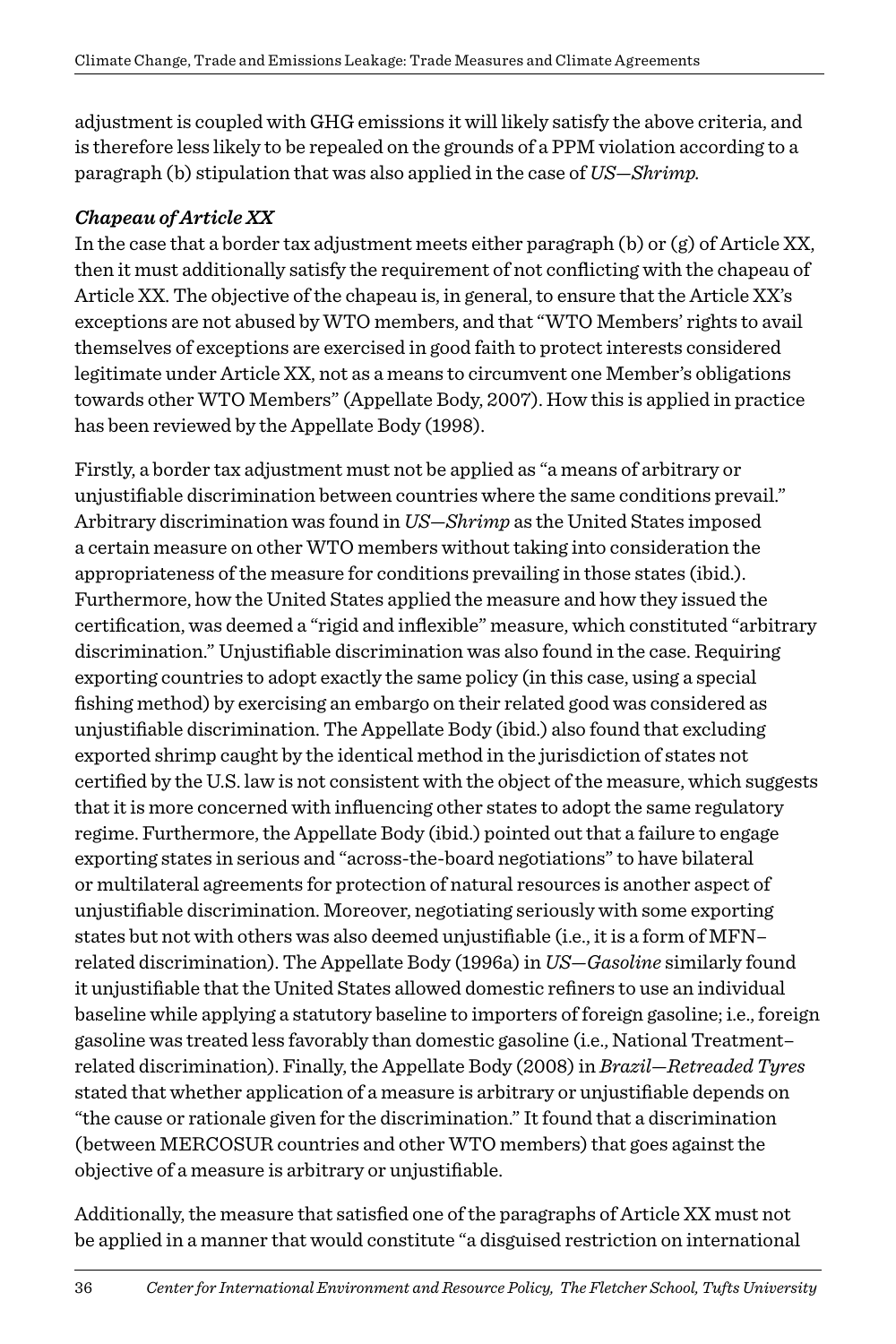trade." The Appellate Body (1996a) in *US—Gasoline* clarified that disguised restriction includes "disguised discrimination" and that disguised restriction "may properly be read as embracing restrictions amounting to arbitrary or unjustifiable discrimination in international trade taken under the guise of a measure formally within the terms of an exception listed in Article XX." This finding means that determination of disguised restriction takes the presence of arbitrary or unjustifiable discrimination into account (Appellate Body, 1998). Given the correlation, determination of disguised restriction is influenced by arbitrary or unjustifiable discrimination because the Appellate Body articulated that the baseline establishment rule is disguised restriction on international trade as well as unjustifiable discrimination. Unlike the import ban measures seen in the above cases, a border tax adjustment measure does not completely block importing goods and therefore is less trade restrictive than an import ban. Consequently, the probability of being permissible within the rules of Article XX is higher than for an import ban.

Furthermore, a multilateral border tax adjustment scheme is likely to be deemed less arbitrary and involve less unjustifiable discrimination than a unilateral policy. A multilateral measure is likely to achieve more emissions reduction from traded goods and thus have more impact on climate change. Hence, there is likely to be a more significant relationship between the measure and the goal of a border tax that is implemented multilaterally. Also, a border adjustment measure built into a multilateral climate change agreement at least builds consensus among some states and is accepted by a certain number of states. Through crafting an agreement, states naturally negotiate with other states and determine if there is another solution to combat the emissions leakage issue. Thus, it is expected that those states inevitably try to engage affected states in "across-the-board negotiations." It is less likely to be deemed "unjustifiable discrimination" if such negotiations are not conducted in a discriminatory way. Moreover, apart from the legal reasons, repealing such a measure is, in practice, more difficult than repealing a unilateral measure because it is more logistically complicated.

#### *Article XXV:5*

There is one other way in which a border tax relating to GHG emissions may be accepted under WTO regulations. Article XXV:5 allows WTO members to waive the GATT obligations of other WTO members, if it is approved by a two-thirds majority of the votes cast.<sup>20</sup> However, this may be triggered only in "exceptional circumstances." A multilateral border tax adjustment built into a multilateral climate agreement, which is presumably comprised of developed countries, is unlikely to be considered as an "exceptional circumstance." If it were so, most climate change policy would also be regarded in the same way, which would render the GATT 1994 toothless. Furthermore, gaining the two-thirds majority votes is extremely difficult given the number of WTO members (153, as of February 2011 (WTO, 2011b)). Therefore, Article XXV:5 would probably not be an effective tool for justifying a border tax adjustments. Rather, such an approach needs to be compatible with general principles of the GATT 1994 or satisfy the requirements of Article XX.

20 The two-thirds majority must comprise more than half of the WTO members.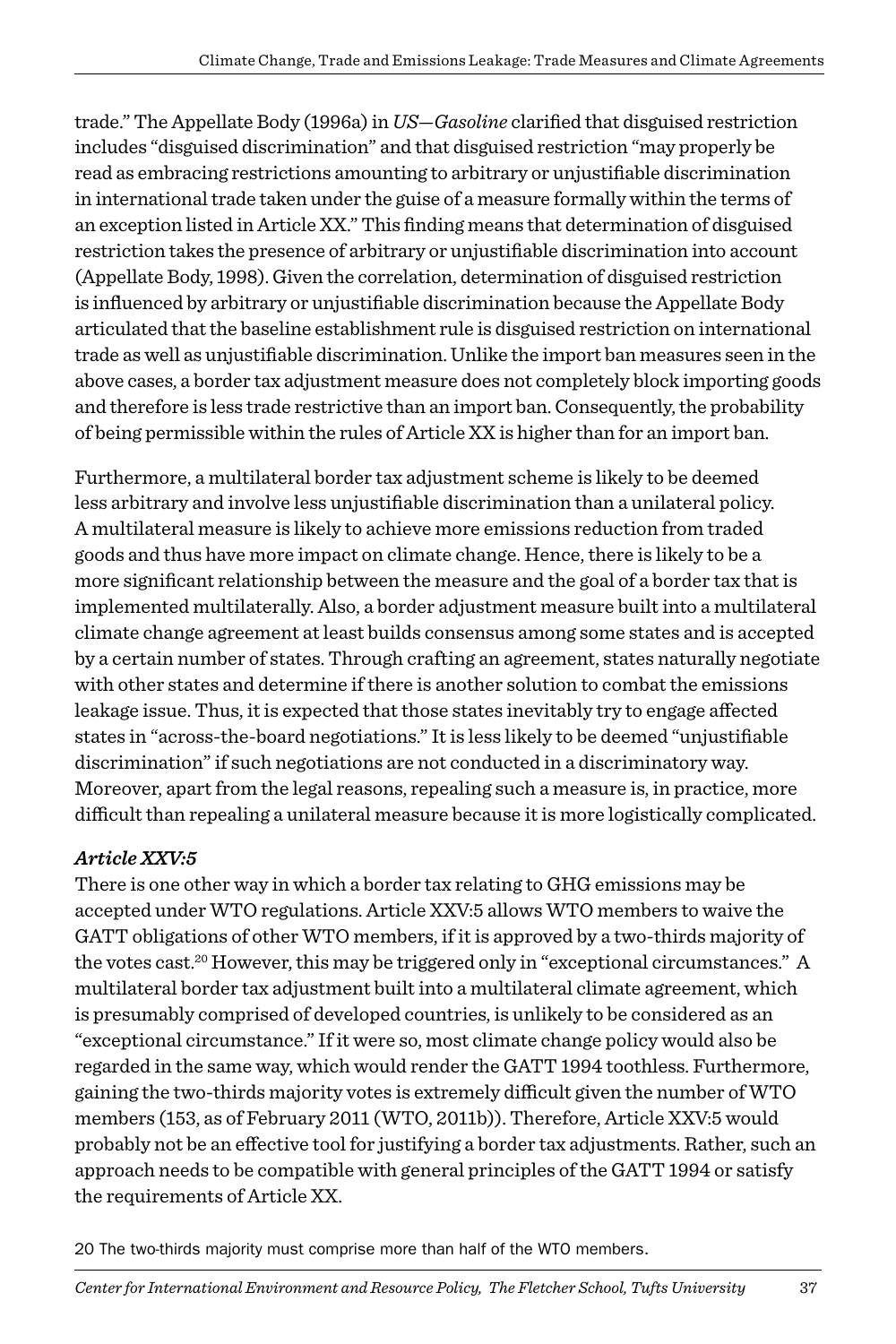#### 4.4.2 A REQUIREMENT OF HOLDING EMISSIONS ALLOWANCES FOR IMPORTERS UNDER A CAP-AND-TRADE SCHEME

Where there are some similarities in legal aspects between a border tax adjustment and a requirement of holding emissions allowances for importers ( just like domestic producers must hold allowances) under a cap-and-trade scheme, there are also essential differences between architectures of the two measures.

One of the major differences is that emissions permit requirements for importers might be considered as a regulation as opposed to an internal tax. If one defines a tax as a compulsory contribution imposed by the government for which taxpayers receive nothing identifiable in return, the requirement of holding allowances for firms would also be deemed as "a tax" since those firms do not receive any identifiable return (benefit) from it. On the other hand, if one defines a tax as involving money on top of the above definition, and affected firms are given free allowances in a cap-and-trade scheme, requirements of holding allowances is unlikely to be regarded as a tax. Yet, if affected firms have to purchase allowances from the government (i.e., auction-based allocation), the requirement of holding allowances may fall within a tax.

Even if the measure is not considered a tax, Article II:2(a) allows a charge to imported products which is equivalent to an *internal tax* imposed consistently with Article III:2 "in respect of the like domestic product *or* in respect of an article from which the imported product has been manufactured or produced in whole or in part." If a cap-and-trade scheme adopts auction-based allowances, the requirement of holding allowances is likely to fall within the charge. Therefore, the requirement of holding allowances, which is equivalent to a charge, under the absence of a relevant internal tax, would be inconsistent with Article II:2(a) and not permissible under WTO regulations. Pauwelyn (2007: note 54) provides an alternative interpretation regarding the language of Article II:2(a). Since the article not only refers to an internal tax but also cross-refers to Article III:2, one can argue that *internal tax* can be interpreted as "internal taxes or other internal charges of any kind." In that case, the requirement of holding allowances for importers would be permissible because it is an equivalent internal charge (a requirement for domestic firms).

Meanwhile, if the requirement of holding allowances is not deemed a charge, which may happen if the cap-and-trade scheme allocates allowances free of charge, Article II will be irrelevant. In that case, the measure has to satisfy Article III:4 rather than Article III:2, which applies to an internal tax or charge. Article III:4 requires that imported products be treated "no less favorable than "like" domestic products of national origin in respect of all laws, regulations and requirements affecting their internal sale, offering for sale, purchase, transportation, distribution or use." The definition of "like" products in this paragraph is different from that in paragraph 2. The Appellate Body (2001a) mentioned that the likeliness of products in Article III:4 is concerned with competitiveness relationships between and among products. This also affects the interpretation of paragraphs in Article XX in the case that an allowance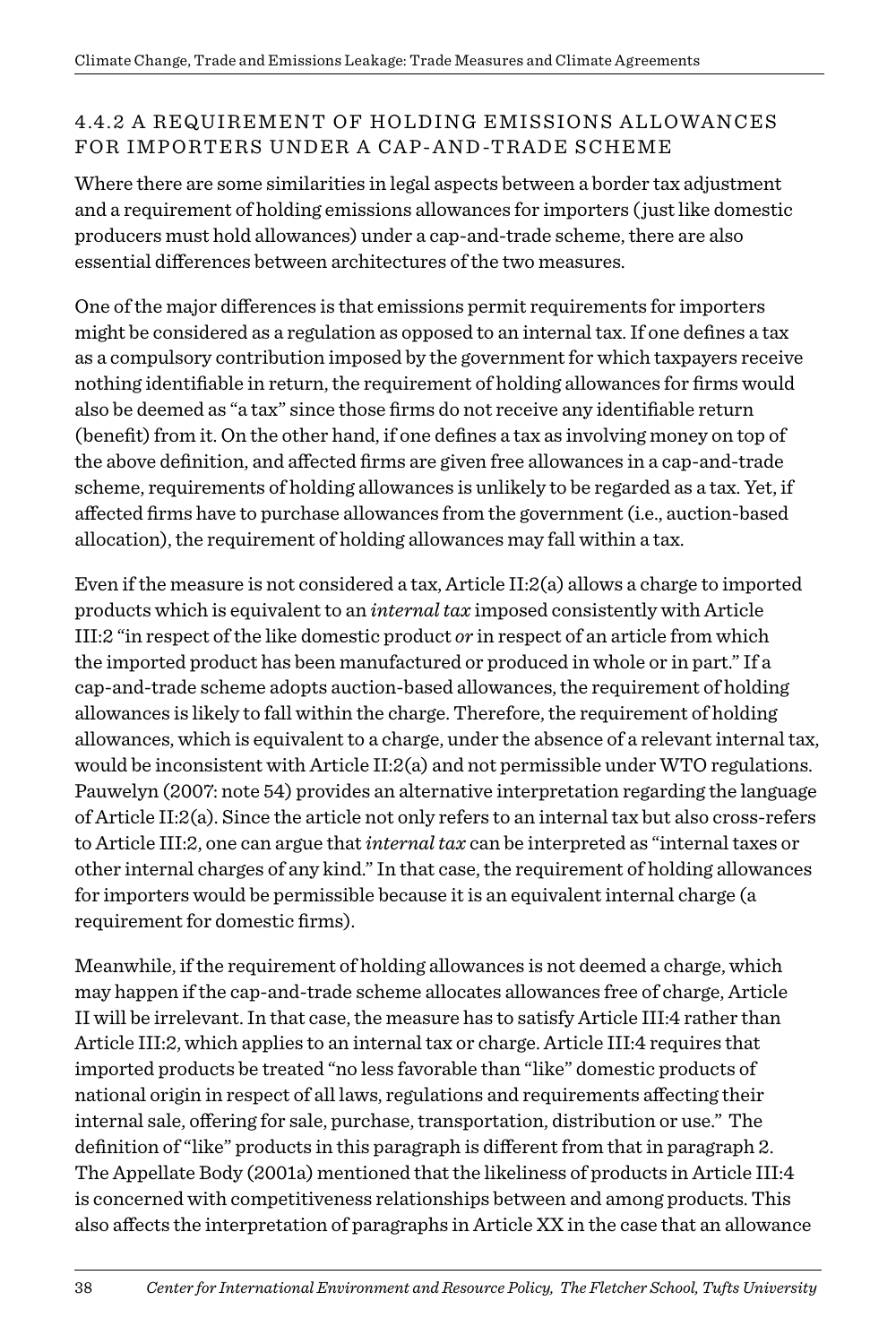holding requirement is not consistent with basic articles of the GATT. Like the case for an internal tax, there will be an issue of interpretation of PPM measure regarding GHG emissions. Violation of Article III:4 will be found if "like" products from foreign countries are less favorably treated than "like" domestic products.

If the measure is not consistent with Article III:4, it will be subject to Article XI, the prohibition of quantitative restrictions. A regulation could be justified if it falls within the Agreement on Technical Barriers to Trade (TBT Agreement). However, since imported goods subject to a border adjustment do not contain any trace of process and production methods, the border adjustment may not fall within "technical regulation" under the TBT Agreement (Pauwelyn, 2007). In this case satisfying requirements under Article XX is the only way that allowance holding is permissible under the GATT 1994 regulations.

Generally speaking, it is unlikely that such regulation would be allowed under the GATT 1994 regulations. Requiring the holding of allowances is likely to be deemed a tax or charge since WTO law prefers price-based measures to regulations (ibid.). Therefore, in sum, a border adjustment under a cap-and-trade scheme is less likely to be compatible with WTO law than a border tax adjustment under a domestic tax system.

#### 4.5 COMPATIBILITY BETWEEN WTO LAW AND TAX MEASURES ON DOMESTICALLY PRODUCED GOODS

This section examines compatibility of (a) domestic tax rebates or free allowances for specific sectors, and (b) domestic tax rebates for exported goods, with that of border adjustment measures for imported goods.

#### 4.5.1 TAX REBATES OR FREE ALLOWANCES FOR SPECIFIC **SECTORS**

Tax rebates for and allocating of free allowances to specific domestic firms (i.e., firms in an energy-intensive and trade-exposed industry) brings benefits to them vis-à-vis foreign exporting firms when such measures are implemented with border adjustment measures. Therefore, there is a possibility that such measures are considered as "subsidies" under the Agreement of Subsidies and Countervailing Measures (SCM Agreement) within the WTO. Subsidies are not allowed except in specific circumstances under the WTO. Consequently, these must not be inconsistent with the SCM Agreement to be allowed under WTO law. Article 1 of the SCM Agreement defines a subsidy as a measure that meets three criteria. It is (a) a financial contribution, (b) by a government or any public body within the territory of a WTO member, and (c) confers a benefit. All these criteria must be simultaneously satisfied for a measure to be defined as a subsidy. Tax rebates to domestic firms meet these three criteria. Allocation of free allowances is also considered a subsidy if it is deemed a financial contribution because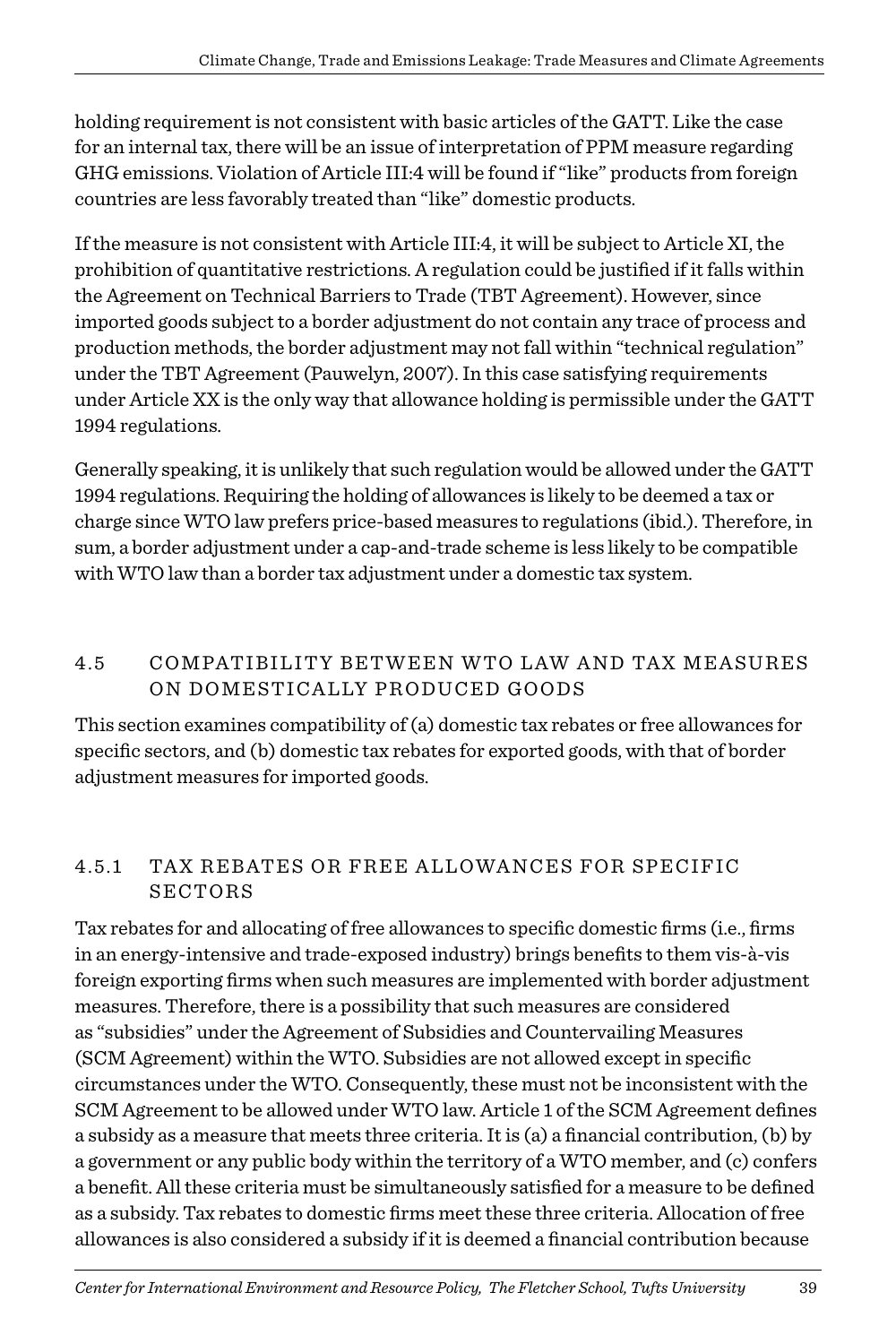such allowances have financial value in the allowance trading market. If such a subsidy is categorized in one of the specificities that are listed under the SCM Agreement, namely enterprise specificity, industry specificity, regional specificity, and prohibited subsidies, then it is subject to the SCM Agreement.

Export subsidies and local content subsidies are prohibited under Article III of the SCM Agreement. Export subsidies are subsidies contingent on export performance. Local content subsidies are subsidies contingent on the use of domestic over imported goods, and are also inconsistent with GATT Article III (National Treatment clause). Therefore, tax rebates and free allowances to domestic firms without condition upon export performance are categorized neither as export subsidies nor local content subsidies.

It is possible then, that these measures would be categorized in actionable subsidies that may be allowed under the SCM Agreement. However, they are subject to challenge within the WTO dispute settlement mechanism if they cause adverse effects to the interests of another WTO member. Such adverse effects are defined in Article 5 of the SCM Agreement. First, injury to a domestic industry caused by subsidized imports. Second, nullification or impairment of benefits accruing under the GATT 1994, in particular benefits regarding concessions under Article II of the GATT 1994. Nullification or impairment arises when the improved market access presumed to flow from a bound tariff reduction is undercut by subsidization. Third, when serious prejudice also harms the interest of another WTO member. This occurs when subsidies displace or impede the imports of a "like" product of another member into the market of the subsidizing member or in a third country market. It is more likely to be found than other adverse effects if free allowances are given to domestic firms (Bordoff, 2009). This is because imported goods are not given free allowance while domestically produced goods ("like" products) receive them so that exporting countries may argue that the imported goods are displaced. Tax rebates are even more likely to be applied since they are direct financial contributions. There is an argument that domestic firms raise prices by the amount of tax or prices of emissions permits and output of production does not change, and therefore tax rebates or free allowances do not damage imported goods in the market of the subsidizing country (ibid.).<sup>21</sup> However, whether they pass on the cost (including the opportunity cost accruing in a cap-and-trade scheme) to their consumers is still unclear as domestic firms may reduce prices of products to compete with "like" imported products. It is possible that a WTO member could claim damages caused by these measures and bring it to the WTO dispute settlement mechanism if the measures meet one of the criteria of serious prejudice under Article 6.1 of the SCM Agreement. Since the SCM Agreement does not have the exception clause included in Article XX of the GATT 1994, violation of the SCM Agreement cannot be justified by the agreement itself; therefore, the measure cannot be implemented if it is found inconsistent with the SCM Agreement.<sup>22</sup>

21 Bordoff discussed only impacts of free allowance but not impacts of tax rebates in his article.

<sup>22</sup> There is no case so far where satisfying GATT Article XX exemption can be applied to the SCM Agreement.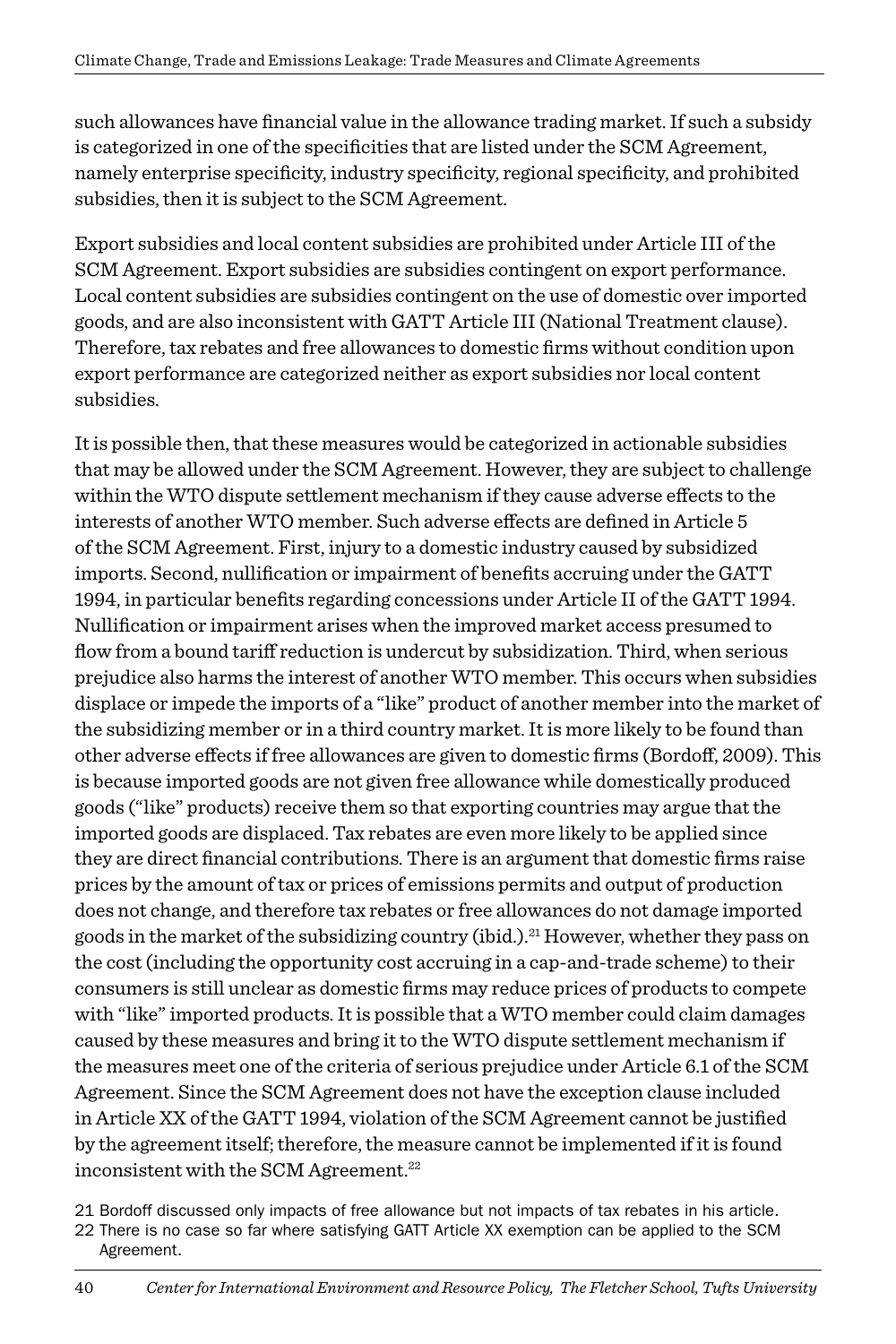#### 4.5.2 Tax Rebates for Exported Goods

Under WTO law, Article III of the SCM Agreement prohibits export-contingent subsidies. However, in certain circumstances tax rebates for exported products would be permissible under the GATT and the SCM Agreement. An exporting tax rebate is allowed under Article II:2(a) if a carbon tax imposed on domestic firms, a border tax adjustment is imposed on imported good, and they fall within Article III:2 (i.e., if the "like" products issue is resolved) and therefore satisfy requirements of Article II:2(a) as an internal tax, (Pauwelyn, 2007). The country that imposes what is considered a domestic tax has the right to rebate a tax on domestic products that are exported to other countries. Thus exported goods will not be disadvantaged vis-à-vis goods produced in importing countries under the imposition of domestic tax. Since exported goods taxed in exporting countries are taxed again in destination countries where a similar domestic tax applies, this is particularly important for trades between countries with a domestic tax.

Tax rebates for exporting goods are also allowed in the case of the introduction of a requirement of allowances holding to importers with a cap-and-trade scheme if such an adjustment is considered as a charge, and satisfies both Article III:2 and Article II:2(a). However, if a cap-and-trade scheme and its requirement for importers to hold allowances is not regarded as a tax, but rather a regulation, exporting rebates would no longer be exempted from the SCM Agreement. The SCM Agreement does not allow WTO members to use a border adjustment for exported goods based on a domestic regulation but only based on taxes or duties (ibid.). It is likely to violate the SCM Agreement given that tax rebates for exported goods are very likely to fall within the definition of subsidies. Furthermore, it would be considered an export-contingent subsidy and therefore not allowed under WTO law.

In summary, whether or not tax rebates for exporting goods are allowed under WTO law depends on whether a domestic mitigation measure is considered a tax and if a tax based on the PPM satisfies GATT Article III:2. Like the permissibility of border adjustment for imported goods under the GATT articles, tax rebates for exporting goods based on a domestic GHG emissions tax is more likely to be permitted than a tax regulation based on a cap-and-trade scheme.

#### 4.6 SUMMARY

While trade measures cannot address the emissions leakage issue fully, they are able to partly mitigate emissions leakage without the consent of affected countries. In terms of emissions reduction between several different potential trade measures, border adjustments for imported goods are more effective than tax rebates or the allocation of free emissions allowances to domestic products. Compatibility with WTO law is the biggest concern when states implement trade measures. Although the interpretation of "like" products and the PPM is not clear, carefully designed boarder adjustment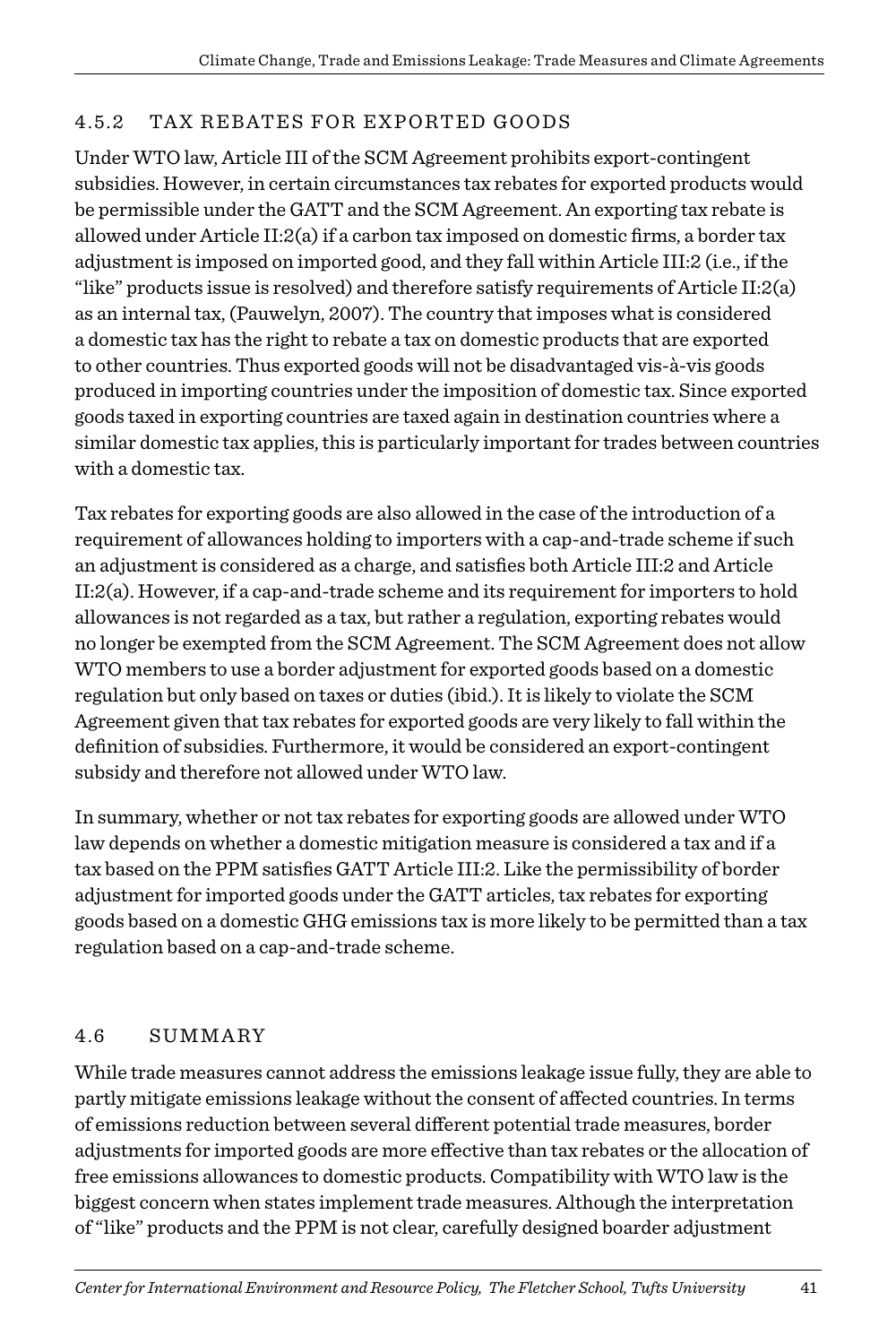measures incorporated in an international climate change agreement could be compatible with GATT and WTO obligations. Even if the measure is not consistent with GATT articles, it would satisfy the exception requirements of GATT Article XX, given that they are multilateral in approach and that the trade restriction at issue is related to financial restrictions. This contrasts with unilateral trade measure or a quantitative restriction.

Tax rebates and free emissions allowances with border adjustment measures are subject to the SCM Agreement. It is unclear whether these measures are consistent with the agreement and it depends on the significance of the tax rebates. Tax rebates for exported goods with a border tax adjustment for imported goods are likely to be exempt from the SCM Agreement. It is, however, less clear whether tax rebates with a requirement of allowance holding for importers under a cap-and-trade scheme would be permissible under the SCM Agreement. It would only be compatible with the SCM Agreement if a cap-and-trade scheme were considered an internal tax.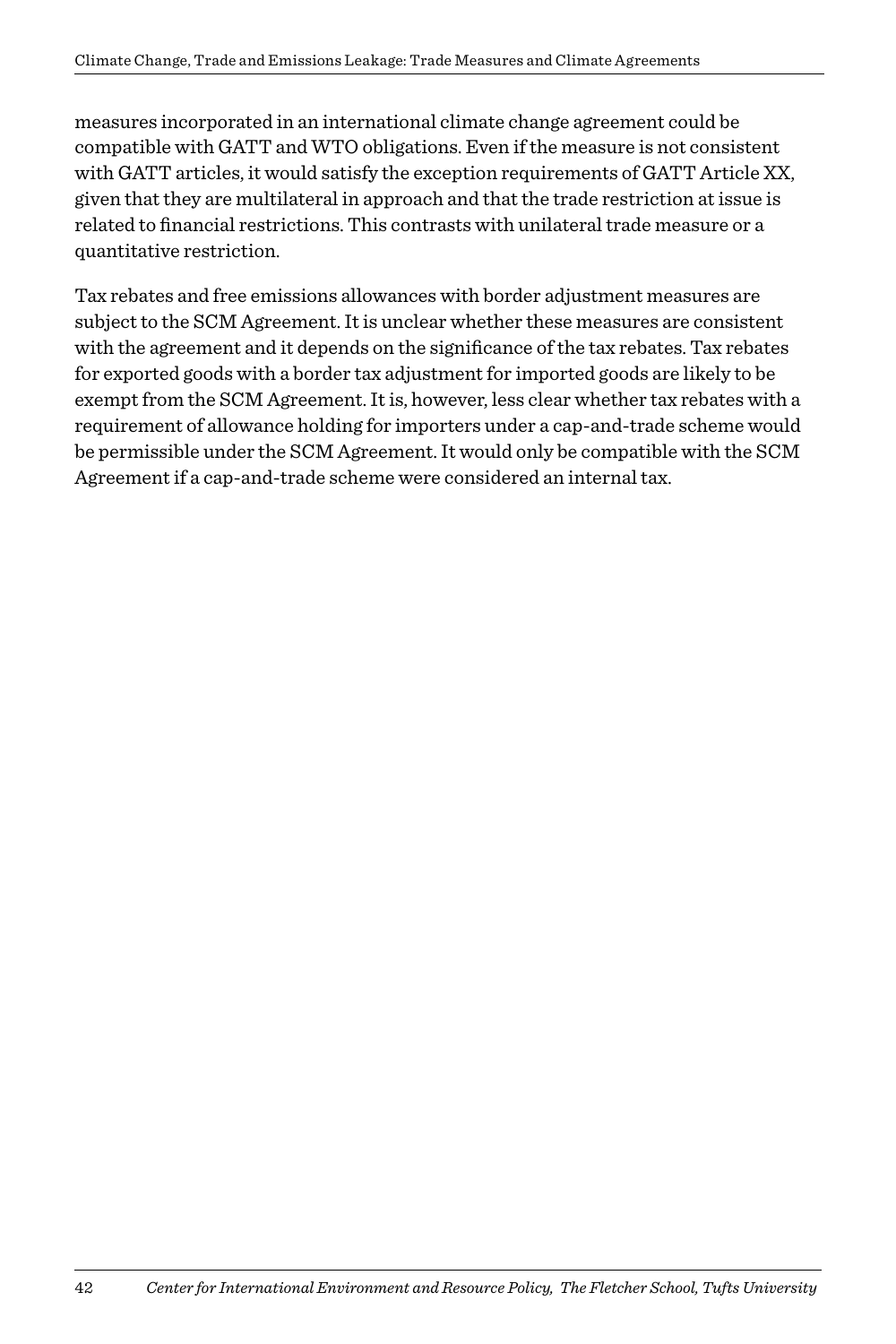## Section 5: Possible International Climate Change Agreements to Address Emissions Leakage

#### 5.1 INTERNATIONAL CLIMATE CHANGE AGREEMENT IN WHICH ALL STATES PARTICIPATE

#### 5.1.1 ARCHITECTURE OF THE AGREEMENT

Taking into consideration political feasibility as well as the difficulty of implementation in practice, there is little possibility that all countries will agree and comply with an international framework that harmonizes domestic mitigation policies. Such schemes as a global carbon tax or cap-and-trade scheme will be logistically and politically difficult to agree on, even if some developing countries are exempted from the emissions reduction commitment. Given this reality, the second best option is to pursue an agreement that requires all states to commit to emissions reduction targets but allows them decide on target levels and how to achieve them. Although the challenge of putting together such an agreement is significant, it is not unthinkable, as discussed in Section 3.

Were such an agreement to be adopted and signed by states, ensuring compliance would be an important additional challenge, even if states were to sign a legally binding agreement. Although imposing monetary fines on parties that fail to comply with the agreement would be one option, the party may not pay the fine as there would be no judicial system to force them to do so. Prohibiting access to relevant funding mechanisms or other beneficial mechanisms for states that do not comply with the agreement may be another useful incentive. However, it requires sufficient funding to ensure the payoff of compliance exceeds that of non-compliance. Although this is not impossible, it may discourage some states from participating in the agreement, as they would likely be required to contribute to those funding mechanisms. Lastly, states may choose to utilize trade measures to address compliance issue. Unlike a monetary punishment, a trade measure does not require a non-party to accept the penalty. It also does not need to make concessions for parties, unlike funding mechanisms, to maintain incentives to secure compliance with the agreement. The following subsection outlines the ability of trade measures to help ensure compliance with an agreement.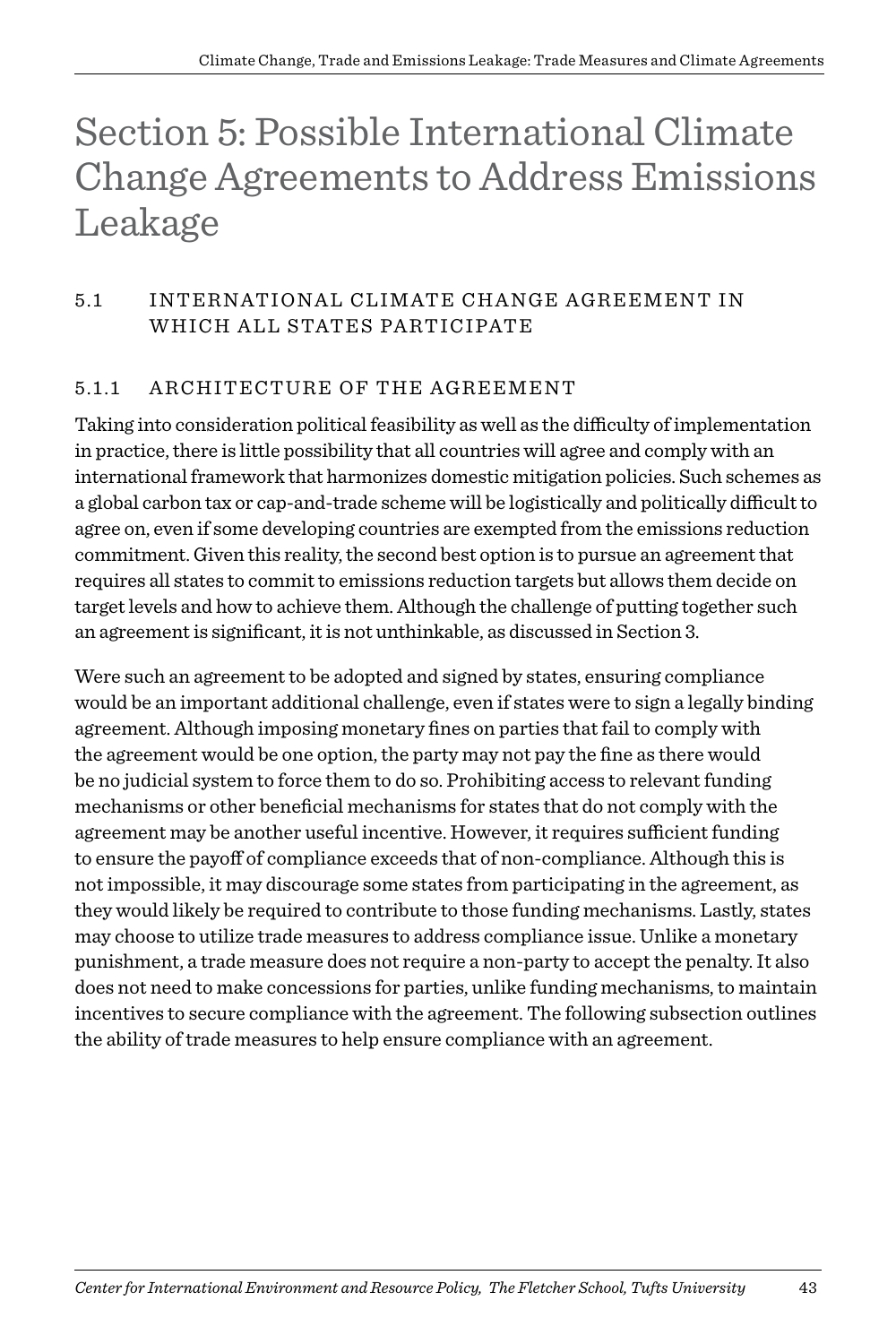#### 5.1.2 TRADE MEASURES TO REINFORCE THE AGREEMENT

Trade measures in multilateral environmental agreements, in general, have three major functions. These functions are (Brack and Gray, 2003: p.7):

- "To provide a means of monitoring and controlling trade in products where the uncontrolled trade would lead to or contribute to environmental damage. This may extend to a complete exclusion of particular products from international trade.
- To provide a means of ensuring compliance with Multilateral Environmental Agreement (MEA) requirements.
- To provide a means of enforcing the MEA, by forbidding trade with non-parties or non-complying parties."

The first function of trade measures in multilateral climate change agreements is to address trade-related emissions and the emissions leakage issues as discussed in the previous section. The second function is to ensure that parties comply with the agreement. For example, the Montreal Protocol requires parties to reduce consumption of ODS (Ozone Depleting Substances), which includes imported ODS. Trade measures must be available to control imported ODS. If targets of GHG emissions reduction in international climate change agreements include not only domestic emissions but also imported emissions (i.e., consumption-based reduction targets are set), this function of trade measures will be essential to control imported emissions. The third function is to enforce and strengthen MEAs so that such agreements are able to address the environmental concerns at issue more effectively. Due to the nature of international law, even a legally binding treaty cannot force its parties to comply with commitments in the treaty. Hence, a multilateral environmental agreement has to be self-enforcing to be effective. In the case of a climate change mitigation agreement, it is even more significant to have such enforcement mechanisms, largely because the costs of compliance are much higher than for any other MEA currently in existence.

The subsections below explore two different but similar effects of this function involvement of countries and compliance of parties to the agreement.

#### *Involvement of non-parties*

While trade measures can directly address the emissions leakage issue and contribute to global GHG emissions reductions, they can also do so indirectly by increasing the number of participants in such agreements. If an MEA has a provision that imposes trade measures on non-parties to decrease the incentive of free riding, the probability of having more numbers of parties in the framework will increase. Barrett (1997) argues this idea applies to the trade sanction in the Montreal Protocol. Trade measures decrease the payoff of being a non-party. Furthermore, the more states involved in such a framework, the higher the payoff for a participating state because the volume of GHG emissions reductions will increase, thereby mitigating damages caused by climate change.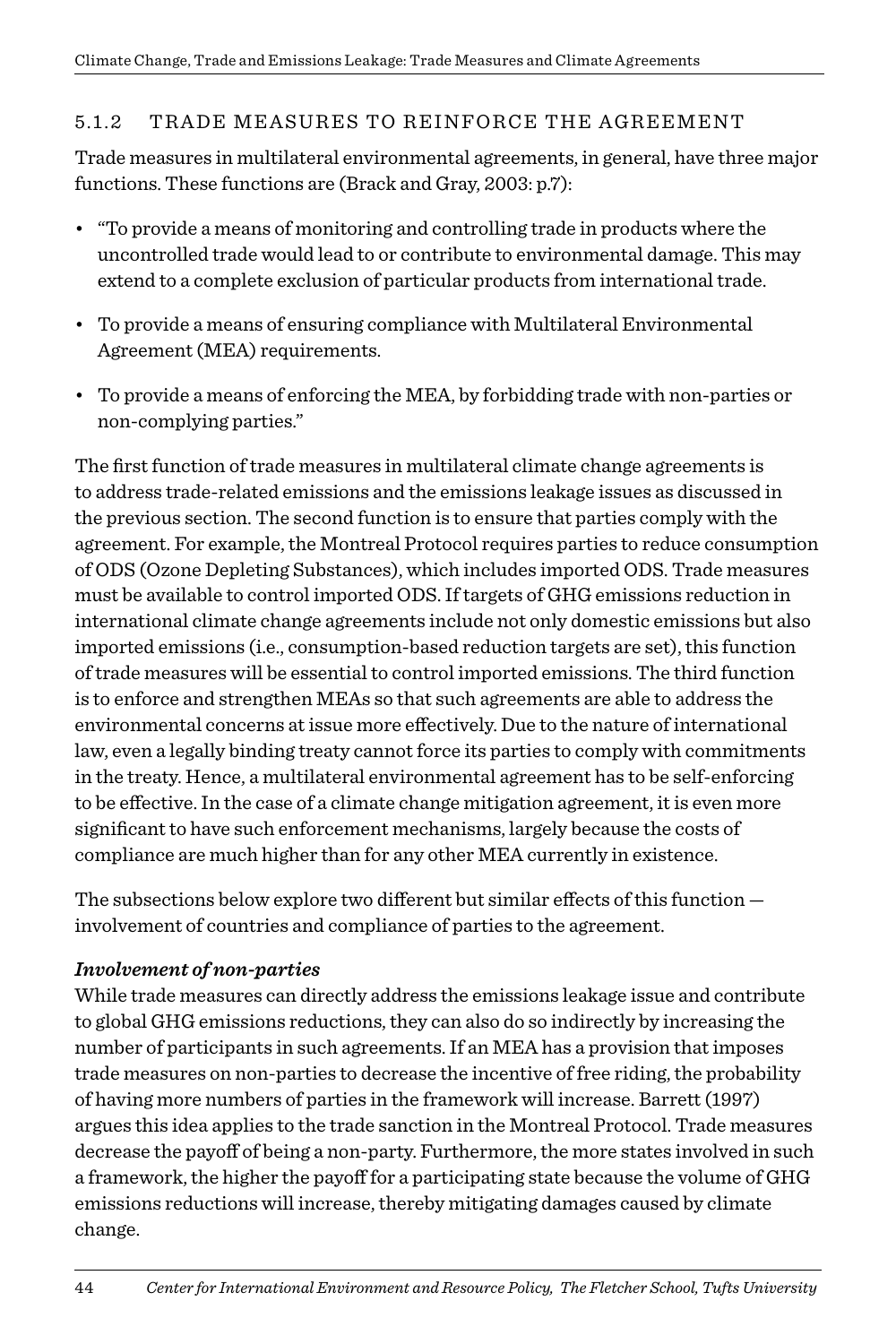Utilization of trade measures is not uncommon in the history of development of international environmental agreements. The Montreal Protocol has trade provisions that impose restrictions on international trade of ODS on parties to the Protocol. Article 4 of the Montreal Protocol prohibits parties from trading ODS and products containing ODS with non-parties. There is an exception that a party to the Montreal Protocol can export ODS to a non-party only if the non-party complies with the Protocol.<sup>23</sup> The Convention on International Trade in Endangered Species of Wild Fauna and Flora (CITES) regulates trade in species that are in danger of extinction. CITES allows parties to trade these species only with parties, unless non-parties have relevant measures that are equivalent to provisions in CITES (Article X). Similarly, the Basel Convention on the Control of Transboundary Movements of Hazardous Wastes and Disposal (Basel Convention) also has a provision that prohibits trade of hazardous wastes between parties and non-parties. Article 4.5 prohibits parties from trading hazardous wastes with non-parties. Article 11.1 allows parties to trade hazardous wastes with non-parties only if these parties and non-parties enter into bilateral or multilateral agreements that do not deteriorate environmentally sound management of hazardous wastes as required by the Basel Convention. Although both CITES and the Basel Convention have a provision that allows trade between parties and non-parties, they allow this only if non-parties have taken equivalent measures to the treaties. $^{24}$ Therefore, such provisions do not harm environmental quality. Furthermore, they reduce the incentive of states to be a non-party as they minimize the difference in payoffs between participation and non-participation. While objectives for having trade measures vary between treaties, trade measures have a similar effect.

Some multilateral environmental treaties have already incorporated trade measures as a means to increase effectiveness. Some treaties go so far as to impose trade bans with non-parties — the most restrictive trade measure available. Many of these provisions are likely to violate general principles of the GATT 1994<sup>25</sup> and other agreements under the WTO. Nonetheless, no WTO member (or GATT contracting party before the establishment of the WTO) has so far brought the issue to the WTO dispute settlement body. This may not be because trade restrictions in these treaties are compatible with WTO law, but because most parties to these treaties are also WTO members. That said, an international climate change agreement with trade measures would benefit from replicating some of the characteristics of those treaties that already have trade-related restrictions in place.

#### *Compliance of parties*

Trade measures can also be used as an incentive tool to discourage withdrawal and encourage compliance by existing parties. Non-compliant parties are subject to trade provisions. These trade provision in turn decreases the payoff of non-compliance.

- 23 Exporting ODS to non-parties cannot be subtracted from consumption of home country.
- 24 The Montreal Protocol has a similar provision but it is less flexible than CITIES or the Basel Convention.
- 25 As to the Basel Convention, there is an issue whether certain wastes are included in the definition of products in the GATT 1994.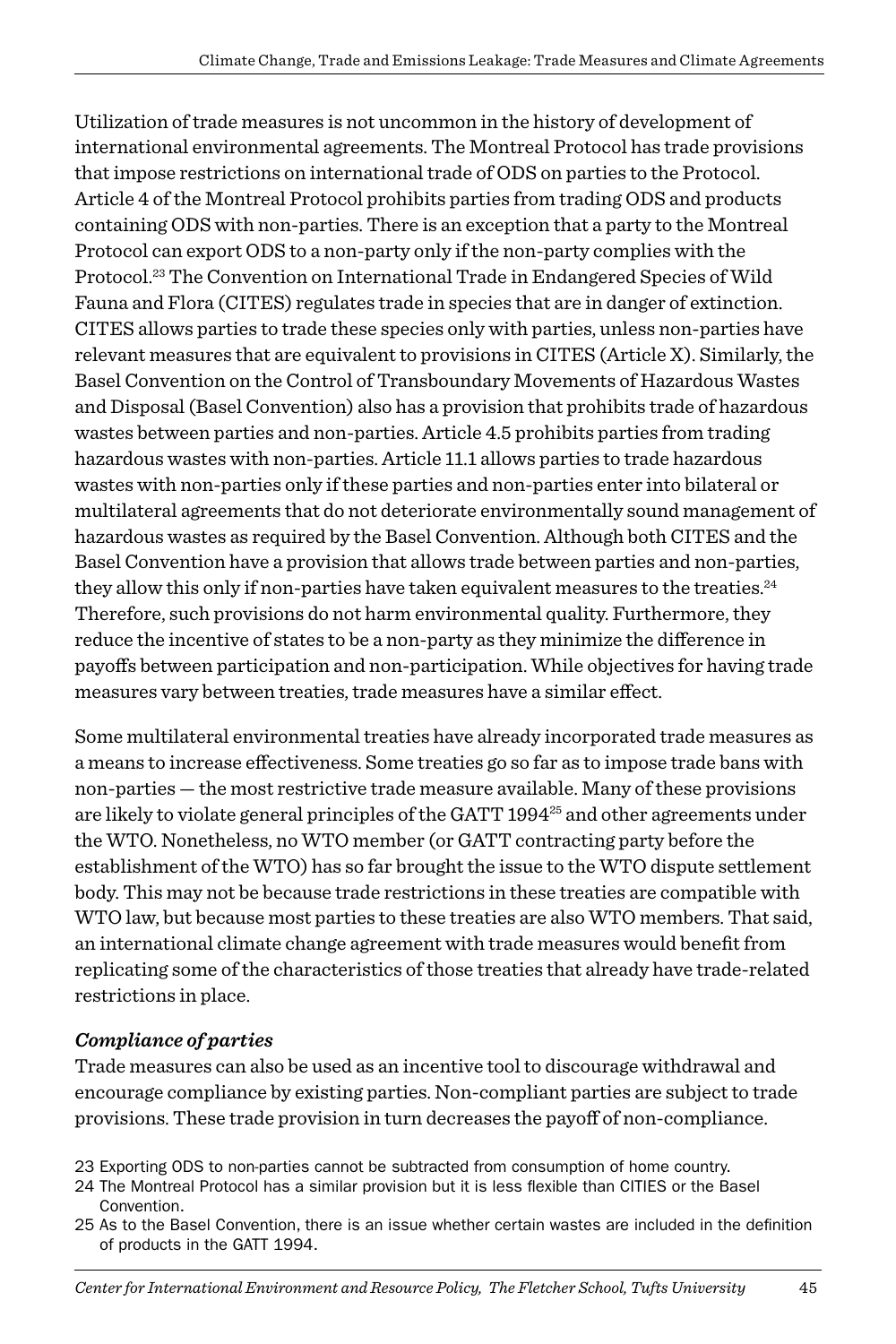However, trade restrictions for non-compliance are rare in MEAs (OECD, 1999: p.179). For example, in the case of the Montreal Protocol, non-compliant parties cannot trade with parties and this is just "one of a set of possible options for dealing with noncompliance" (ibid.). This is largely because parties have a concern that such sanctions will cause non-compliant parties to withdraw from the Montreal Protocol (Hunter et al., 2010). To avoid withdrawal, the Montreal Protocol has a mechanism that assists non-compliant parties through funding mechanisms to help them comply with their commitments under the protocol. It is also possible to use such financial assistance for a climate change treaty, but trade measures would still be needed because financial assistance on its own is unlikely to be sufficient for incentivizing compliance.

#### 5.1.3 TRADE MEASURE DESIGN AND LEGAL ISSUES

The purpose of a trade measure in this climate agreement is not achieving emissions reduction directly but to ensure compliance and diminish incentives to exit from the agreement. It should not impact parties in the agreement since all parties have mitigation targets and policies. Products imported from both non-parties and noncompliant parties should be subject to additional taxes at the border. To maintain an incentive to stay in the agreement, however, the levels of additional tariffs on goods from non-compliant parties should be lower than from non-parties and should be flexible in individual cases of non-compliance.

A border measure in this climate change agreement differs essentially from those measures discussed in the other sections. It is not a border adjustment measure because some parties can impose higher tariffs on imported goods from non-parties or non-compliant parties, even if these parties do not have any domestic GHG emissions tax system or charge (e.g. parties can implement command-and-control type policies to reduce emissions). Thus, a border measure does not link to the domestic mitigation policy of parties.

Practically speaking, given that a vast majority of countries would need to sign the agreement, there would be little concern relating to the violation of WTO law. Even if a border measure in the agreement were violating the GATT 1994, few states would bring the issue to the WTO dispute settlement system. Furthermore, even if some states were to do so, it is difficult for the Panel and the Appellate Body to order a defendant state to repeal its border measure based on a multilateral climate agreement, as doing so affects all parties. In this case we can assume more than one hundred countries would be parties to the agreement. Therefore, this paper does not examine the details of the design of trade measures that would be compatible with WTO law.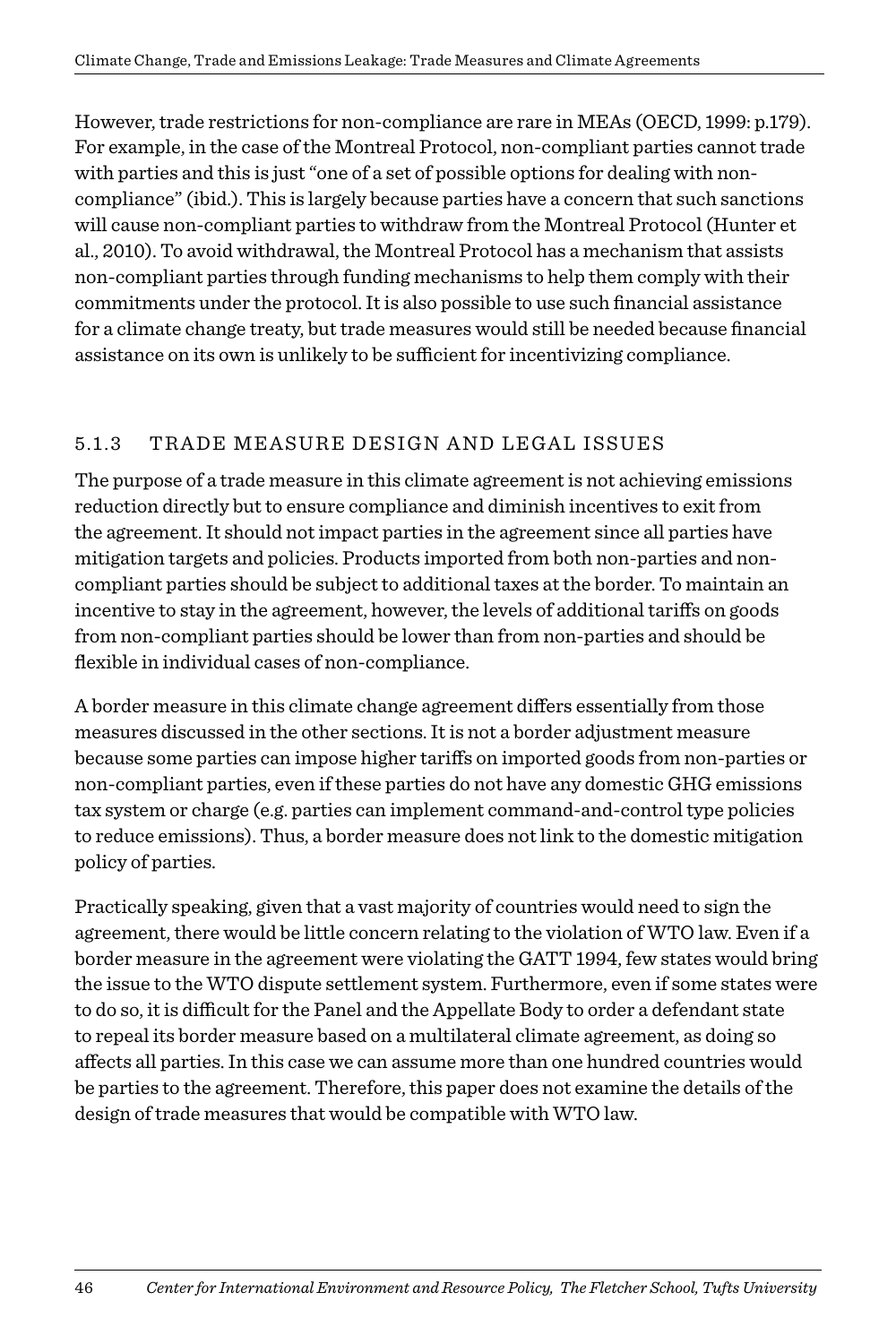#### 5.2 INTERNATIONAL CLIMATE CHANGE AGREEMENT WITH TRADE MEASURES

If building a consensus among states to establish the abovementioned agreement fails, then states may seek alternatives to combat emissions leakage and realize global emissions reduction. States willing to reduce domestic GHG emissions can negotiate and establish a multilateral framework where participating states agree with emissions reduction targets (the targets and timetable approach) as well as border adjustment measures to mitigate emissions leakage and trade-related emissions.

As discussed in the previous section, trade measures incorporated in international climate agreements might conflict with WTO law. However, carefully crafted measures with internationally collaborative actions can be compatible with such law. If states jointly introduce a border adjustment measure based on a multilateral climate agreement, the measure is more likely to be accepted by the WTO dispute settlement body. First, such a measure is less likely to be recognized as an arbitrary or disguised protectionist policy as it is a multilateral trade measure as opposed to a unilateral measure. Second, it is more effective than unilateral border adjustments in terms of emissions reductions so is more likely to satisfy Article XX (b) or (g) because of the closer relationship between the means and the end.

Under such an agreement, states could introduce either a domestic tax on GHG emissions or a cap-and-trade scheme to justify a border adjustment measure (i.e., applying a domestic tax or cap-and-trade scheme on imported products).<sup>26</sup> Although harmonizing a domestic mitigation policy among states in this type of climate change agreement is preferable in terms of consistency and transparency, factors such as domestic politics make it difficult for states to agree. For example, the United States historically has had difficulty with increasing tax rates and the introduction of new tax schemes in general. In the case of an emissions tax, it is even more difficult than other tax schemes given the current political situation in the United States. The European Union has also had political difficulty in introducing a carbon tax because doing so requires unanimity in the European Council (i.e., it needs all WTO members' votes). Nevertheless, states struggling with a budget deficit might prefer a carbon tax system or full auctioning cap-and-trade system. Therefore, it may be necessary to allow states to choose between these two mitigation policies both to increase the feasibility of creating such an agreement and to include as many participants as possible. However, whether a cap-and-trade scheme falls within a tax or charge is unclear as discussed in Section 4, requiring participants to adopt auction-based allocation of allowances under a cap-andtrade system as opposed to free allowances will increase the likelihood of consistency with the GATT regulations. Lastly, like the case of an international climate change agreement in which all states participate, there are concerns regarding compliance with and withdrawal from the agreement, even though the agreement utilizes trade measures. Any such agreement should address the issue of enforcement.

26 Command-and-control or voluntary agreement approaches cannot be used since they cannot be justified as a border adjustment measure.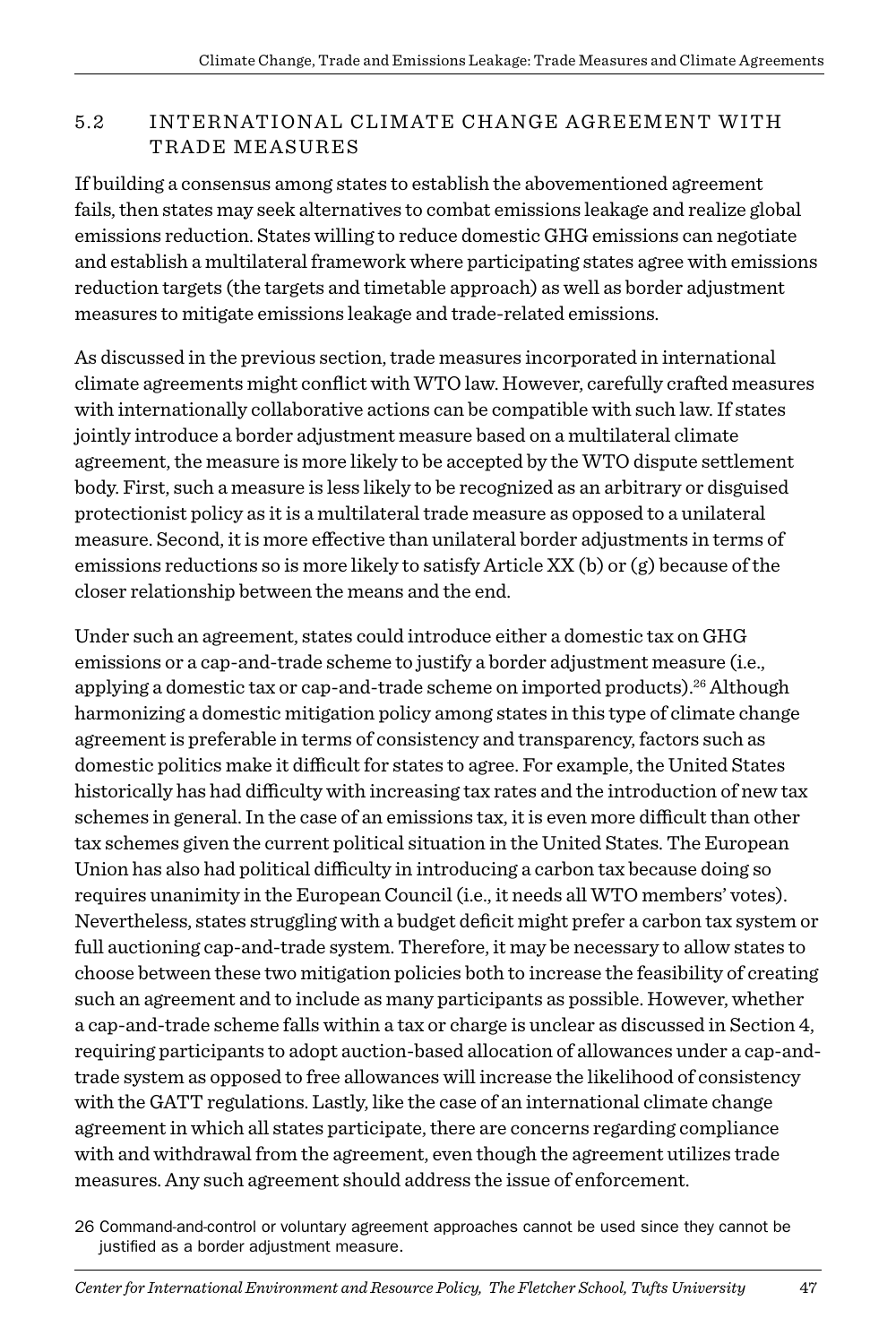Depending on the treatment of non-parties to the agreement, the design of border adjustment measures in an international climate change agreement can be divided into two approaches. The first is to apply a border adjustment for imported goods from only non-parties; the second is to apply to a border adjustment for all imported goods.

#### *(a) An agreement that applies a border adjustment to only imported goods from non-parties*

This type of border adjustment imposes taxes only on imported products from states that do not participate in the agreement. Therefore, it will be deemed discriminatory, as it discriminates between "like" products from different states, and will thus be considered a violation of GATT Article I (the MFN clause). To avoid a violation of the GATT 1994 regulations, such measure must satisfy requirements of Article XX and be exempt from GATT obligations. Article XX is detailed in Section 4. There are some key features that a new international climate change agreement must have to fall under Article XX, and in particular, its chapeau. These include, but not limited to, the following:

• *Pursuing an international climate change agreement before implementing a border adjustment measure*

Before states pursue a multilateral climate change agreement that implements a border adjustment measure to non-parties, they must negotiate a better (i.e., a less trade restrictive) multilateral climate change agreement. Therefore, states should first seek an international climate agreement in which all states participate.

#### • *Including as many countries as possible in the agreement*

This is essential to increase overall effectiveness of border adjustment measures to mitigate emissions leakage. If the measure is effective and widespread, it is less likely to be recognized as disguised protectionism. Also, it demonstrates a close causal relationship between the means (i.e., a border adjustment) and the end (i.e., reduction of emissions leakage and climate change), which is necessary to satisfy both Article XX(b) or (g).

• *Allowing importers to use their own individual emissions data to determine tax rates on products, while applying a tax rate based on PMP practices*

For practical reasons, this border adjustment has to use the predominant method of production — either an internationally predominant method or predominant method among parties. At the same time, given that domestic products are taxed based on actual emissions, not allowing imported goods to be taxed based on actual emissions (which should be less than the emissions calculated by the PMP) would be considered as arbitrary or an unjustifiable discrimination between domestic and imported products.

• *Not applying a border adjustment measure to non-parties which have a mitigation policy that is comparable in effectiveness to the mitigation policy of parties*

A border adjustment measure should not be applied to countries that do not participate in the agreement but take serious actions to address the issue through their own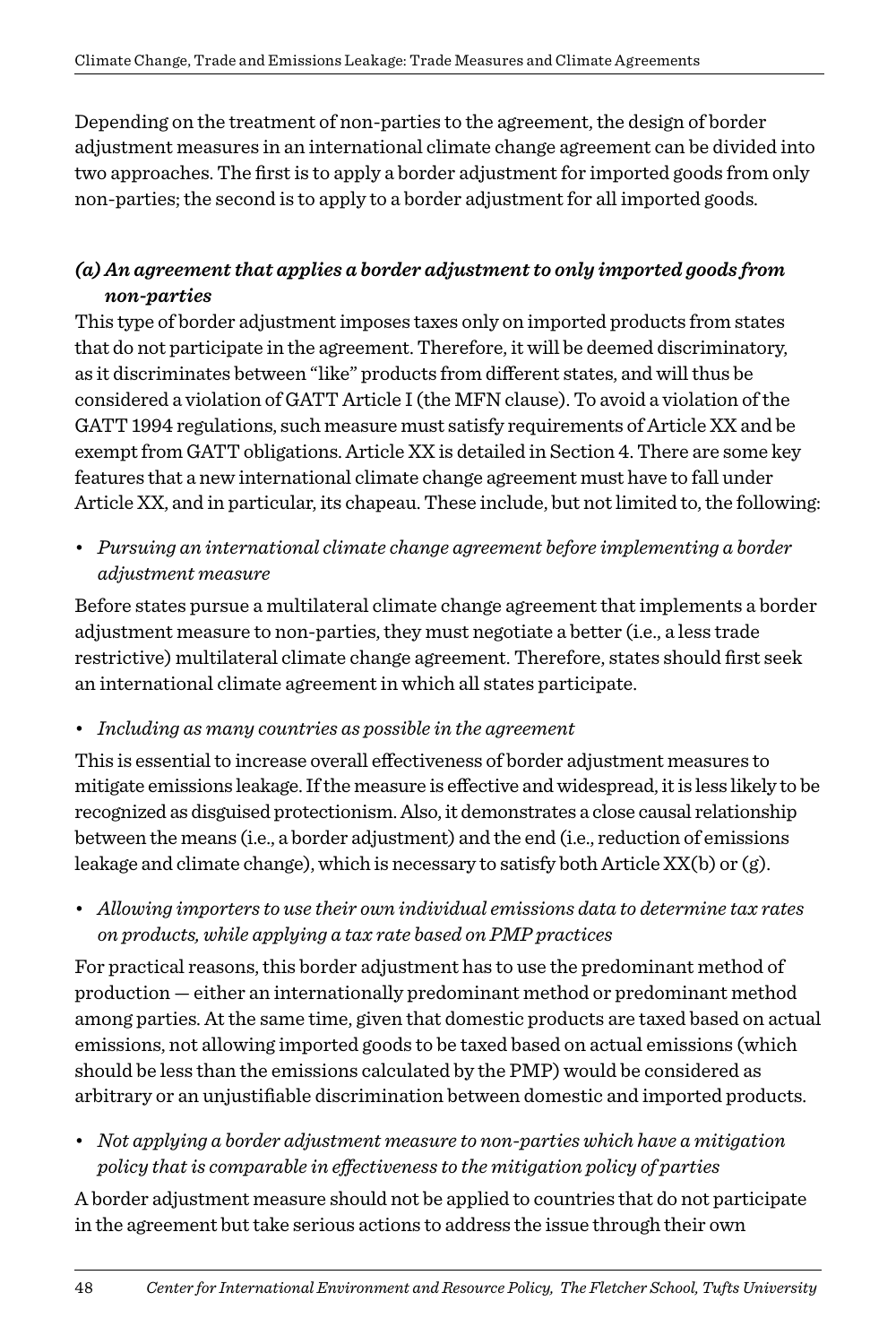domestic policies, even if they do not have a GHG emissions tax system or a cap-andtrade scheme. A border adjustment measure does not aim to distort trade activities but to reduce trade-related emissions and emissions leakage. It should allow countries to be non-parties as long as they also attempt to reduce emissions earnestly. Discrimination based merely on differences between parties and non-parties could be considered "arbitrary" or "unjustifiable" discrimination under Article XX. The Appellate Body (2001b) in *US—Shrimp* confirmed that conditioning market access on the adoption of a program comparable in effectiveness can avoid arbitrary or unjustifiable discrimination.

• *Setting transparent procedures regarding the determination of tax rates, certifying non-parties to the agreement that have comparably effective measures, and providing an opportunity to hear claims from these states* 

This also aims to avoid the measure being viewed as arbitrary or unjustifiable discrimination. The *US—Shrimp* case clarified that violation of Article X:3 of the GATT 1994, in particular a lack of transparency of procedures for certification, can find a measure arbitrarily discriminatory (Appellate Body, 1998). Determination of tax rates will depend on each participating country. Though there will be some minimum standards that will be determined by parties, it is necessary to ensure transparent and reasonable procedures. Compatibility with the agreement of policies for non-participants should also be discussed at the conference of the agreement in a transparent manner.

• *Taking into consideration conditions affecting non-parties in determining the scheme*

There are arguments that parties might have to consider (such as economic development levels or the CBDR principle under the UNFCCC) when implementing a border adjustment (Pauwelyn, 2007; Bordoff, 2009<sup>27</sup>). On the other hand, using a PMP standard to determine tax rates is likely to be more favorable for countries where inefficient process and production methods are used. Furthermore, the Appellate Body (1998; 2001b) in *US—Shrimp* did not mention that the United States must consider the economic development levels of affected countries or relevant international environmental treaties. Also, a border adjustment is not an embargo but a financial measure. Even non-parties with no mitigation policy are able to export products to parties. Therefore, it is not necessary to apply a border measure to non-parties based solely on their economic development levels or historical GHG emissions. Nonetheless, parties should make efforts to make procedures of determination "comparable in effectiveness" as flexible as possible to ensure compatibility with GATT Article XX.

• *Encouraging states to adopt an auction-based allowance allocation system under a cap-and-trade scheme (in the event that they cannot introduce emissions tax policies)*

This is to increase the probability of satisfying requirements under Article XX. A capand-trade scheme with auction-based allocation is more likely to be considered a tax or a charge, rather than a regulation. However, coercing states to adopt such allocation

27 Pauwelyn (2007) mentioned economic development levels and Bordoff (2009) mentioned the CBDR principle.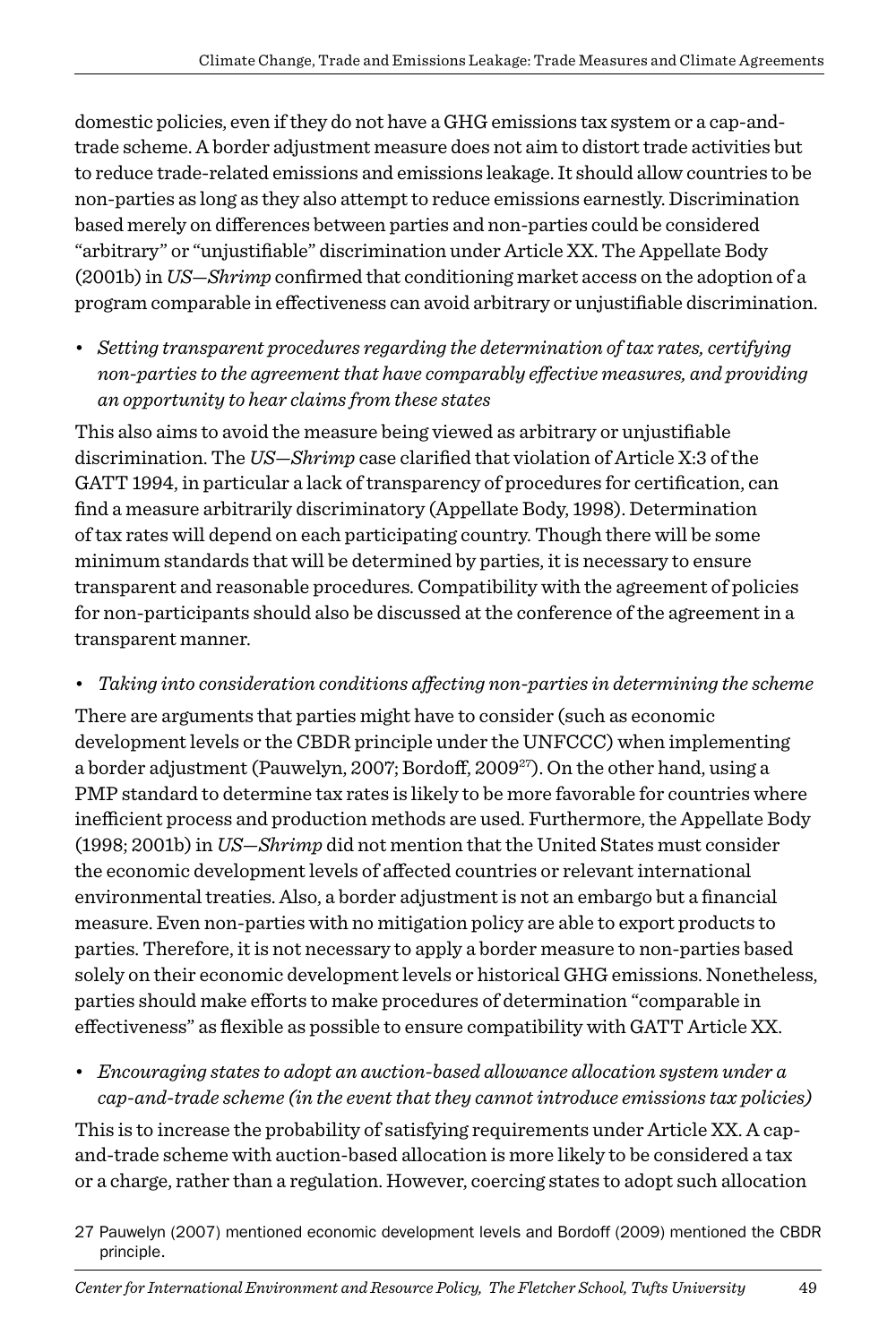systems may decrease the number of states wanting to participate in the agreement. Therefore, it is important to balance these benefits.

As noted above, in addition to concerns over compatibility with WTO and GATT regulations, this type of agreement also faces enforcement challenges (i.e., noncompliance and withdrawal). A feasible international climate change agreement would provide non-parties incentives to join the agreement because of a difference in treatment between imported products from parties and non-parties. Participation in the agreement could eliminate the imposition of tax on their exports or inclusion of importers in a cap-and-trade scheme. Therefore, this agreement may be able to reduce GHG emissions not only in traded goods but also non-traded goods due to domestic policies. Moreover, there is also a concern of compliance with the agreement. To avoid non-compliance, a border adjustment measure may be needed. Again, such punishment should be less stringent than a border adjustment measure applied to non-parties.

#### *(b) An agreement that applies a border adjustment on imported goods from all countries*

This border adjustment approach either imposes taxes on imported products from all states or requires allowance holdings for importers of goods from all states depending on domestic policy. This approach operates regardless of participation in the agreement and existence of a domestic climate mitigation policy. Since goods traded between parties will be taxed twice — in both the home and the importing country — this will require exporting tax rebates to avoid double taxation or no country will be willing to participate in the agreement. A remarkable difference from the above agreement option (a) is that there is no discrimination based on distinction between parties and non-parties (i.e., likely to fall within the MFN clause). Accordingly, as long as goods produced with different GHG emissions are not considered "like" products by the WTO dispute settlement body, this measure is likely to be compatible with the GATT obligations.

It may raise a question regarding the necessity of the agreement in the first place, since states can introduce such measures unilaterally without having the agreement and there is no incentive to participate in the agreement, both for states with and without domestic a mitigation policy. Despite this issue, the above detailed international climate change agreement still has merits. First, if the measure is found violating basic articles of the GATT, it would be easier to define as an Article XX exception as it is not a unilateral but multilateral measure. Second, the agreement would increase the effectiveness and certainty of a border adjustment measure by increasing the number of states that introduce the same measure. Also, states in the agreement could limit more extreme border measures that distort international trade. Moreover, such an agreement would encourage states that face domestic opposition toward mitigation policies (due to competitiveness concerns) to adopt a domestic mitigation policy with the border adjustment measure.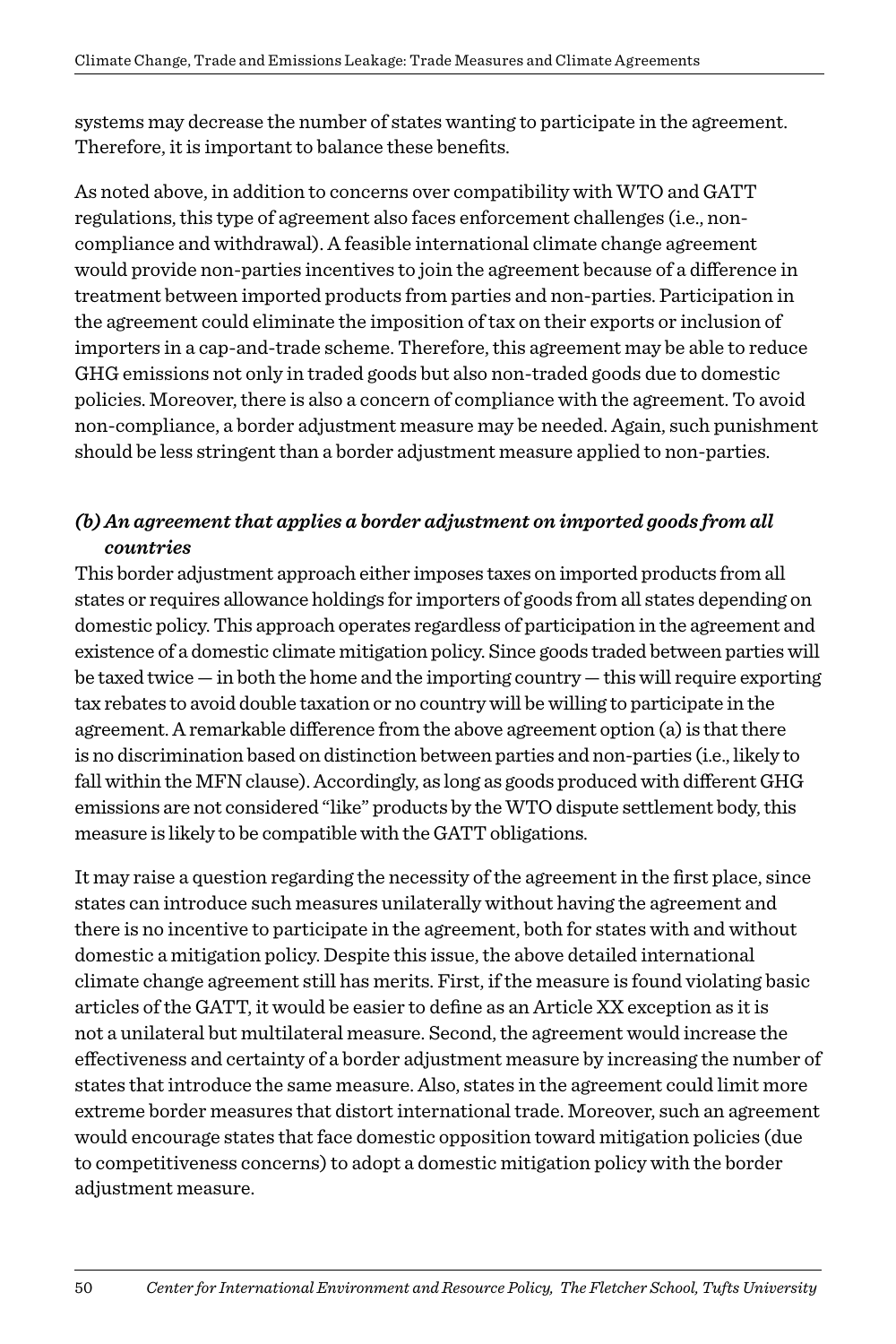On the other hand, this measure must be subject to the SCM Agreement. Tax rebates for exported products are likely to be considered subsidies. In the case of tax rebates under a domestic tax system on GHG emissions, these can be exempt from the SCM Agreements as discussed above. On the other hand, if participants adopt a cap-andtrade scheme with free allowance and it is judged a regulation, tax rebates will probably violate the SCM Agreement because such rebates are likely to be categorized as export-contingent subsidies. Thus, under a cap-and-trade scheme, parties would have to adopt an auction-based allocation of allowances. However, under this scenario it is still possible that such a cap-and-trade scheme could be regarded as a regulation. Whereas this agreement is more likely to be compatible with the basic articles of the GATT 1994, it is likely to violate the SCM Agreement. Although it is more likely to be compatible with the SCM Agreement if all states in the agreement adopt a domestic tax scheme on GHG emissions, the agreement might then have fewer willing participants given the difficulty of introducing such a tax system in some states. Consequently, the effectiveness of the agreement could be significantly diminished. Therefore, agreement (a), described above, is the preferred approach.

#### 5.3 Summary

In order to effectively address the leakage issue, states should pursue an international climate agreement that obliges all states to reduce GHG emissions. However, given the core features of the climate change problem, the agreement must have enforcement mechanisms to increase the incentive for parties to comply with and remain in the agreement. Trade measures have been successfully used for this purpose in other multilateral environmental agreements. A trade measure that imposes additional taxes on imported goods from non-compliant parties and non-parties and thereby reduces the payoffs of non-compliance and withdrawal from the agreement is a potent option.

In the case that states cannot reach an agreement, those willing to reduce emissions can and should seek an alternative approach. An international climate agreement with trade measures that mitigate emissions leakage is one option. Border adjustment measures can be imposed on imported goods from either all states or only non-parties. Since such an agreement must comply with WTO law, states would be more successful in pursuing an agreement that imposes border adjustment measures only on imported goods from non-parties. Such border adjustment measures should also be imposed on imported goods from non-compliant parties to address the enforcement issue.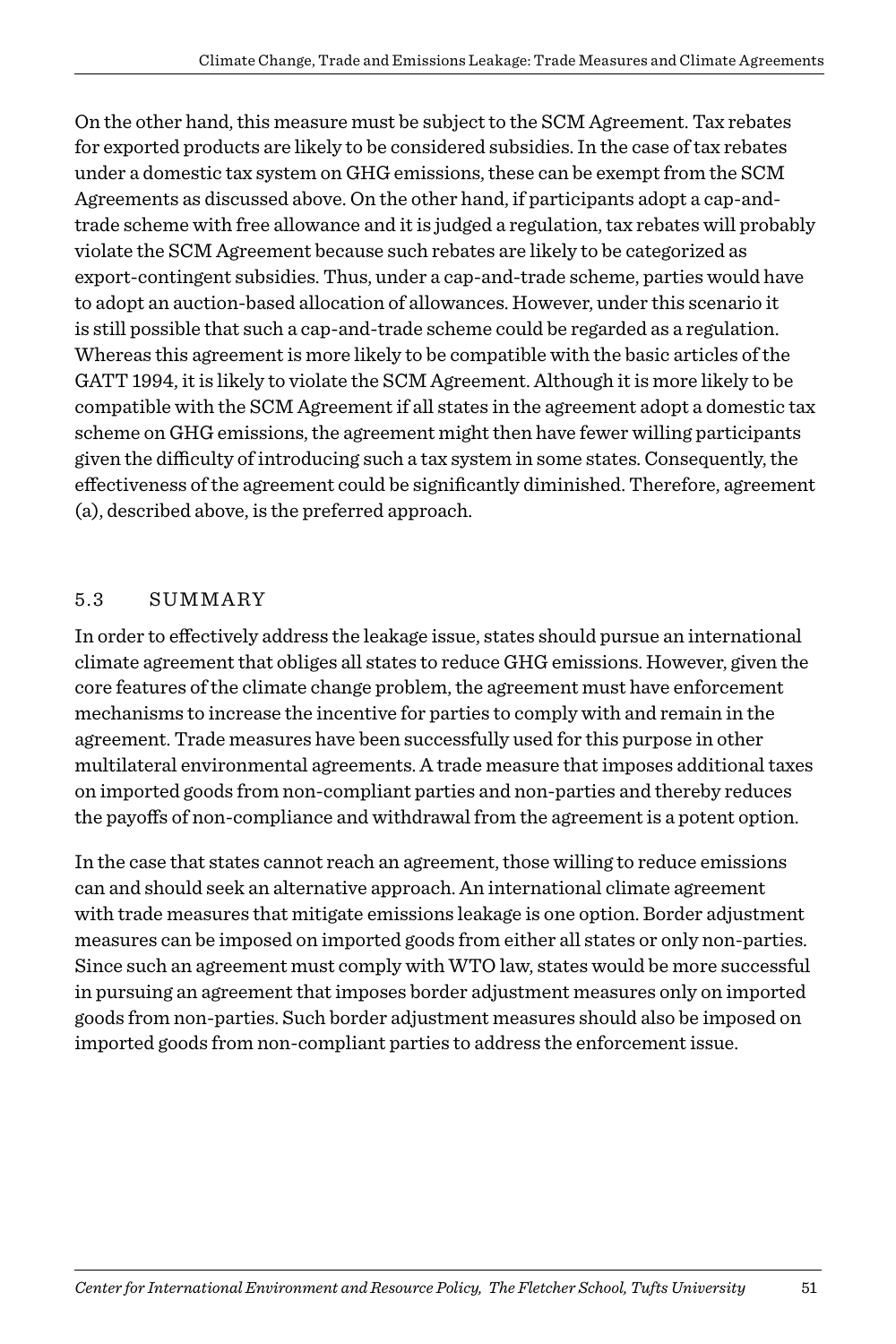# Conclusion

The adverse effects of emissions leakage on both global emissions reduction and the functions of international climate change agreements have been overlooked in the discourse on international climate mitigation policy. The scope of emissions leakage currently discussed in the literature is overly limited and does not address traderelated emissions. This is particularly important because trade is the area in which most emissions leakage takes place. This paper thus proposes a more comprehensive definition of emissions leakage that includes significant trade-related emissions. It defines emissions leakage as emissions that are intended to be limited by mitigation commitments, but that are in actuality continuing through various other channels. Since these trade-related emissions substantially affect global GHG emissions, the design of both international and domestic policies must take into consideration the effects of emissions leakage in order to be effective. This research determines that despite an unfortunate lack of focus on this issue in international climate negotiations, it is essential to address the leakage issue if we are to ensure an effective international climate change agreement or effective domestic climate policies.

This research paper has proposed and analyzed several policy approaches that could mitigate emissions leakage and achieve global emissions reductions. Among these, an international agreement that limits emissions with commitment from all states would be the most effective in realizing these goals. Although the global harmonization of prices for emissions would minimize abatement costs, the targets and timetables approach is more politically feasible and more likely to be agreed upon by states. This is because the targets and timetables approach enables parties to choose their own policy approach for reducing emissions, with the level of emissions targets being differentiated between states. Any such global GHG mitigation agreement must include incentives for states to comply with commitments and to remain in the agreement because incentive to free ride will be high. A border measure to increase tariffs for imported goods from non-compliant parties would provide such an incentive, since deviation from the agreement would negatively impact the parties.

In the event that an international climate agreement involving all states cannot be achieved, the next-best option to address emissions leakage while reducing global GHG emissions would be to craft an agreement among willing states that would incorporate a trade measure such as a border adjustment measure. Compatibility with WTO law would be the most critical problem for any such an agreement. However, this analysis has demonstrated that such an approach could be compliant with WTO regulations. Given the constraints of domestic policy in the agreement, a border adjustment measure should focus on imported goods and should be applied only to goods imported from non-parties to the agreement.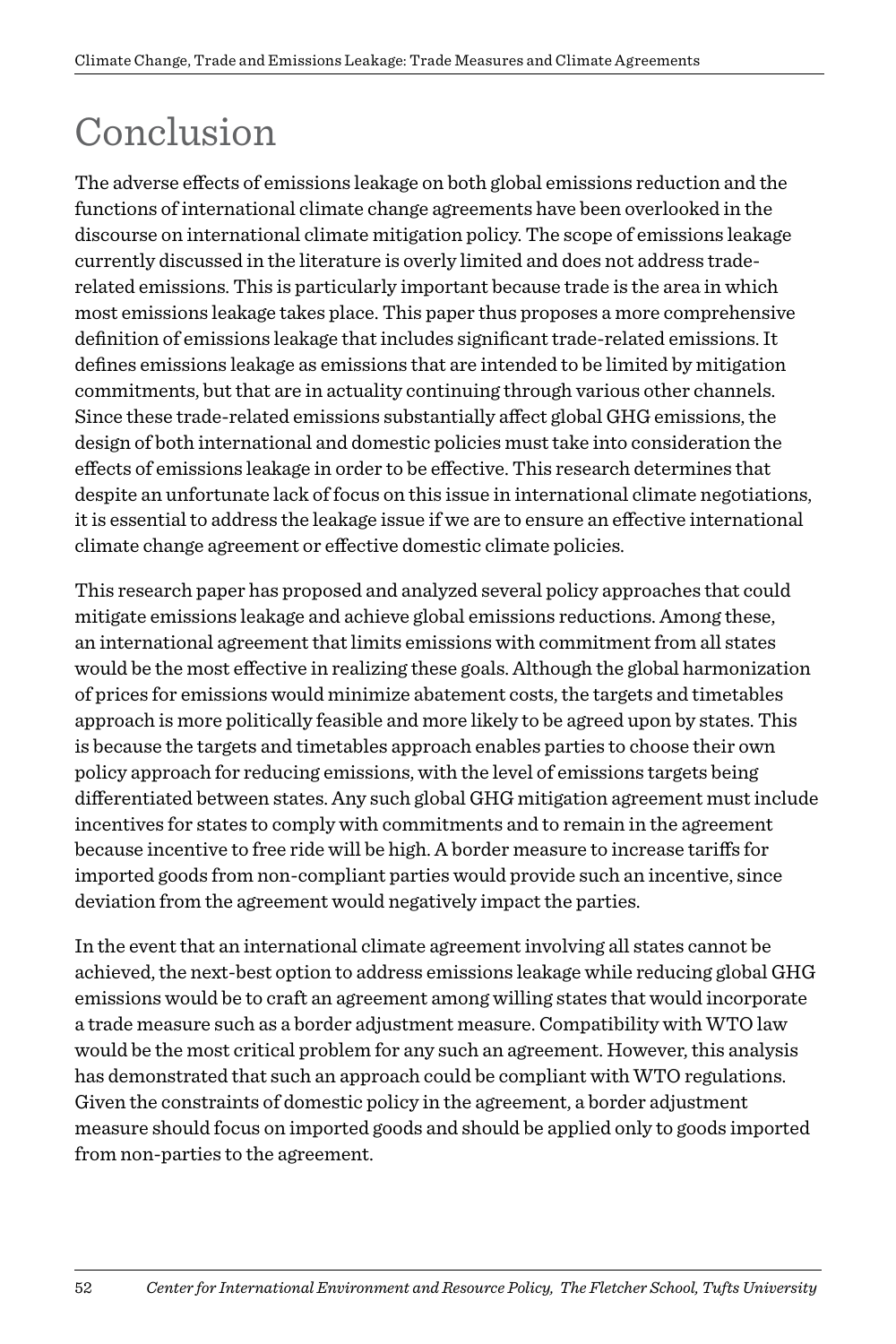This paper further identifies several key trade-related policy options that are compliant with WTO regulations and that states can pursue to decrease emissions leakage. In the case of a border tax adjustment, states that introduced such a measure can argue that it brings a material contribution, which is a reduction of GHG emissions from traded goods, to the objective, which is a global emissions reduction to mitigate damages from climate change. This analysis details the ways in which a border adjustment under a cap-and-trade structure is less likely to be compatible with WTO law than a border tax adjustment under a domestic tax system. Like the permissibility of border adjustment for imported goods under the GATT articles, tax rebates for exporting goods based on a domestic GHG emissions tax is more likely to be permitted than a tax regulation based on a cap-and-trade scheme. Finally, if states jointly introduce a border adjustment measure based on a multilateral climate agreement, it is more likely to be accepted by the WTO dispute settlement body. First, such a measure is less likely to be recognized as an arbitrary and disguised protectionist policy as it is a multilateral trade measure as opposed to a unilateral measure. Second, it is more effective than unilateral border adjustments in terms of emissions reduction. Therefore, it is more likely to satisfy Article XX (b) or (g) because of the closer relationship between the means and the end.

Trade measures are not a perfect tool to address emissions leakage. They have the potential to violate international trade law and to adversely affect trade activities. Nevertheless, if cautiously designed and applied, trade measures can considerably reduce significant trade-related emissions, mitigating climate change and emissions leakage, while incentivizing adherence to and enforcement of a more successful international climate change agreement.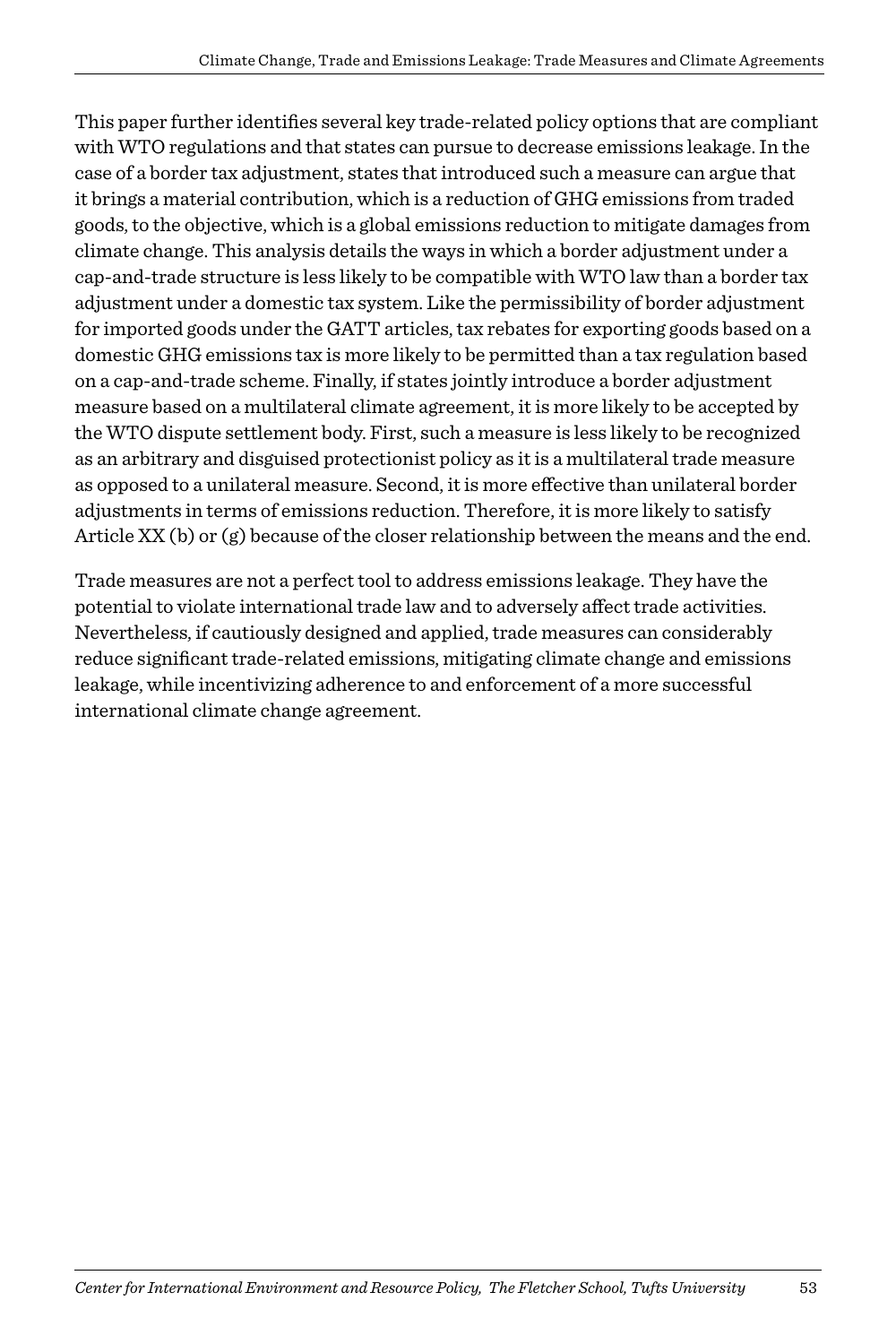# Bibliography

AFP (2009). "Sarkozy, Merkel want carbon tax on imports", Agence France-Presse, September 18, 2009. Accessed on March 20, 2012. http://www.google.com/hostednews/ afp/article/ALeqM5hiMPLUpnJKjkwNIh\_19kJmQZYWbw

Aldy, J.E., and Stavins, R.N. (2008). Designing the Post- Kyoto Climate Regime: Lessons from the Harvard Project on International Climate, An Interim Progress Report for the 14th Conference of the Parties, Framework Convention on Climate Change, Poznan, Poland December 2008.

Appellate Body (1996a). *United States—Standards for Reformulated and Conventional Gasoline* (WT/DS2/AB/R).

Appellate Body (1996b). *Japan—Taxes on Alcoholic Beverages,* (WT/DS8/AB/R, WT/ DS10/AB/R, WT/DS11/AB/R).

Appellate Body (1997). *Canada—Certain Measures Concerning Periodicals,* (WT/DS31/  $AB/R$ ).

Appellate Body (1998). *United States—Import Prohibition of Certain Shrimp and Shrimp Products,* (WT/DS58/AB/R).

Appellate Body (2000). *Canada—Certain Measures Affecting the Automotive Industry*  (WT/DS139/AB/R.WT/DS142/AB/R)

Appellate Body (2001a). *European Communities—Measures Affecting Asbestos and Asbestos- Containing Products,* (WT/DS135/AB/R).

Appellate Body (2001b). *United States—Import Prohibition of Certain Shrimp and Shrimp Products: Recourse to Article 21.5 of the Dsu by Malaysia,* (WT/DS58/AB/RW).

Appellate Body (2007). *Brazil—Measures Affecting Imports Of Retreaded Tyres,* (WT/ DS332/AB/R).

Babiker, M. (2005). Climate Change Policy, Market Structure, and Carbon Leakage *Journal of International Economics,* 65(2), 421-445.2004.

Barrett, S. (1997). The Strategy of Trade Sanctions in International Environmental Agreements, *Resource and Energy Economics,* 19(4), 345-361.

Barrett, S. (2005). "The Theory of International Environmental Agreements" in Mäler, K. G. and Vincent, J. R. (ed.) (2005). "Handbook of Environmental Economics, Elsevier, edition 1, volume 3, number 3.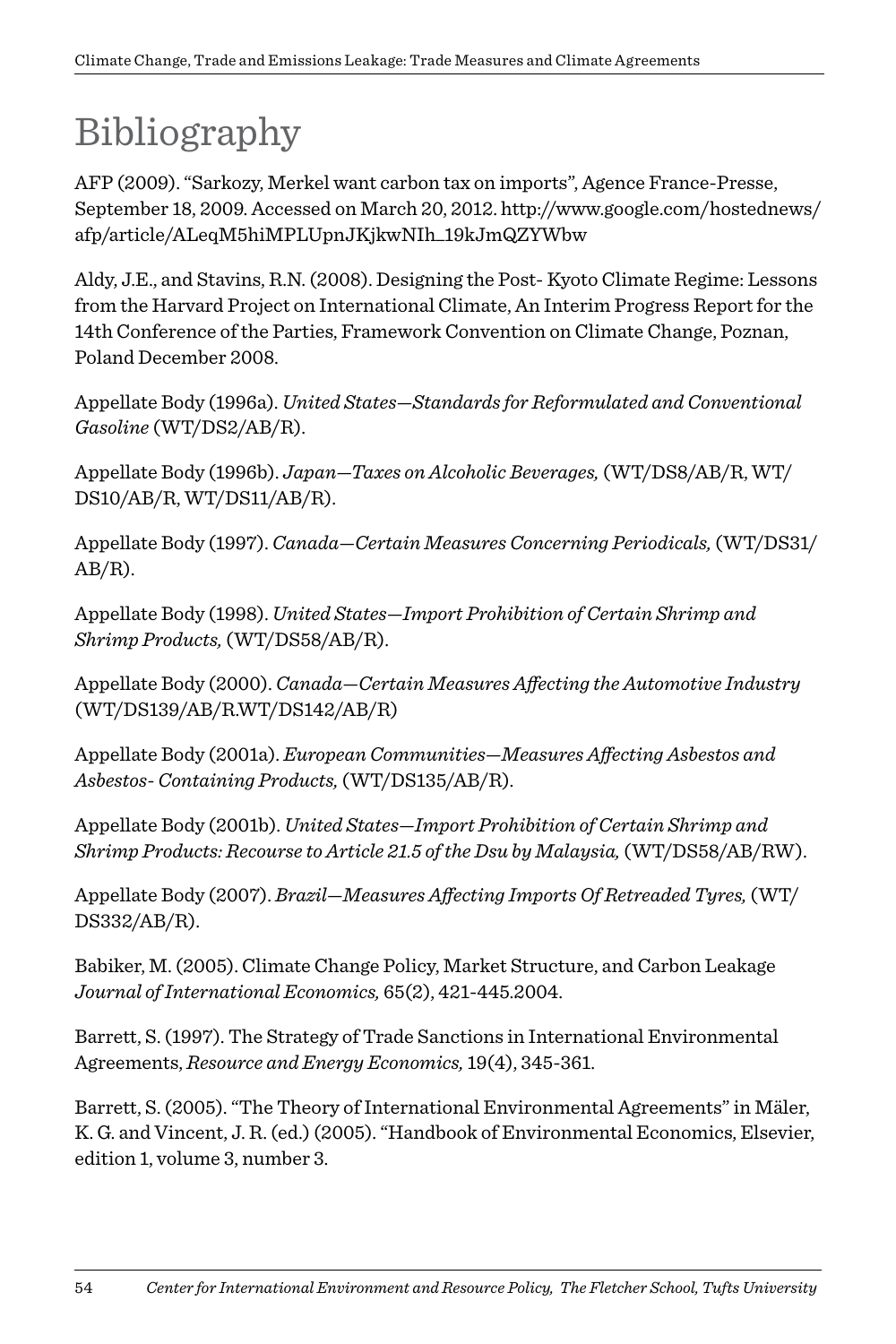BBC News (2011). "Canada to withdraw from Kyoto Protocol", *British Broadcasting Company,* December 13, 2011. Accessed on March 6, 2012. http://www.bbc.co.uk/news/ world-us-canada-16151310

Bordoff, J. E. (2009). International Trade Law and the Economics of Climate Policy: Evaluating the Legality and Effectiveness of Proposals to Address Competitiveness and Leakage Concerns. *Brookings Trade Forum 2008* (1), 35-68. Brookings Institution Press. Retrieved February 26, 2012, from Project MUSE database.

Brack, D. and Gray, K. (2003). Multilateral Environmental Agreements and the WTO, RIIA & IISD, September 2003.

Charnovitz, S. (2002). The Law of Environmental "PPMs" in the WTO: Debunking the Myth of Illegality, *the Yale Journal of International Law,* 59, 2002.

Copeland, B., and Taylor, S. (2003). Free Trade and Global Warming : a Trade Theory View of the Kyoto Protocol. *Economic Analysis,* February 2003.

Dellink, R., Finus, M., and Olieman, N. (2007). The Stability Likelihood of an International Climate Agreement. Environmental and Resource Economics, 39(4), 357-377.

Drezner, D. (2007). All Politics is Global: Explaining International Regulatory Regimes, *Princeton University Press,* 2007.

Dröge, S. (2009). Tackling leakage in a world of unequal carbon prices. *Climate Strategies* 2009. Accessed on March 21, 2012. http://www.climatestrategies.org/ research/our-reports/category/32.html

European Commission (2011). Climate Action: Carbon leakage. Accessed on March 10, 2012. http://ec.europa.eu/clima/policies/ets/leakage/index\_en.htm

Fischer, C., and Fox, A. K. (2009). Comparing Policies to Combat Emissions Leakage: Border Tax Adjustments versus Rebates.

G-20 Summit (2010). The G-20 Toronto Summit Declaration, June 26 – 27, 2010. Accessed on March 20, 2012. http://www.canadainternational.gc.ca/g20/summitsommet/2010/toronto-declaration-toronto.aspx?lang=eng&view=d

G-20 Summit (2011). Communiqué, G20 Cannes Summit — November 3 – 4, 2011. Accessed on March 20, 2012. http://www.g20-g8.com/g8-g20/g20/english/for-thepress/news-releases/g20-leaders-summit-final-communique.1554.html

Gielen, D., and Moriguchi, Y. (2002).  $\mathrm{CO}_2^{}$  in the iron and steel industry: an analysis of Japanese emission reduction potentials, Energy Policy, 30(10), 849-863.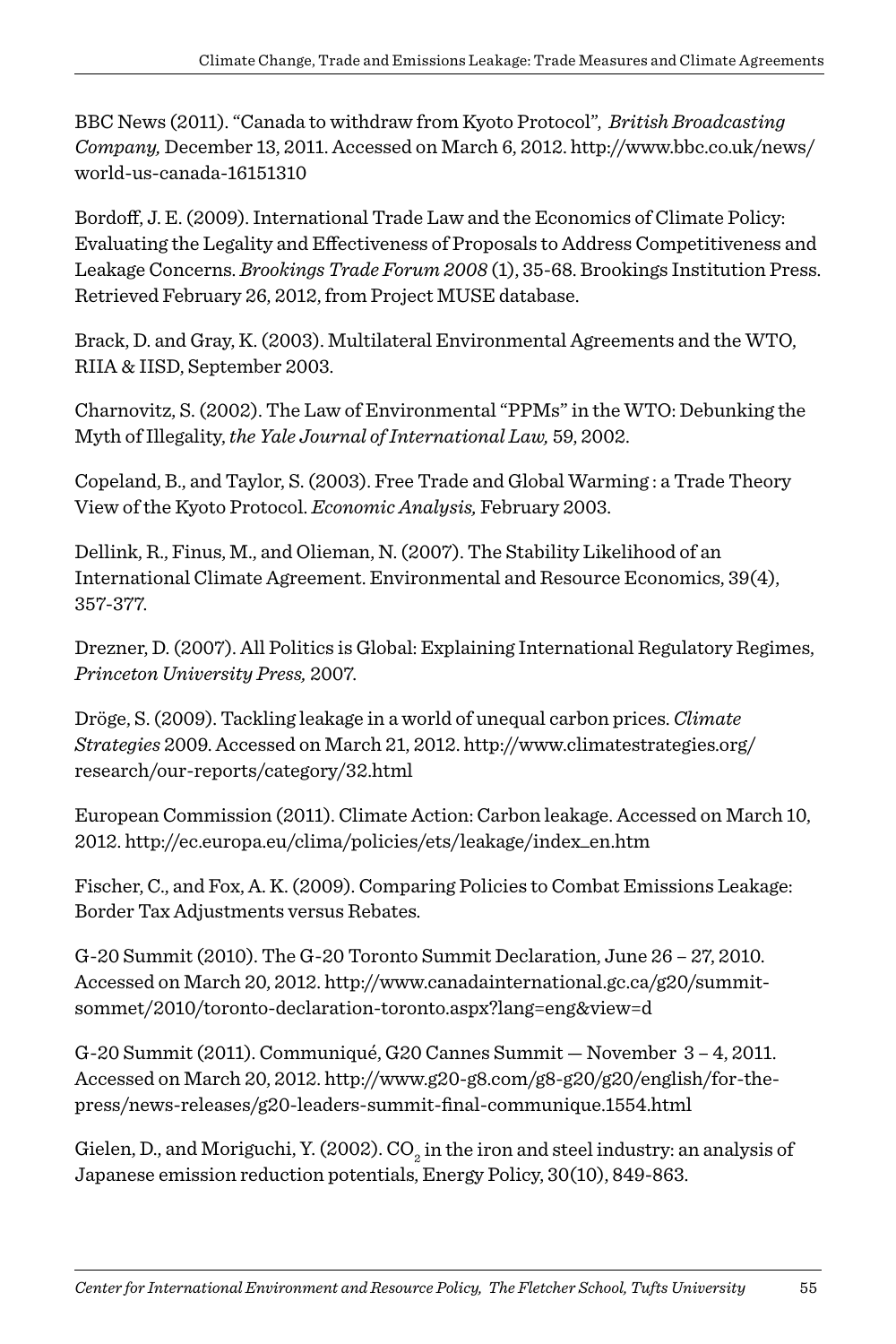Grubb, M., Hope, C., and Fouguet, R., (2002). Climatic Implications of the Kyoto Protocol: the Contribution of International Spillover. Climatic Change 54 (1–2), 11–28.

Hudec, E.R. (1998). "Like Product": The Differences in Meaning in GATT Articles I and III in Thomas Cottier & Petros Mavroidis, eds.: Regulatory Barriers and the Principle of Non-Discrimination in World Trade Law, *University of Michigan Press,* 2000, pages 101-123.

Hunter, D., Salzman, J., and Zaelke, D. (2010). International Environmental Law and Policy: 4th edition, Foundation Press, 2010.

IEA (2010). International Energy Agency World Energy Outlook 2010. Paris, August, 2011. (Executive summary) Available from http://www.iea.org/Textbase/npsum/ weo2010sum.pdf

IPCC (2007a). Climate Change 2007: Synthesis Report Summary for Policymakers, the Intergovernmental Panel on Climate Change Fourth Assessment Report, Cambridge University Press, 2007.

IPCC (2007b). Climate Change 2007: Mitigation of Climate Change, Contribution of Working Group III to the Intergovernmental Panel on Climate Change Fourth Assessment Report, Cambridge University Press, 2007.

Kemfert, C. (2006). *Strategies to Induce Non-cooperating Countries to Join a Climatepolicy coalition, International Review for Environmental Strategies,* 6(1), 93-116.

Monjon, S., and Quirion, P. (2011). A border adjustment for the EU ETS: reconciling WTO rules and capacity to tackle carbon leakage. *Climate Policy,* 11(5), 1212-1225.

NOAA (2011). State of the Climate Global Analysis Annual 2011, National Climatic Data Center, National Oceanic and Atmospheric Administration. Accessed on March 15, 2012. http://www.ncdc.noaa.gov/sotc/global/2011/13

NOAA (2012). Trends in Atmospheric Carbon Dioxide: Mauna Loa CO $_2^{\,}$ annual mean data. Accessed on March 20, 2012. ftp://ftp.cmdl.noaa.gov/ccg/co2/trends/co2\_ annmean\_mlo.txt

OECD (1999). Trade Measures in Multilateral Environmental Agreements, *OECD Publications,* 1999.

OECD (2003). Environmental Policy in the Steel Industry: Using Economic Instruments. Unclassified COM / ENV / EPOC / DAFFE / CFA (2002) 68 / FINAL, 1-51.

Panel Report (1987). *United States — Taxes on Petroleum and Certain Imported Substances,* GATT, (BISD 34S/136).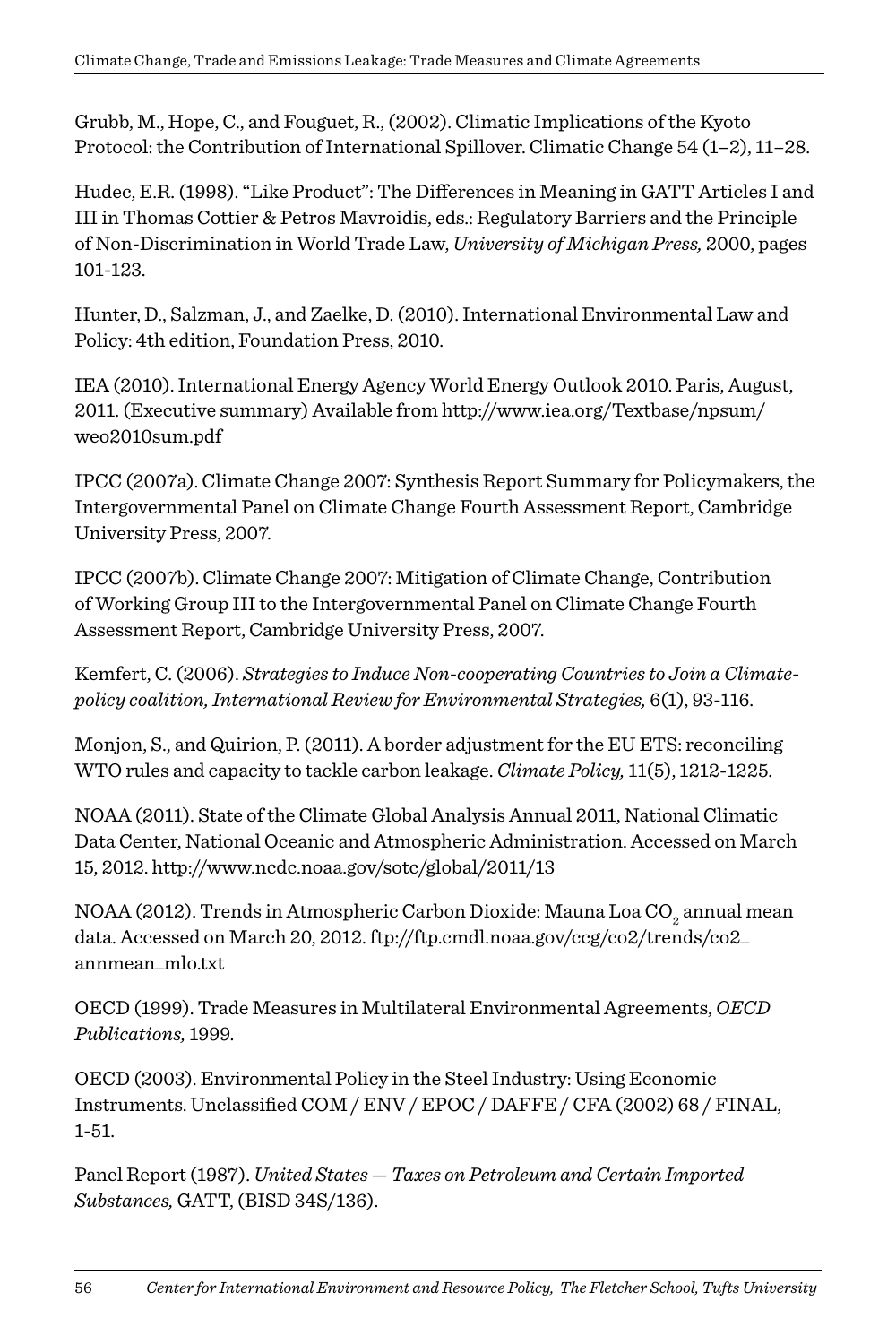Peters, G. P. and Hertwich, E. G. (2008). Trading Kyoto, Nature Reports Climate Change, 2(0804), 40-41.

Peters, G. P., Minx, J.C., Weber, C.L., and Ederhofer, O. (2011). Growth in Emission Transfers via International Trade from 1990 to 2008, PNAS, 108 (21), pp. 8903–8908.

Pauwelyn, J (2007). Working Paper: U.S. Federal Climate Policy and Competitiveness Concerns: The Limits and Options of International Trade Law, *Nicholas Institute for Environmental Policy Solutions,* Duke University.

Reinaud, J. (2008). Issues behind Competitiveness and Carbon Leakage Focus on Heavy Industry, International Energy Agency, IEA/OECD Paris, October 2008.

Tamiotti, L., Teh, R., Kulacoglu, V., Olhoff, A., and Simmons, B. (2009). Trade and Climate Change: WTO-UNEP Report, *United Nations Publications,* 2009.

UNFCCC (2010). The Cancun Agreements: Outcome of the work of the Ad Hoc Working Group on Long-term Cooperative Action under the Convention, March 15, 2011, (FCCC/CP/2010/7/Add.1) Accessed on March 20, 2012. http://unfccc.int/ resource/docs/2010/cop16/eng/07a01.pdf#page=2

UNFCCC (2011a). Outcome of the work of the Ad Hoc Working Group on Long-term Cooperative Action under the Convention, the United Nations Framework Convention on Climate Change, March 15, 2012, (Decision 2/CP.17). Accessed on March 20, 2012. http://unfccc.int/resource/docs/2011/cop17/eng/09a01.pdf#page=4

UNFCCC (2011b). Establishment of an Ad Hoc Working Group on the Durban Platform for Enhanced Action, the United Nations Framework Convention on Climate Change, March 15, 2012, (Decision 1/CP.17). Accessed on March 20, 2012. http://unfccc.int/ resource/docs/2011/cop17/eng/09a01.pdf#page=2

UNFCCC (2011c). Proposals by India for inclusion of additional agenda items in the provisional agenda of the seventeenth session of the Conference of the Parties, September 21, 2011 (FCCC/CP/2011/INF.2).

Van Calster, G. (2007). Faites Vos Jeux — Regulatory Autonomy and the World Trade Organisation after Brazil Tyres. *Journal of Environmental Law,* 20(1), 121-136.

WTO (2011a). International Trade Statistics 2011, World Trade Organization. Accessed on February 7, 2012. http://www.wto.org/english/res\_e/statis\_e/its2011\_e/its11\_ charts\_e.htm

WTO (2011b). Understanding the WTO: Members and Observers, World Trade Organization. Accessed on February 7, 2012. http://www.wto.org/english/thewto\_e/ whatis\_e/tif\_e/org6\_e.htm